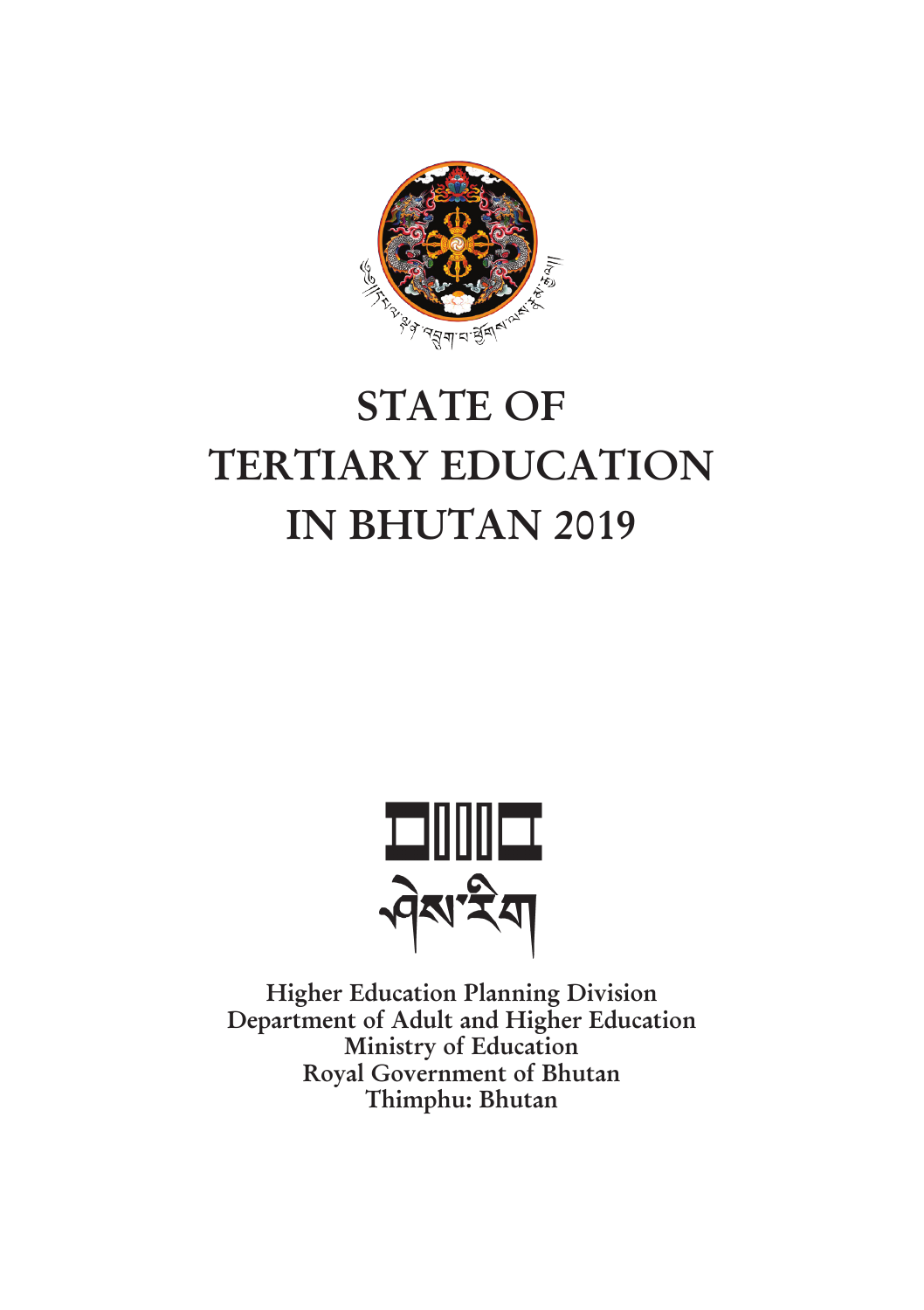#### **Published by:**

| <b>Higher Education Planning Division</b> |                                          |  |  |  |  |  |
|-------------------------------------------|------------------------------------------|--|--|--|--|--|
|                                           | Department of Adult and Higher Education |  |  |  |  |  |
| Ministry of Education                     |                                          |  |  |  |  |  |
|                                           | Royal Government of Bhutan               |  |  |  |  |  |
| Telephone                                 | $: +975 - 2 - 337175 / 337176$           |  |  |  |  |  |
| Telefax                                   | $: +975-2-339805$                        |  |  |  |  |  |
| Email                                     | : hepd@moe.gov.bt                        |  |  |  |  |  |
| Website                                   | : www.dahe.gov.bt/www.education.gov.bt   |  |  |  |  |  |

© Higher Education Planning Division, Ministry of Education. All rights reserved. No part of this publication may be reproduced in any form without prior permission from the Higher Education Planning Division, Department of Adult and Higher Education, Ministry of Education.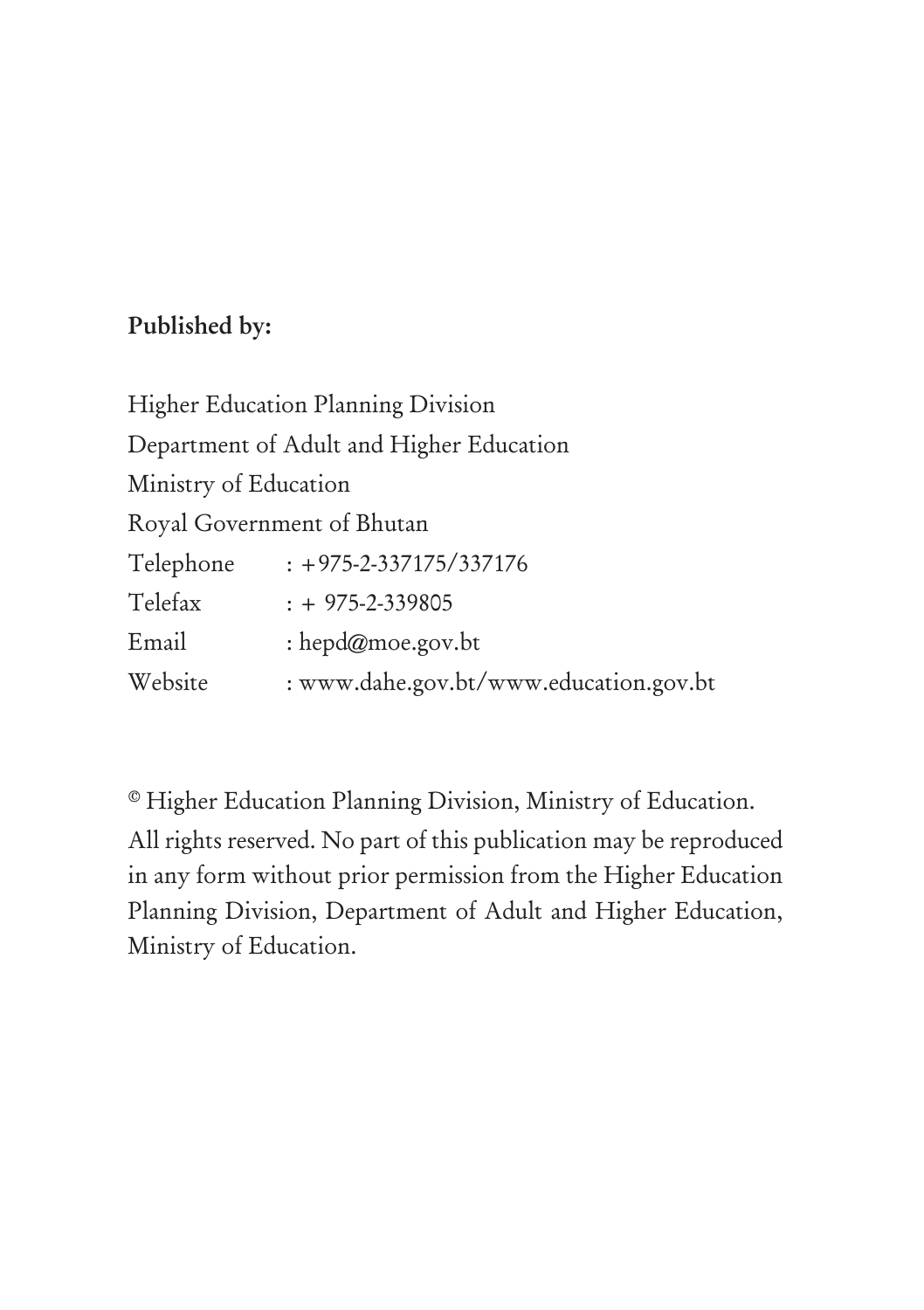## **TABLE OF CONTENTS**

| S/No           | <b>Contents</b>                                                                                                                                                                                                                                                                                                                                                                                                        | Page No.                             |
|----------------|------------------------------------------------------------------------------------------------------------------------------------------------------------------------------------------------------------------------------------------------------------------------------------------------------------------------------------------------------------------------------------------------------------------------|--------------------------------------|
| 1              | <b>Acronyms, Abbreviations and Definitions</b>                                                                                                                                                                                                                                                                                                                                                                         | 1                                    |
| 2              | <b>Introduction</b>                                                                                                                                                                                                                                                                                                                                                                                                    | 3                                    |
| 3              | <b>Background of education system</b>                                                                                                                                                                                                                                                                                                                                                                                  | 4                                    |
| 4              | Governance of tertiary education                                                                                                                                                                                                                                                                                                                                                                                       | 5                                    |
|                | <b>Transition from HSS to TEIs and Unemployment</b><br>Table 5.1 - The key Tertiary Education Indicators and its status 2019<br>Table 5.2 - Number of students who graduated BHSEC (2014 -2019)                                                                                                                                                                                                                        | 6<br>6<br>6                          |
| 5              | Figure 1 – Number of students graduated BHSEC (2014-2019)<br>Figure 2 - Class XII graduates enrolled in TEIs in 2019<br>Table 5.3 – Unemployment rate by completed education and<br>gender in 2018                                                                                                                                                                                                                     | 7<br>8<br>8                          |
| 6              | <b>Statistics of Tertiary Education (within Bhutan)</b><br>Table 6.1 - Year of establishment and location of TEIs<br>Table 6.2 – Enrolment of students as per programmes offered by TEIs<br>Table 6.3 - Tertiary students by level and year<br>Table 6.4 - Tertiary students by field of study and gender<br>Table 6.5 - Teaching faculty by gender in TEIs<br>Table 6.6 - Tuition fees (Nu.) in Universities and TEIs | 9<br>9<br>11<br>19<br>21<br>22<br>23 |
| $\overline{7}$ | Tertiary students on scholarship (outside Bhutan)<br>Table 7.1 - Tertiary students currently studying in various countries on<br>scholarship administered by DAHE<br>Table 7.2 - Tertiary students currently studying in various countries<br>through scholarship administered by different agencies<br>Table 7.3 – Scholarship Students by field of study and gender                                                  | 24<br>25<br>26<br>27                 |
| 8              | Self-funding students placed by ECPFs<br>Table 8.1 - Self-funding students by country and gender<br>Table 8.2 - Self-funding students by field of study and gender<br>Table 8.3 - Total tertiary students studying abroad by level and year                                                                                                                                                                            | 28<br>28<br>29<br>30                 |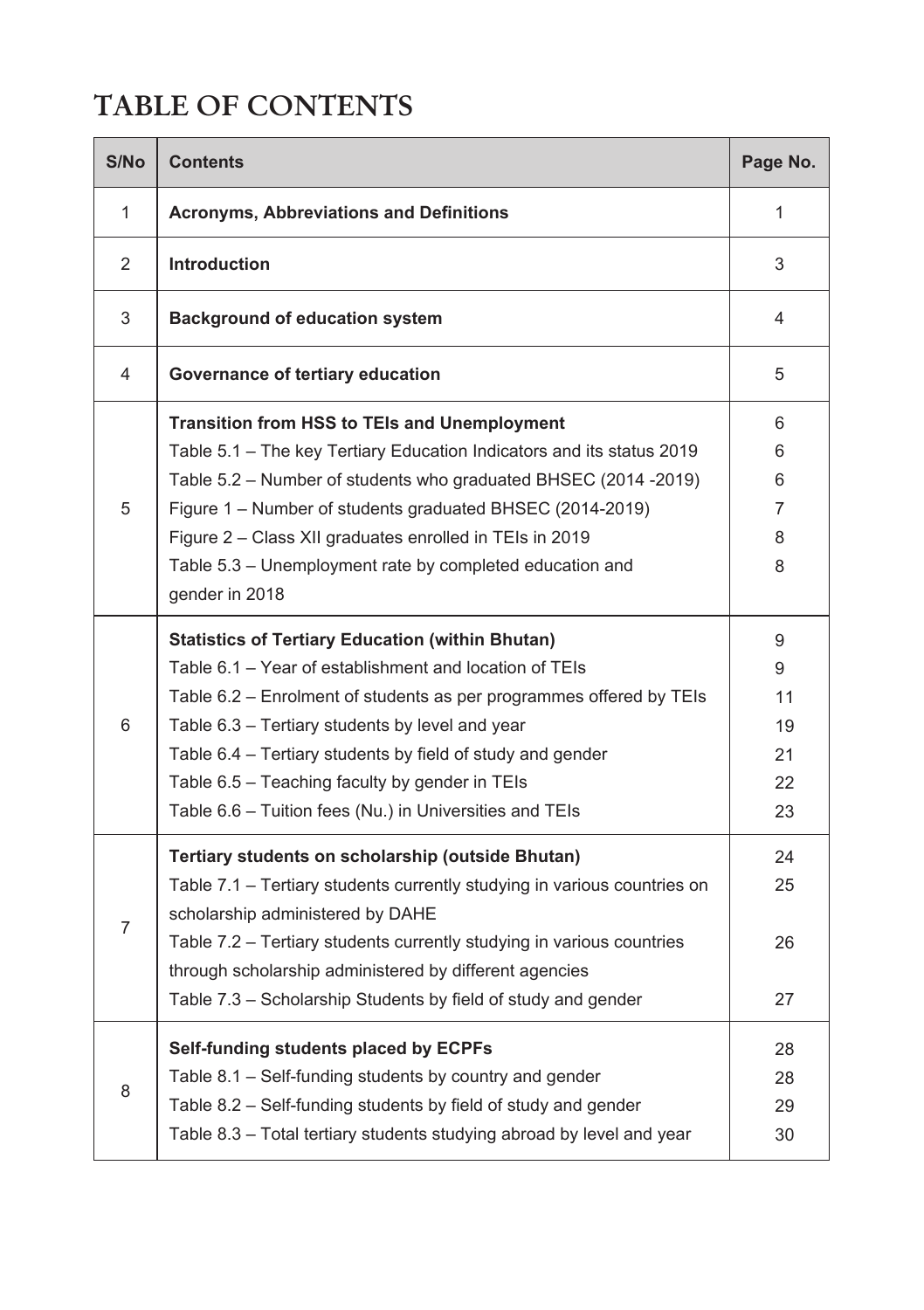| 9  | Total students enrolled within and outside Bhutan in 2019<br>Table 9.1 – Students enrolled in TEIs within Bhutan by different funding<br>source in 2019<br>Table 9.2 – Students enrolled outside Bhutan administered by different<br>agencies in 2019 | 32<br>32<br>33 |
|----|-------------------------------------------------------------------------------------------------------------------------------------------------------------------------------------------------------------------------------------------------------|----------------|
|    | Total students enrolled within and outside Bhutan, and in STEM<br>courses<br>Table 10.1 - Total number of students enrolled in tertiary education                                                                                                     | 33<br>34       |
| 10 | within and outside Bhutan<br>Table 10.2 – Students enrolled in STEM subjects within and outside<br><b>Bhutan</b>                                                                                                                                      | 36             |
|    | Figure 3 - Within Bhutan                                                                                                                                                                                                                              | 37             |
|    | Figure 4 - Outside Bhutan                                                                                                                                                                                                                             | 37             |
|    | Table 10.3 - Students enrolled in various TEIs over the last five<br>consecutive years (within Bhutan)                                                                                                                                                | 38             |
|    | Table 10.4 – Students enrolled outside Bhutan by various agencies                                                                                                                                                                                     | 39             |
|    | over the last three consecutive years                                                                                                                                                                                                                 |                |
|    | <b>Students enrolled under Student Loan Scheme</b>                                                                                                                                                                                                    | 40             |
| 11 | Table 11.1 – The total number of students enrolled under student loan<br>scheme for tertiary education                                                                                                                                                | 40             |
|    | <b>Budget allocation for Tertiary Education</b>                                                                                                                                                                                                       | 41             |
| 12 | Table 12.1 – Budget & Expenditure on Tertiary Education for the FY<br>2018-2019                                                                                                                                                                       | 41             |
|    | <b>Accreditation status of TEIs</b>                                                                                                                                                                                                                   | 42             |
| 13 | Table 13.1 – Accreditation status of TEIs                                                                                                                                                                                                             | 42             |
|    | <b>TVET Institutions</b>                                                                                                                                                                                                                              | 43             |
| 14 | Table 14.1 – TVET trainees by Institution, couse and gender                                                                                                                                                                                           | 44             |
| 15 | <b>Annexure</b>                                                                                                                                                                                                                                       | 47             |
| 16 | <b>References</b>                                                                                                                                                                                                                                     | 53             |
| 17 | <b>Task Force Members</b>                                                                                                                                                                                                                             | 54             |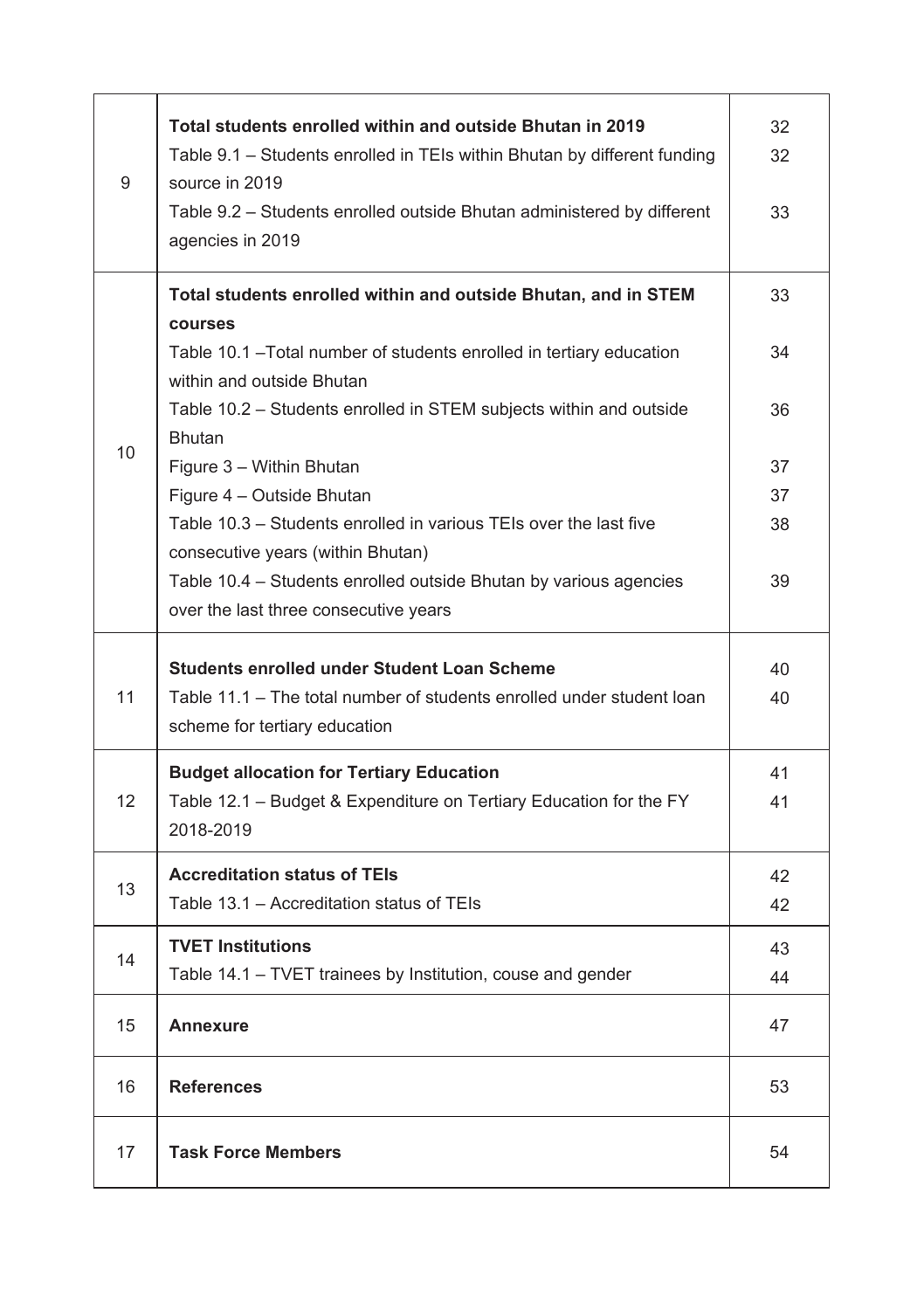# **1. Acronyms, Abbreviations and Definitions**

#### **1.1 – Acronyms and Abbreviations**

- **1. AAHS:** Arura Academy of Health Sciences
- **2. APEMS:** Assistance to privately enrolled medical students
- **3. BAC:** Bhutan Accreditation Council
- **4. BHSEC:** Bhutan Higher Secondary Education Certificate
- **5. BQF :** Bhutan Qualification Framework
- **6. CLCS:** College of Language and Culture Studies
- **7. CNR:** College of Natural Resources
- **8. CST:** College of Science and Technology
- **9. DAHE:** Department of Adult and Higher Education
- **10. DPA:** Department of Public Accounts
- **11. ECPF:** Education Consultancy and Placement Firm
- **12. FNPH:** Faculty of Nursing and Public Health
- **13. FPM:** Faculty of Postgraduate in Medicine
- **14. FTM:** Faculty of Traditional Medicine
- **15. GCBS:** Gedu College of Business Studies
- **16. GCIT:** Gyalpozhing College of Information Technology
- **17. GDP:** Gross Domestic Product
- **18. GoI :** Government of India
- **19. HEPD:** Higher Education Planning Division
- **20. ICCR:** Indian Council for Cultural Relations
- **21. JNEC:** Jigme Namgyel Engineering College
- **22. JSWSL:** Jigme Singye Wangchuck School of Law
- **23. KGUMSB:** Khesar Gyelpo University of Medical Sciences of Bhutan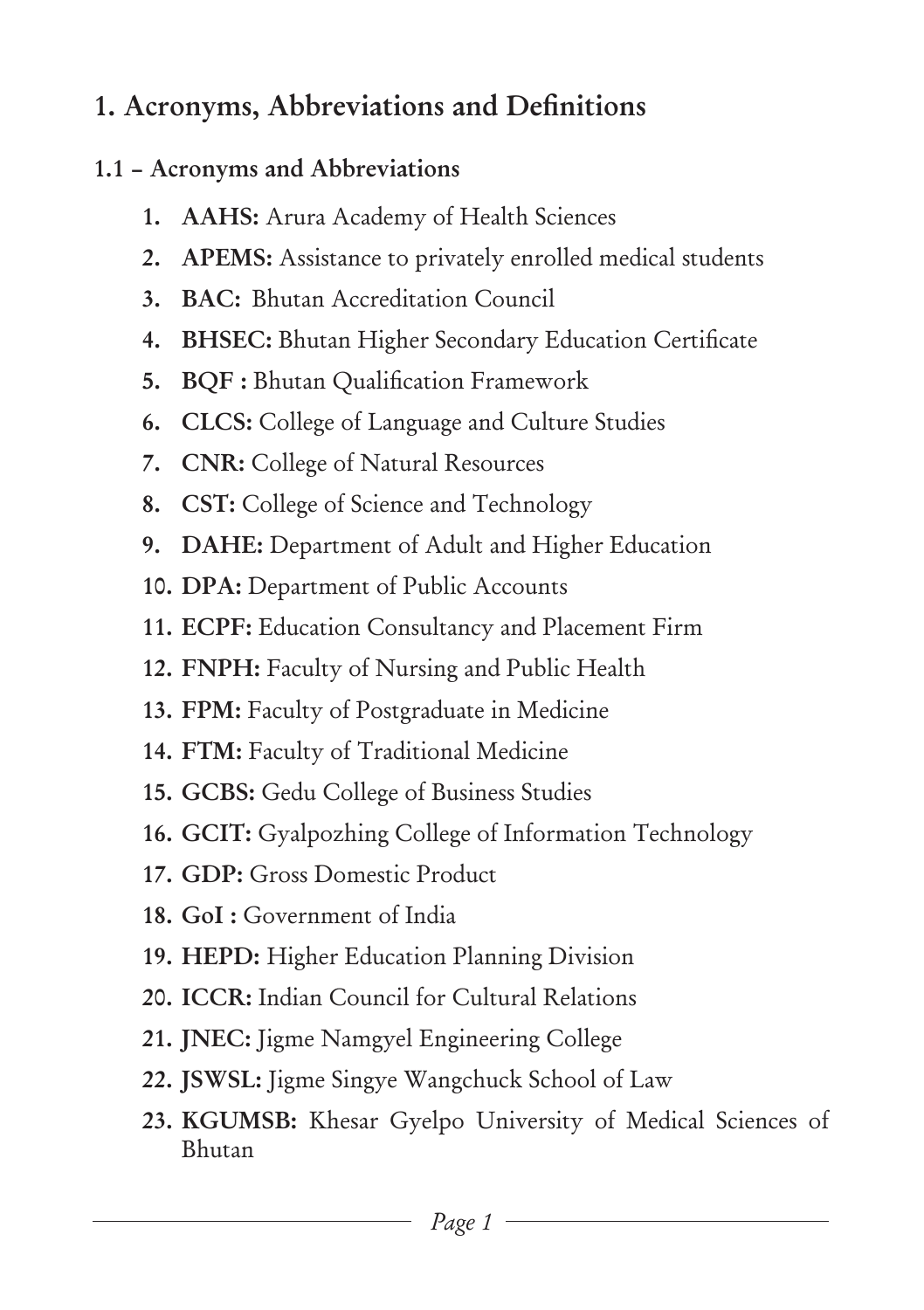- **24. NRC:** Norbuling Rigter College
- **25. PCE:** Paro College of Education
- **26. QAAD:** Quality Assurance and Accreditation Division
- **27. RCSC:** Royal Civil Service Commission
- **28. RGoB :** Royal Government of Bhutan
- **29. RIM:** Royal Institute of Management
- **30. RTC:** Royal Thimphu College
- **31. RUB:** Royal University of Bhutan
- **32. SC:** Sherubtse College
- **33. SCE:** Samtse College of Education
- **34. STEM:** Science, Technology, Engineering and Mathematics
- **35. TEB:** Tertiary Education Board
- **36. TEI:** Tertiary Education Institution.
- **37. TESS:** Tertiary Education Statistics System
- **38. YCC:** Yonphula Centenary College
- **39. YDF :** Youth Development Fund
- **40. YWEO:** Youth Welfare Education Office

### **1.2 Definitions**

- **1. GER: Gross Enrolment Ratio** in **tertiary education**. The total **enrolment** in **tertiary education** regardless of age, expressed as a **percentage** of the total population of 19-23 years.
- **2. GPI: Gender Parity Index** is the ratio of female to male enrolled in tertiary education institutions.
- **3. Youth unemployment rate** is defined as the percentage of unemployed persons in the age group 15-24 years to the labour force (also known as economically active population) in the same age group.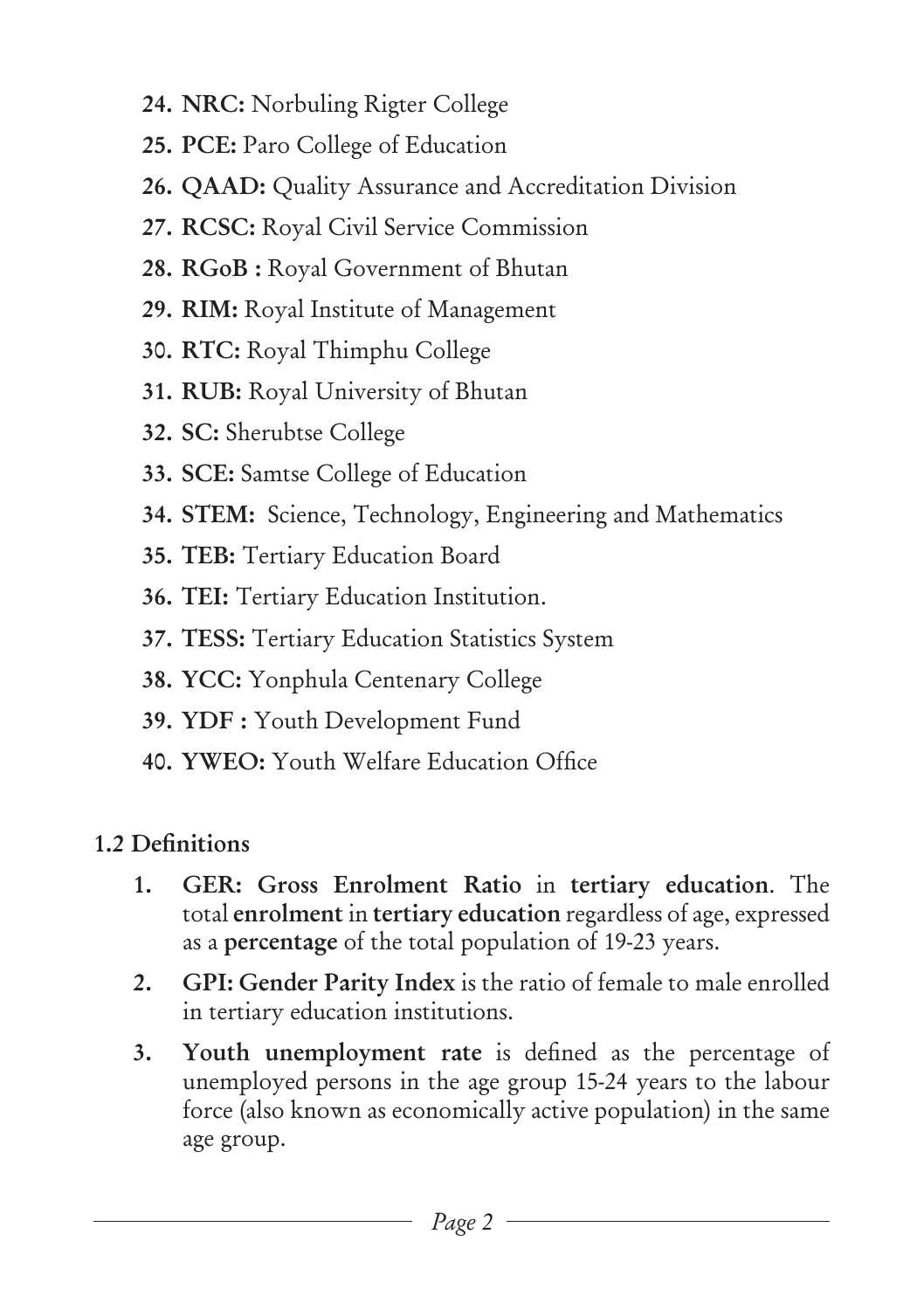# **2. Introduction**

A quality tertiary education is essential to develop human capital which is one of the important factors for the socio economic development of a nation. Given the current pace of development and technology advancement in the country, there is a need for dynamic workforce steeped in knowledge and skills by making higher education relevant. Therefore, a high priority is accorded in enhancing access to equitable and quality tertiary education in Bhutan.

His Majesty the King in his Royal address during the 112<sup>th</sup> National Day reminded us about the emerging technology advancements in fields of artificial intelligence, robotics, and the internet of things, big data, block chain, digital currencies, digital wallets, digital banking and quantum computing. This advancement has potential to raise global income levels and improve the quality of life for people around the world. In an era where the economic success is measured by technological advancement, it is important for tertiary education system to bring necessary domestic reforms and build international partnerships.

Realizing the significance of tertiary education, understanding the current state of tertiary education is of paramount importance. The state of tertiary education document is intended to provide information on the evolution and growth of education, and entire statistics of tertiary education system of the country. This document further provides an easy access to quality data on tertiary education for further researches and development in the field of higher education in the country.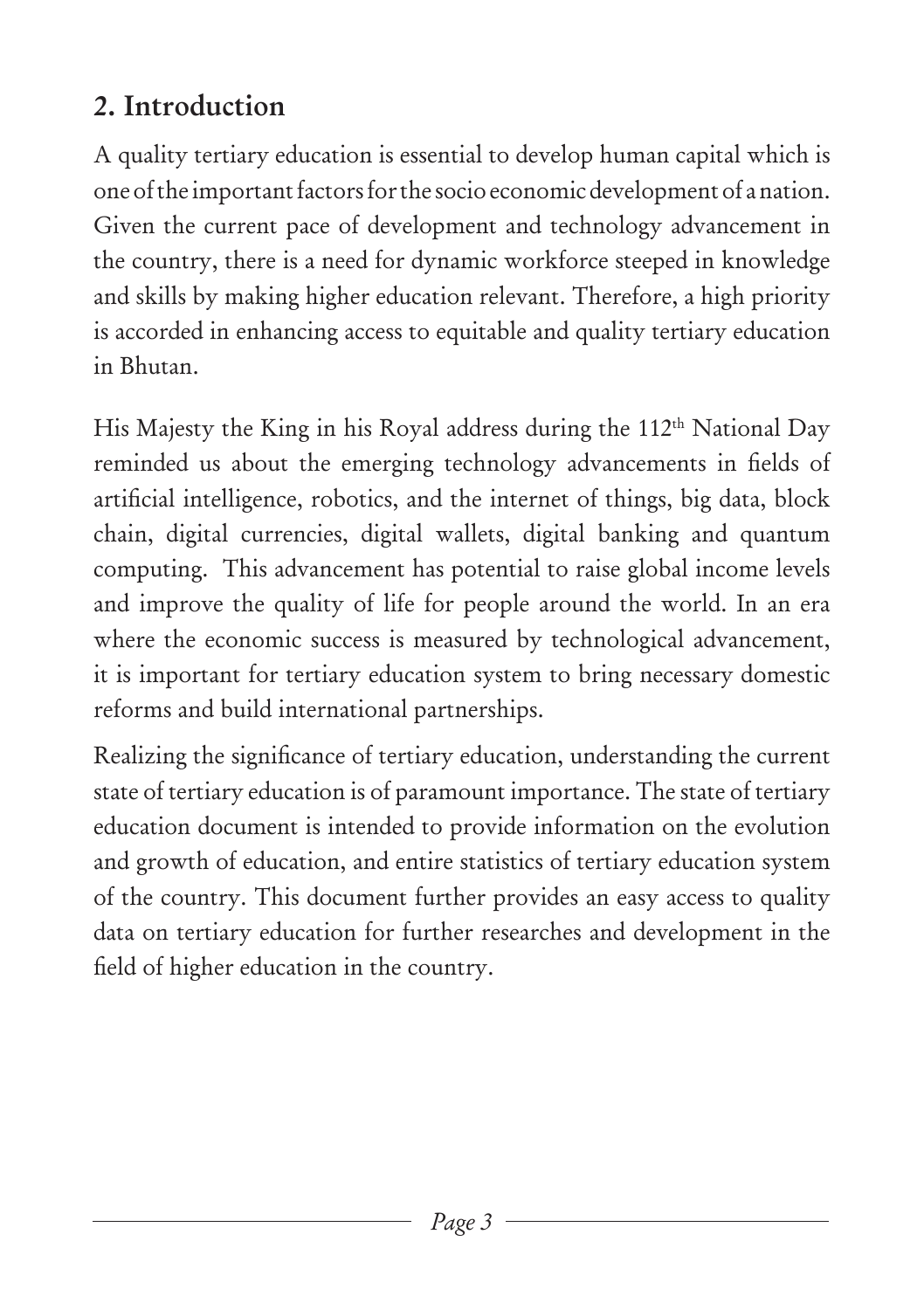# **3. Background of education system**

Since the advent of Buddhism in the 8<sup>th</sup> century, monastic schools played an important role in the lives of the people and it continues even today. The modern form of education was introduced in Bhutan with the establishment of the first school in 1913 and more schools were opened in the 1950s. It has been promoted and expanded since the first Five Year Plan in 1961 to address the emerging educational needs, and develop human resources required for the socio-economic development of the country.

Sherubtse Junior College was upgraded to undergraduate degree college in 1983 followed by other tertiary education institutes. Prior to 2003, all tertiary education institutions (TEIs) were governed by the relevant Ministries and the degrees were awarded by the institutions themselves. In order to regulate and institute a sound tertiary education system, the Royal University of Bhutan (RUB) was established based on the federated college model in June, 2003. With the establishment of the RUB, all tertiary education institutions, which were previously governed by the relevant ministries and agencies, were placed under the University and restructured both in terms of nomenclature and programme. Khesar Gyalpo University of Medical Sciences of Bhutan (KGUMSB) was established in 2015. Currently, the tertiary education sector consists of:

- $\checkmark$  Royal University of Bhutan with 10 constituent and 2 affiliated colleges.
- $\checkmark$  Khesar Gyalpo University of Medical Sciences of Bhutan with 3 distinct faculties constituting 3 individual and 1 affiliated college.
- Royal Institute of Management (Autonomous)
- $\checkmark$  Jigme Singye Wangchuck School of Law (Autonomous)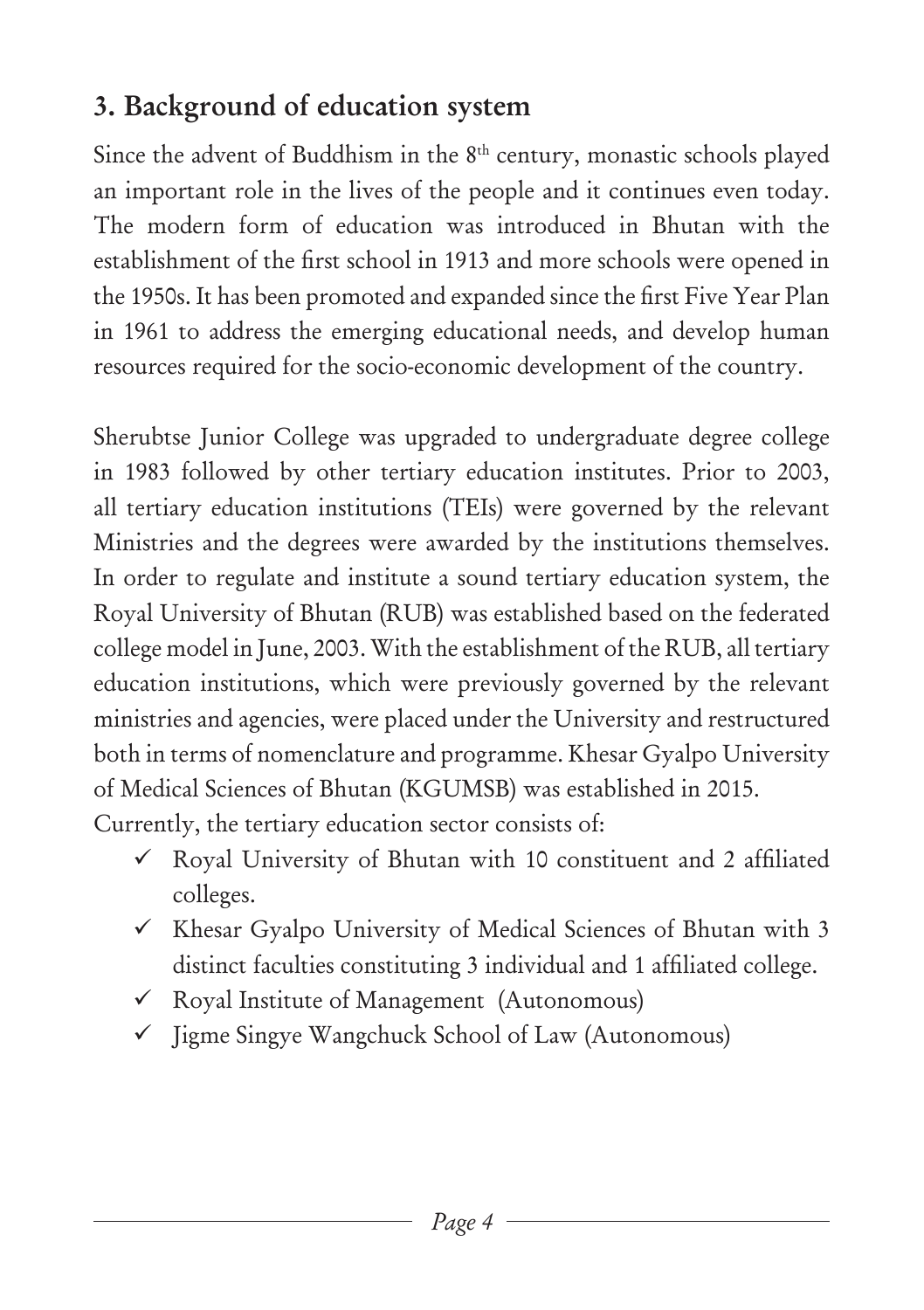# **4. Governance of tertiary education**

The Department of Adult and Higher Education (DAHE), Ministry of Education (MoE) has an important mandate of ensuring sound tertiary education system in the country by serving as Secretariat to the Tertiary Education Board (TEB), Bhutan Accreditation Council (BAC) and Registrar for tertiary education. TEB is the highest executive decision making body appointed through an Executive Order with all matters relating to tertiary education in the country. This is in synchronization with the Tertiary Education Policy (TEP) of the Kingdom of Bhutan 2010 that envisages TEB to oversee and provide guidance and direction to TEIs. Such an approach will help to enhance effectiveness and efficiency in supporting the growth of tertiary education system through planning and funding.

BAC is a national autonomous body having overall authority on accreditation, quality assurance, and interpreting and recognizing qualification. It provides common framework for accreditations for all TEIs within Bhutan to ensure that the required standards are met.

The Registrar for tertiary education is an overall nodal position at a policy decision- making level to oversee and facilitate the functioning and communication thereof of the Board, the Council and the Tertiary Education Institutions.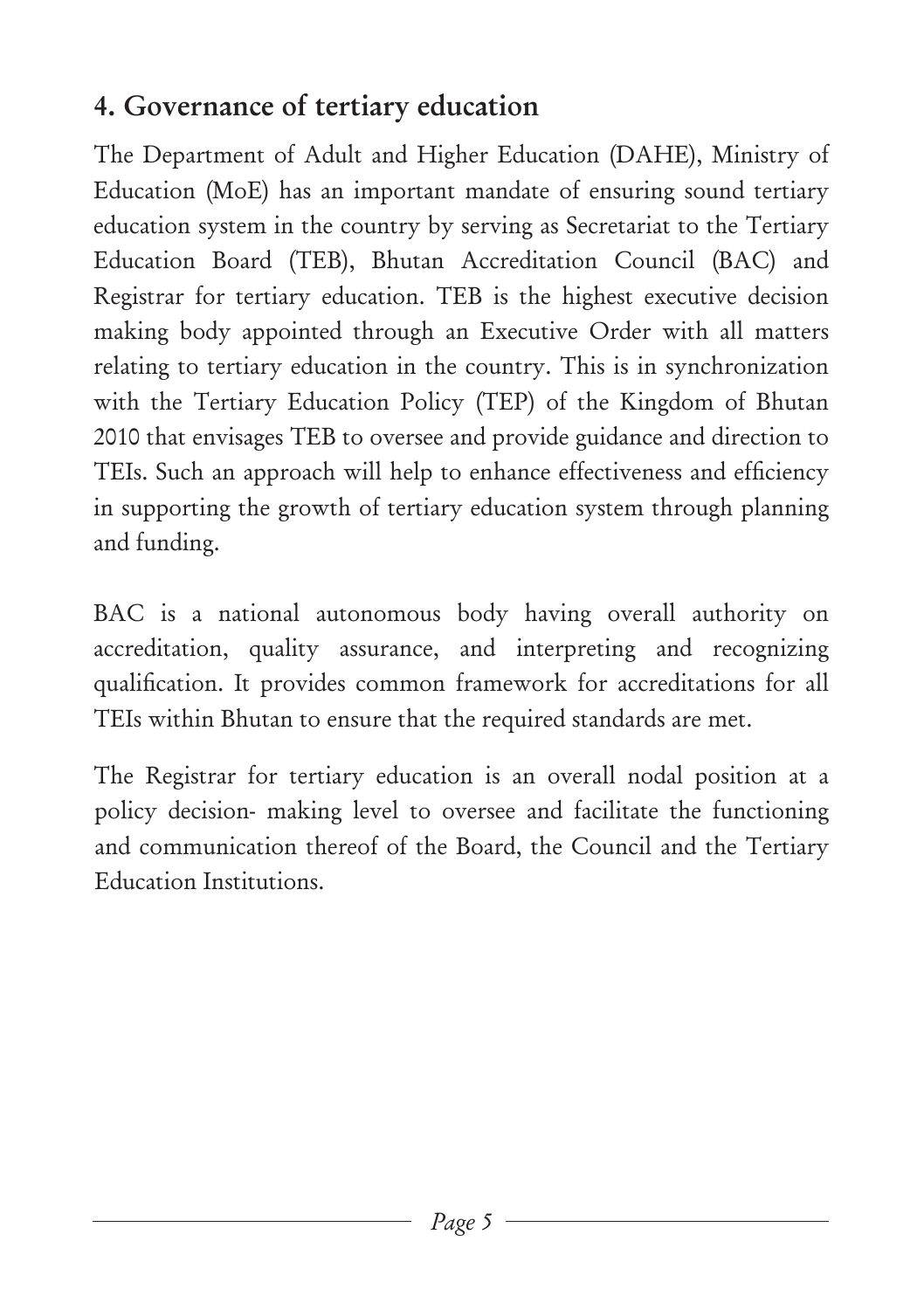# **5. Transition from HSS to TEIs and Unemployment**

**Table 5.1. Key Tertiary Education Indicators and its status 2019**

| S/No           | <b>Indicators</b>                                                                                                                                                                                     | <b>Status</b> |
|----------------|-------------------------------------------------------------------------------------------------------------------------------------------------------------------------------------------------------|---------------|
| 1              | Gross Enrolment Ratio (GER) at tertiary level within Bhutan<br>$(19-23 \text{ years old})$<br>*Denominator used 70207 from Population & Housing Census of Bhutan<br>2017, National Statistics Bureau. | 17.52         |
| $\overline{2}$ | Gross Enrolment Ratio at tertiary level within & outside Bhutan<br>$(19-23 \text{ years old})$                                                                                                        | 23.11         |
| 3              | Percentage of tertiary students studying abroad                                                                                                                                                       | 24.22         |
| 4              | Percentage of self- funding students within Bhutan                                                                                                                                                    | 26.15         |
| 5              | Percentage of self- funding within and outside Bhutan                                                                                                                                                 | 35.67         |
| 6              | Percentage of self- funding students in public TEIs within Bhutan                                                                                                                                     | 17.33         |
| $\overline{7}$ | Gender Parity Index in tertiary education within Bhutan                                                                                                                                               | 0.95          |
| 8              | Gender Parity Index in tertiary education within and outside Bhutan                                                                                                                                   | 0.94          |
| 9              | Percentage of students studying in private TEIs within Bhutan                                                                                                                                         | 13.09         |
| 10             | Percentage of students enrolled in STEM programmes within Bhutan                                                                                                                                      | 36.46         |
| 11             | Percentage of female students enrolled in STEM programmes within<br><b>Bhutan</b>                                                                                                                     | 30.99         |
| 12             | Percentage of students enrolled in STEM programmes within and<br>outside Bhutan                                                                                                                       | 38.05         |
| 13             | Percentage of students studying through self-funding in RUB                                                                                                                                           | 17.71         |

#### **Table 5.2. Number of students who graduated BHSEC (2014-2019)**

| Year | <b>Male</b> | <b>Female</b> | <b>Total</b> | No. of students passed |
|------|-------------|---------------|--------------|------------------------|
| 2014 | 5300        | 5952          | 10252        | 9163                   |
| 2015 | 4979        | 4972          | 9951         | 8855                   |
| 2016 | 5162        | 5248          | 10410        | 8830                   |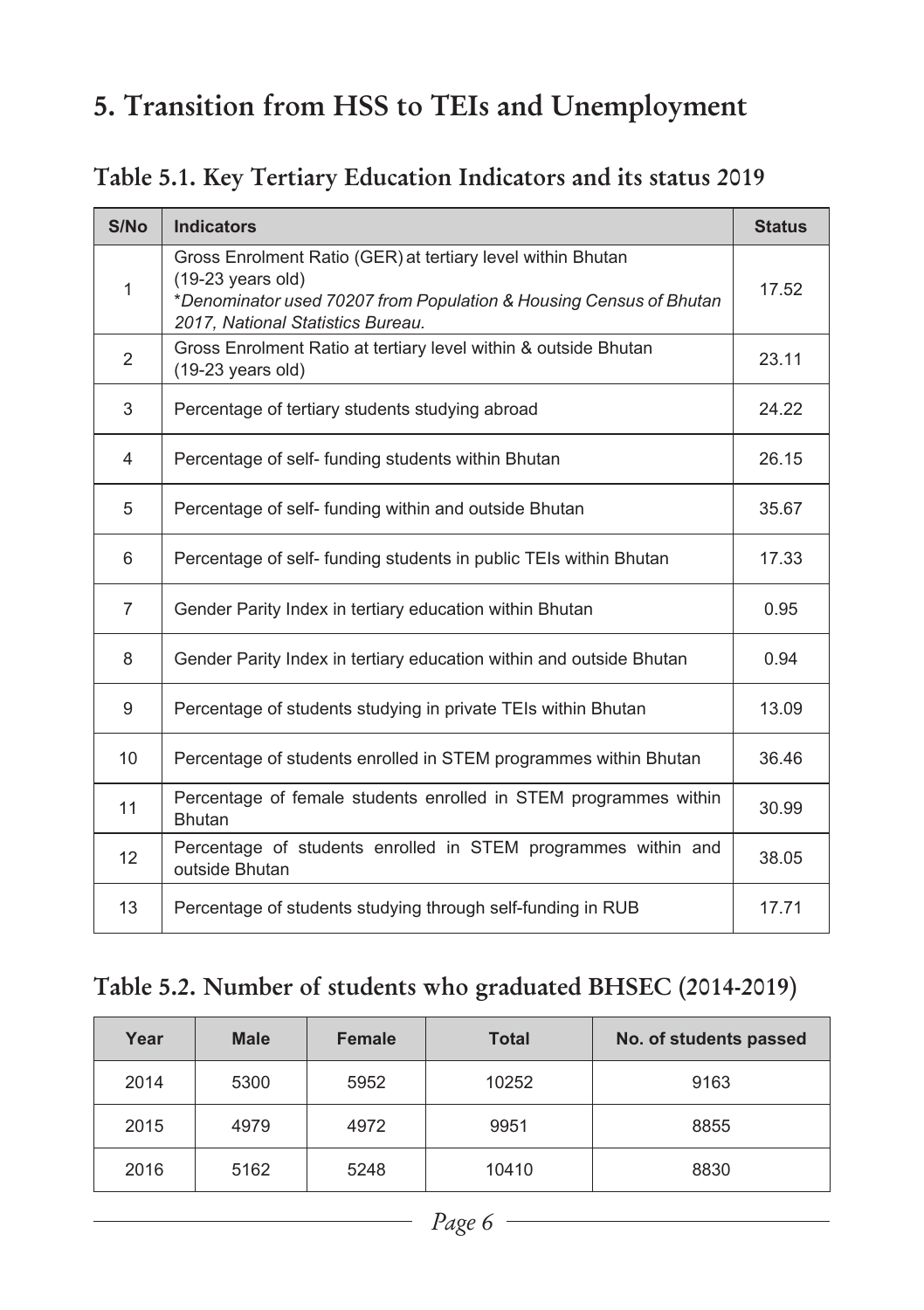| 2017 | 5247 | 5030 | 10145  | 9280  |
|------|------|------|--------|-------|
| 2018 | 5292 | 5354 | 10,646 | 9115  |
| 2019 | 5618 | 5443 | 11061  | 10126 |

*(Source: BCSEA as of January, 2020)*





The existing statistics show the total number of students who graduated BHSEC between 2014 and 2018 fluctuated; however, there has been sharp rise in the number of BHSEC graduates in 2019.

Table 5.2 shows that the gender parity index was relatively narrow in the Higher Secondary Schools despite the fluctuations.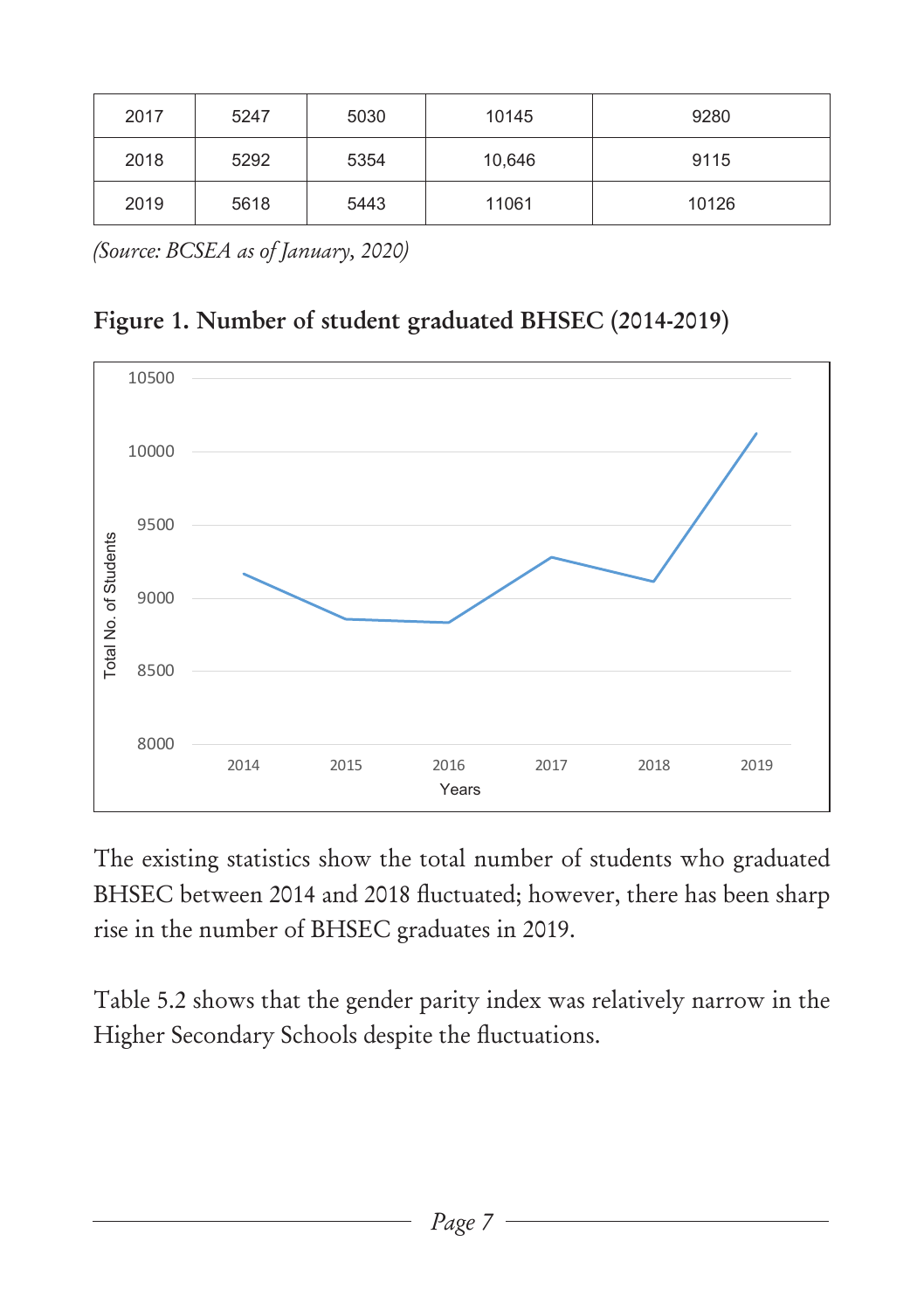

**Figure 2. Class XII graduates enrolled in TEIs in 2019**

Figure 2 shows the percentage of class XII graduates enrolled in tertiary education though different agencies. About 50.2 % of class XII graduates were enrolled in tertiary education in 2019. Around 40% of Class XII graduates were absorbed in TEIs within country and remaining about 10 % of the students pursued their studies either on scholarship or on self-funding.

|  |  |  |  | Table 5.3. Unemployment rate by level of education and gender, 2018 |
|--|--|--|--|---------------------------------------------------------------------|
|--|--|--|--|---------------------------------------------------------------------|

| <b>Level of Education</b> | <b>Male</b> | Female | <b>Total</b> | <b>Rate (%)</b> |
|---------------------------|-------------|--------|--------------|-----------------|
| None                      | 139         | 665    | 804          | 0.5             |
| Primary                   | 187         | 223    | 410          | 1.2             |
| Lower Secondary           | 335         | 506    | 841          | 5.2             |
| Middle Secondary          | 976         | 1527   | 2503         | 7.7             |
| <b>Higher Secondary</b>   | 1483        | 1482   | 2965         | 11.2            |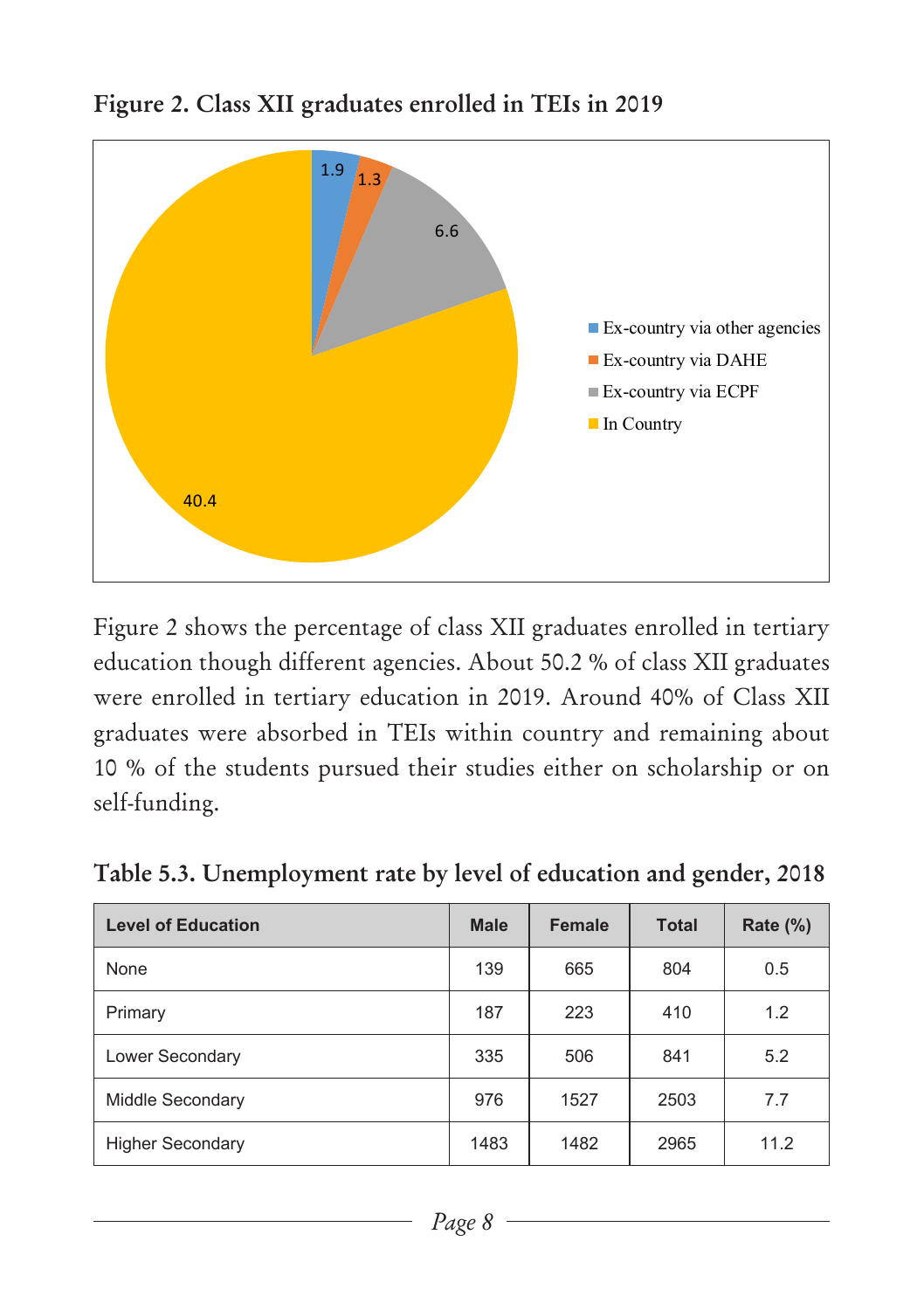| <b>Bachelor Degree</b>  | 1367           | 1351 | 2719  | 12.7 |
|-------------------------|----------------|------|-------|------|
| Master degree and above | 21             | 69   | 90    | 2.8  |
| Religious Professionals | $\overline{0}$ | 25   | 25    | 0.4  |
| <b>NFE</b>              | 0              | 31   | 31    | 0.2  |
| Don't know              | 27             | 0    | 27    | 12.8 |
| <b>Total</b>            | 4508           | 5879 | 10414 | 3.4  |

*(Source: Labour Force Survey – Annual Report 2018)*

The Table 5.3 illustrates that the highest unemployment rate is among persons with Bachelor Degree (12.7%) followed by Higher Secondary (11.2%). The table also shows female unemployment rate is higher than male.

# **6. Statistics of Tertiary Education (within Bhutan)**

**Table 6.1. Year of establishment and location of TEIs**

| SI No                             | <b>Name</b>                                       | Year of              | Location                       |  |
|-----------------------------------|---------------------------------------------------|----------------------|--------------------------------|--|
| <b>Royal University of Bhutan</b> |                                                   | <b>Establishment</b> |                                |  |
| 1                                 | College of Language and Culture<br><b>Studies</b> | 1961                 | Taktse, Trongsa                |  |
| $\overline{2}$                    | College of Natural Resources                      | 1992                 | Lobesa, Punakha                |  |
| 3                                 | College of Science and Technology                 | 2001                 | Rinchending, Chukha            |  |
| 4                                 | Gedu College of Business Studies                  | 2008                 | Gedu, Chukha                   |  |
| 5                                 | Gyalpozhing College of Information<br>Technology  | 2017                 | Gyalpozhing, Mongar            |  |
| 6                                 | Jigme Namgyel Engineering College                 | 1972                 | Dewathang, Samdrup<br>Jongkhar |  |
| $\overline{7}$                    | Paro College of Education                         | 1975                 | Paro                           |  |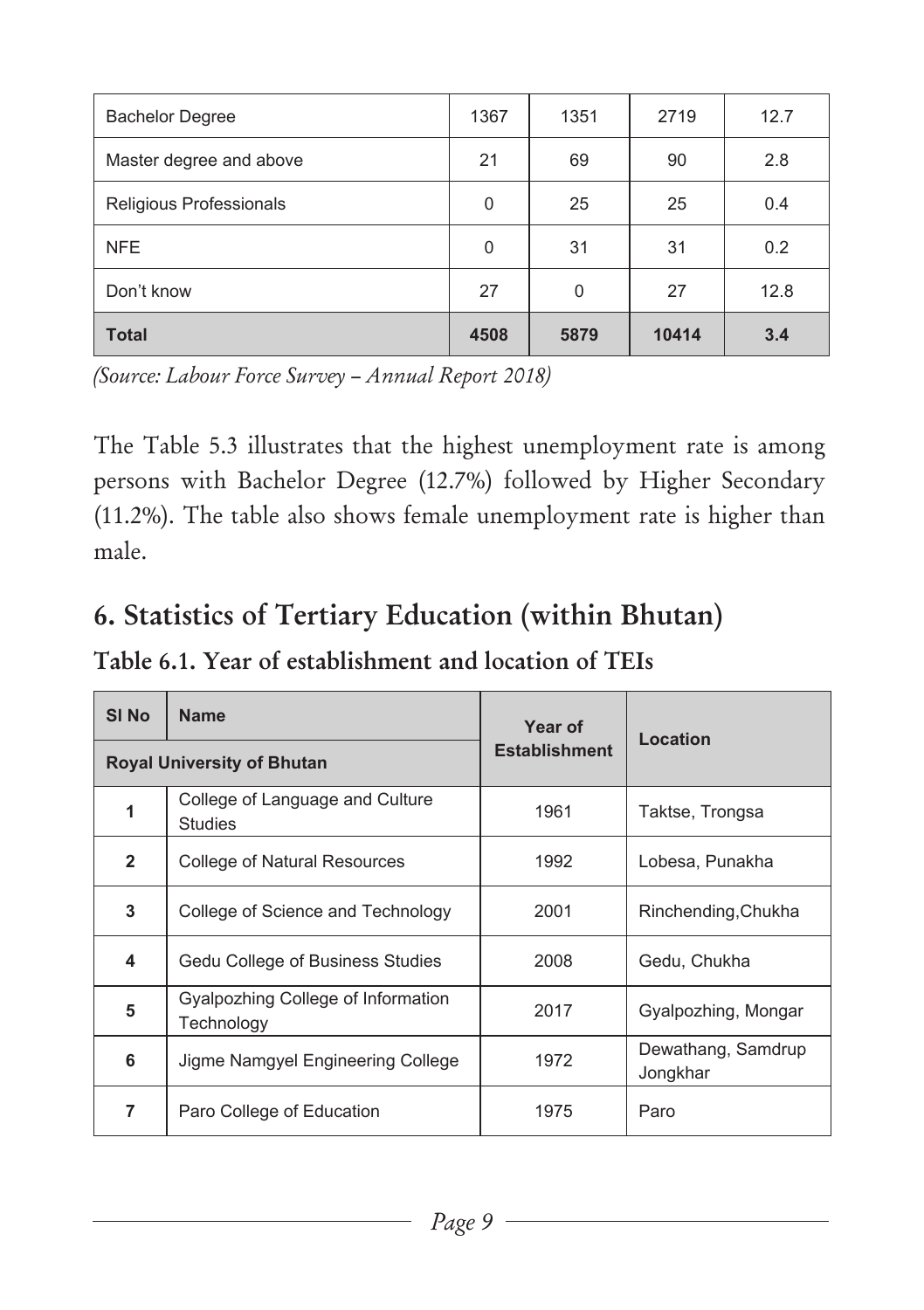| 8                                                                       | Samtse College of Education             | 1968                            | Samtse                         |
|-------------------------------------------------------------------------|-----------------------------------------|---------------------------------|--------------------------------|
| 9                                                                       | <b>Sherubtse College</b>                | 1968                            | Kanglung, Trashigang           |
| 10                                                                      | Yonphula Centenary College              | 2017                            | Yonphula, Trashigang           |
| <b>Khesar Gyalpo University of Medical</b><br><b>Sciences of Bhutan</b> |                                         | Year of<br><b>Establishment</b> | Location                       |
| 1                                                                       | Faculty of Nursing and Public Health    | 1974                            | Thimphu                        |
| $\overline{2}$                                                          | Faculty of Postgraduate in Medicine     | 2014                            | Thimphu                        |
| 3                                                                       | <b>Faculty of Traditional Medicine</b>  | 1967                            | Kawang Jangsa,<br>Thimphu      |
| <b>Autonomous Institutes</b>                                            |                                         |                                 |                                |
|                                                                         |                                         | Year of<br><b>Establishment</b> | Location                       |
| 1                                                                       | Jigme Singye Wangchuck School of<br>Law | 2017                            | Pangbisa, Paro                 |
| $\overline{2}$                                                          | Royal Institute of Management           | 1986                            | Simtokha, Thimphu              |
|                                                                         | <b>Private Institutes</b>               | Year of<br><b>Establishment</b> | Location                       |
| $\mathbf{1}$                                                            | Arura Academy of Health Sciences        | 2015                            | Allay, Phuntsholing,<br>Chukha |
| $\overline{2}$                                                          | Norbuling Rigter College                | 2017                            | Doteng, Paro                   |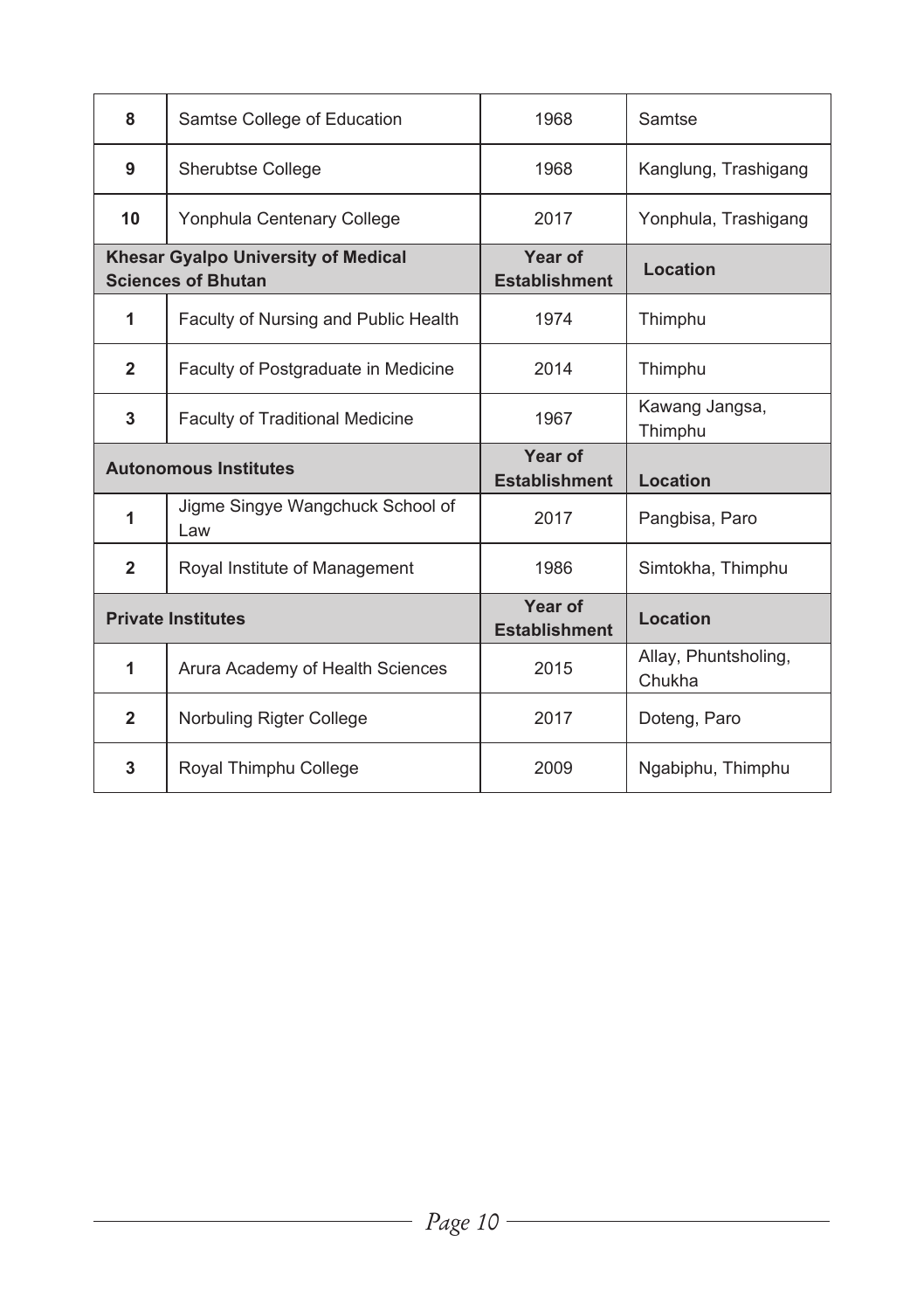**Table 6.2. Enrolment of students as per programmes offered by TEIs** 

| <b>Tertiary Education</b><br><b>Institutes</b> | Programme                                                     | <b>Male</b> | <b>Female</b> | Total |
|------------------------------------------------|---------------------------------------------------------------|-------------|---------------|-------|
|                                                | Bachelor of Arts in Bhutanese and<br>Himalayan Studies        | 189         | 250           | 439   |
|                                                | Bachelor of Arts in Language and<br>Culture                   | 18          | 4             | 22    |
| College of Language                            | Bachelor of Arts in Language and<br>Literature (BLL)          | 213         | 325           | 538   |
| and Culture Studies                            | Diploma in Language and<br><b>Communication Skills</b>        | 23          | 33            | 56    |
|                                                | Honours of Arts in Language and<br>Literature                 | 7           | 3             | 10    |
|                                                | Masters in Dzongkha and Choekey                               | 41          | 11            | 52    |
|                                                | B.Sc Agriculture (Diploma Nested)                             | 43          | 87            | 130   |
|                                                | <b>B.Sc Animal Science (Diploma</b><br>Nested)                | 57          | 71            | 128   |
|                                                | <b>B.Sc Environment &amp; Climate</b><br><b>Studies</b>       | 55          | 48            | 103   |
|                                                | <b>B.Sc Food Science &amp; Technology</b><br>(Diploma Nested) | 51          | 65            | 116   |
| College of Natural<br>Resources                | B.Sc Forestry (Diploma Nested)                                | 93          | 63            | 156   |
|                                                | <b>B.Sc Sustainable Development</b>                           | 99          | 183           | 282   |
|                                                | <b>BSc Organic Agriculture</b>                                | 15          | 20            | 35    |
|                                                | M.Sc in Natural Resources<br>Management                       | 4           | 2             | 6     |
|                                                | Master's in Development Practice                              | 5           | 8             | 13    |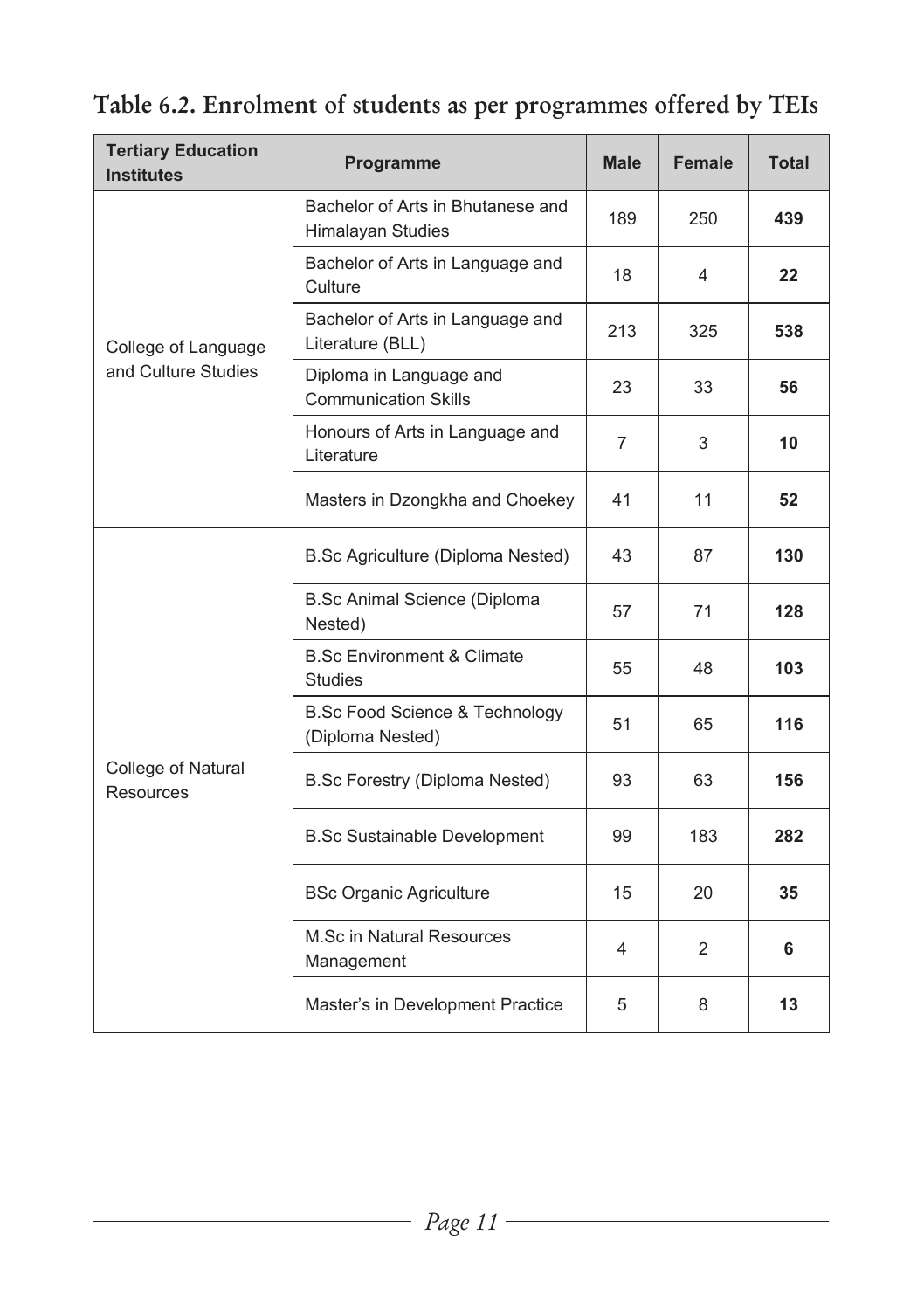|                                                | <b>Bachelor of Architecture</b>                                                         | 61          | 51             | 112 |
|------------------------------------------------|-----------------------------------------------------------------------------------------|-------------|----------------|-----|
|                                                | Bachelor of Engineering in Civil<br>Engineering                                         | 280         | 96             | 376 |
|                                                | Bachelor of Engineering in Civil<br>Engineering (In-service)                            | 15          | 3              | 18  |
|                                                | Bachelor of Engineering in<br><b>Electrical Engineering</b>                             | 122         | 50             | 172 |
|                                                | Bachelor of Engineering in<br>Electrical Engineering (In-service)                       | 5           | $\overline{2}$ | 7   |
|                                                | Bachelor of Engineering in<br>Electronics and Communication<br>Engineering              | 86          | 22             | 108 |
| College of Science<br>and Technology           | Bachelor of Engineering in<br>Electronics and Communication<br>Engineering (In-service) | $\mathbf 0$ | $\mathbf{1}$   | 1   |
|                                                | Bachelor of Engineering in<br><b>Engineering Geology</b>                                | 22          | 4              | 26  |
|                                                | Bachelor of Engineering in<br>Information Technology                                    | 105         | 41             | 146 |
|                                                | Bachelor of Engineering in<br>Information Technology<br>(In-service)                    | 1           | $\Omega$       | 1   |
|                                                | Bachelor of Engineering in<br>Instrumentation and Control<br>Engineering                | 17          | $\overline{7}$ | 24  |
|                                                | Master of Engineering in<br>Renewable Energy                                            | 3           | $\mathbf 0$    | 3   |
|                                                | <b>B.Sc. in Clinical Counseling</b>                                                     | 11          | 13             | 24  |
|                                                | B.Sc. in Community Health                                                               | 25          | 33             | 58  |
| Faculty of Nursing and<br><b>Public Health</b> | Diploma in Dental Hygiene                                                               | 6           | 6              | 12  |
|                                                | Diploma in Dental Technician                                                            | 6           | 4              | 10  |
|                                                | Diploma in Emergency Medical<br>Responder                                               | 33          | 22             | 55  |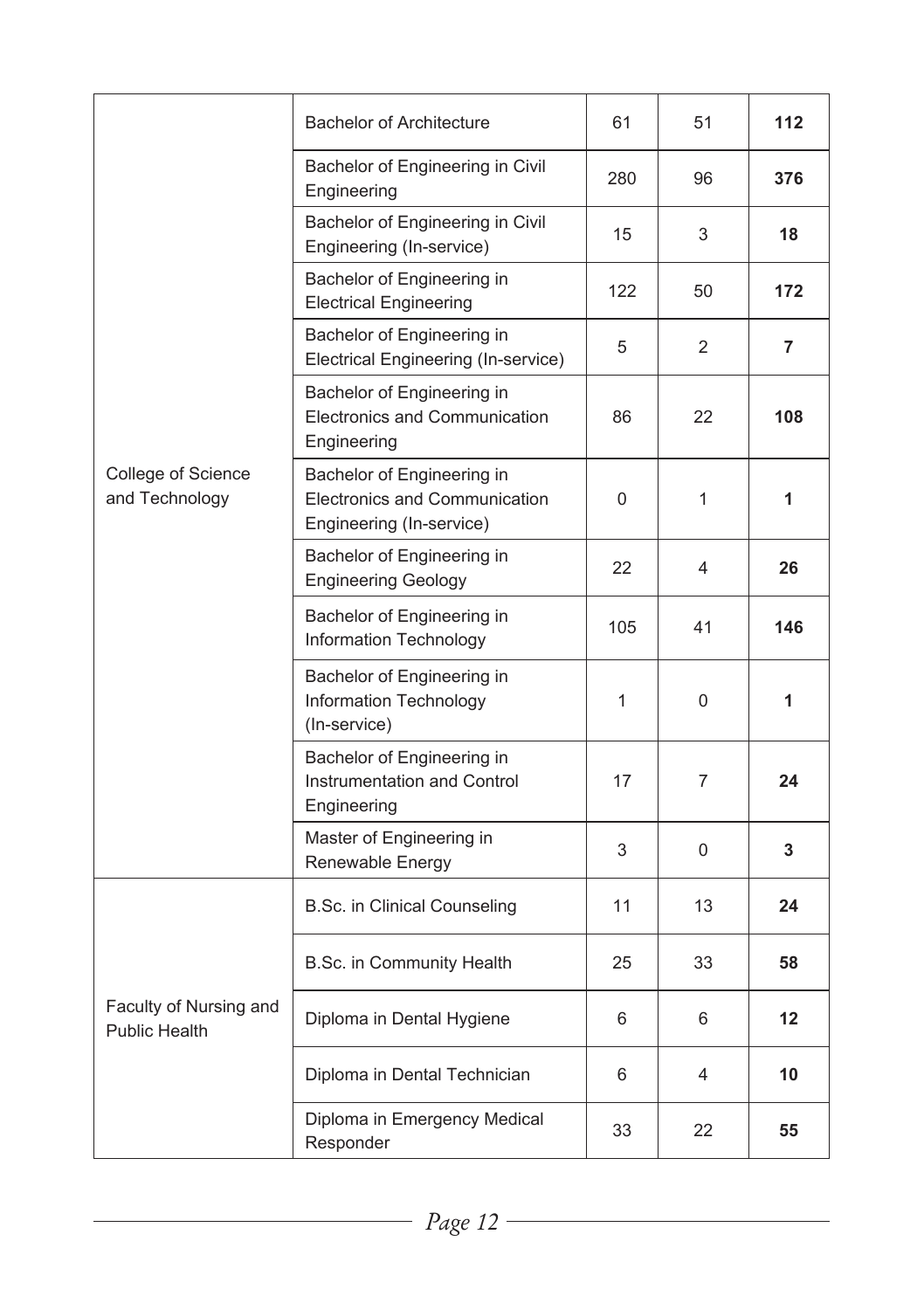|                                        | Foundation                                                            | 46             | 44             | 90             |
|----------------------------------------|-----------------------------------------------------------------------|----------------|----------------|----------------|
|                                        | Diploma in Medical Laboratory<br>Technology                           | 19             | $\overline{7}$ | 26             |
|                                        | B.Sc. in Nursing and Midwifery                                        | 5              | 6              | 11             |
| Faculty of Nursing and                 | Diploma in Nursing and Midwifery<br>(GNM)                             | 64             | 80             | 144            |
| <b>Public Health</b>                   | Diploma in Pharmacy                                                   | 13             | 9              | 22             |
|                                        | Diploma in Physiotherapy                                              | $\overline{7}$ | 5              | 12             |
|                                        | Diploma in Public Health                                              | 2              | $\overline{2}$ | 4              |
|                                        | Diploma in Radiography and<br>Medical Imaging                         | 13             | 5              | 18             |
|                                        | Doctor of Medicine in<br>Anesthesiology                               | 4              | 2              | 6              |
|                                        | Doctor of Medicine in Emergency<br>Medicine                           | 3              | 1              | 4              |
|                                        | Doctor of Medicine in General<br>Practice                             | 1              | $\overline{2}$ | 3              |
|                                        | Doctor of Medicine in Medicine                                        | 4              | 4              | 8              |
|                                        | Doctor of Medicine in Obstetrics<br>and Gynecology                    | 1              | 5              | 6              |
| Faculty of<br>Postgraduate<br>Medicine | Doctor of Medicine in<br>Ophthalmology                                | $\Omega$       | 2              | $\overline{2}$ |
|                                        | Doctor of Medicine in Orthopedics                                     | 4              | 0              | 4              |
|                                        | Doctor of Medicine in<br>Otorhinolaryngology-Head and<br>Neck Surgery | 1              | $\Omega$       | 1              |
|                                        | Doctor of Medicine in Pediatrics                                      | 3              | 3              | 6              |
|                                        | <b>MD Psychiatry</b>                                                  | 1              | 1              | $\overline{2}$ |
|                                        | <b>MD Surgery</b>                                                     | 6              | 1              | 7              |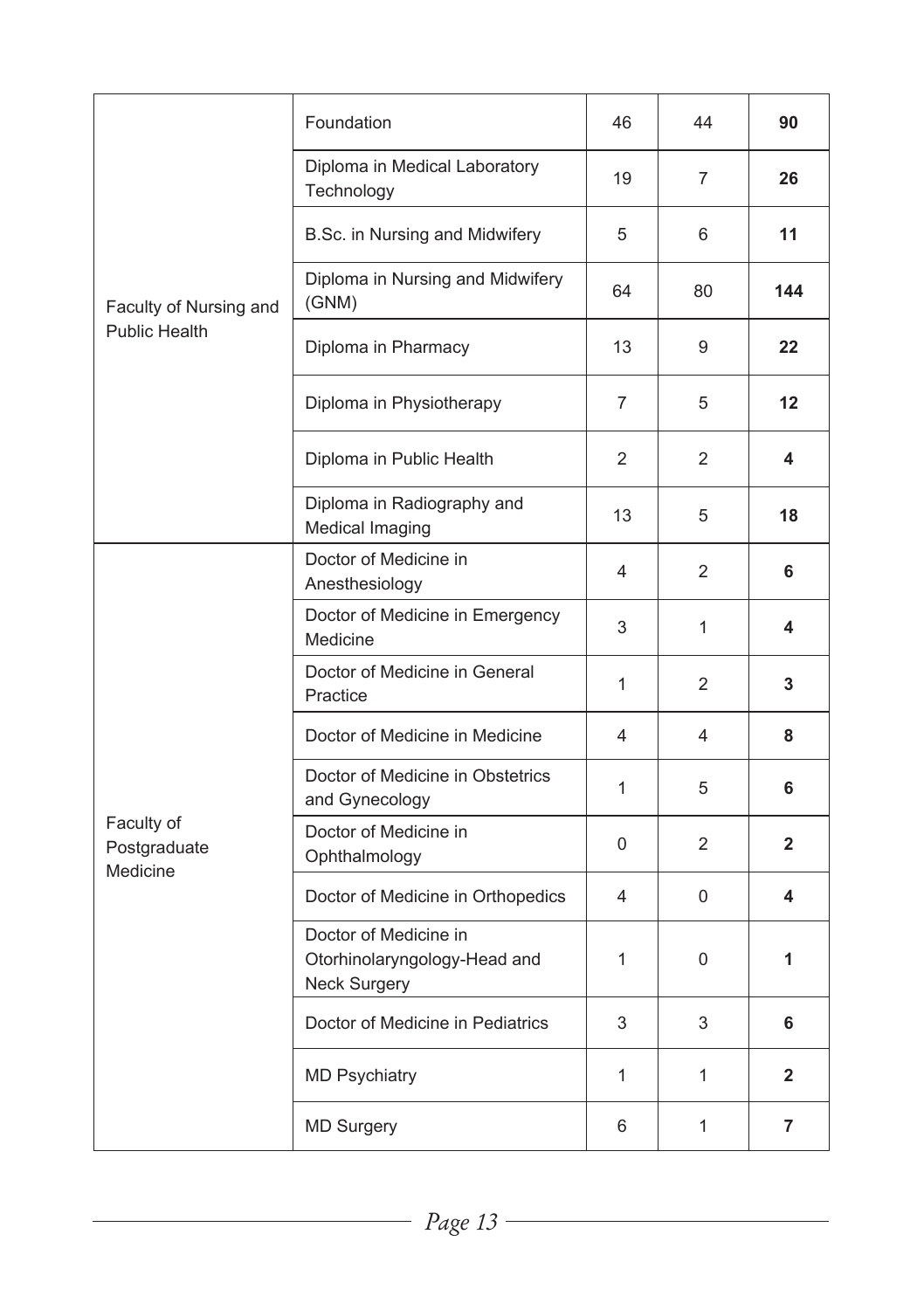|                                                            | <b>Bachelor in Traditional Medicine</b>                        | 26  | 11  | 37   |
|------------------------------------------------------------|----------------------------------------------------------------|-----|-----|------|
| Faculty of Traditional<br>Medicine                         | Diploma in Traditional Medicine                                | 17  | 21  | 38   |
|                                                            | Masters in Traditional Medicine                                | 2   | 2   | 4    |
|                                                            | <b>Bachelor of Business</b><br>Administration                  | 243 | 168 | 411  |
| Gedu College of<br><b>Business Studies</b>                 | <b>Bachelor of Commerce</b>                                    | 645 | 551 | 1196 |
|                                                            | Master of Business Administration                              | 13  | 4   | 17   |
|                                                            | Bachelor of Computer Applications                              | 72  | 86  | 158  |
| <b>Gyalpozhing College</b><br>of Information<br>Technology | Bachelor of Science in Computer<br>Science                     | 28  | 13  | 41   |
|                                                            | Bachelor of Science in Information<br>Technology               | 43  | 23  | 66   |
|                                                            | Bachelor in Engineering in<br><b>Mechanical Engineering</b>    | 17  | 6   | 23   |
|                                                            | Bachelor in Engineering in Power<br>Engineering                | 73  | 16  | 89   |
|                                                            | Bachelor in Engineering in<br>Surveying and Geo-informatics    | 20  | 5   | 25   |
|                                                            | Diploma in Civil Engineering                                   | 181 | 83  | 264  |
| Jigme Namgyel<br><b>Engineering College</b>                | Diploma in Computer System and<br><b>Network</b>               | 37  | 29  | 66   |
|                                                            | Diploma in Electronics and<br><b>Communication Engineering</b> | 30  | 14  | 44   |
|                                                            | Diploma in Materials and<br>Procurement Management             | 38  | 25  | 63   |
|                                                            | Diploma in Mechanical<br>Engineering                           | 57  | 9   | 66   |
|                                                            | Diploma in Surveying                                           | 35  | 19  | 54   |
| Jigme Singye<br>Wangchuck School<br>of Law                 | LL.B./PGDNL                                                    | 17  | 26  | 43   |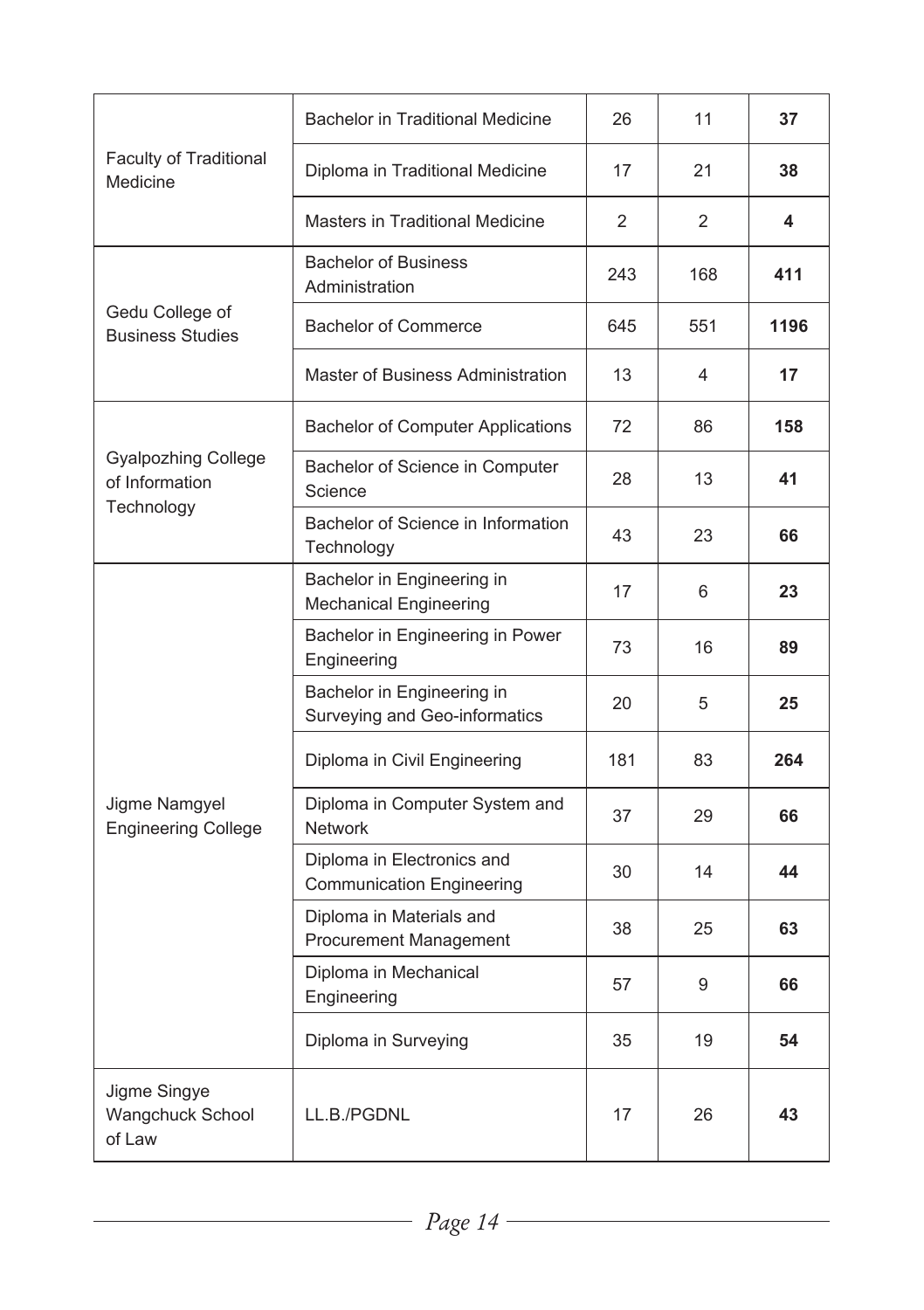|                                            | BA in Dzongkha & English - 2019                    | 6   | 28  | 34  |
|--------------------------------------------|----------------------------------------------------|-----|-----|-----|
|                                            | BA in Political Science & Sociology                | 21  | 17  | 38  |
| Norbuling Rigter<br>College                | <b>Bachelor of Business</b><br>Administration      | 31  | 18  | 39  |
|                                            | <b>Bachelor of Commerce</b>                        | 59  | 61  | 120 |
|                                            | Common Foundation                                  | 57  | 47  | 104 |
|                                            | <b>B.Ed Dzongkha</b>                               | 120 | 109 | 229 |
|                                            | <b>B.Ed Primary</b>                                | 191 | 415 | 606 |
|                                            | B.Ed Primary (DE)                                  | 154 | 133 | 287 |
| Paro College of<br>Education               | <b>B.Ed Secondary</b>                              | 14  | 10  | 24  |
|                                            | Diploma in ECCD                                    | 5   | 114 | 119 |
|                                            | Diploma in Physical Education &<br>Sports Coaching | 34  | 10  | 44  |
|                                            | M.Ed in Dzongkha                                   | 64  | 13  | 77  |
|                                            | M.Ed in Educational Leadership &<br>Management     | 62  | 5   | 67  |
|                                            | PGDE in Dzongkha                                   | 58  | 47  | 105 |
|                                            | PGDE in Dzongkha (DE)                              | 31  | 0   | 31  |
| Arura Academy of<br><b>Health Sciences</b> | Arura Academy of Health sciences                   | 18  | 54  | 72  |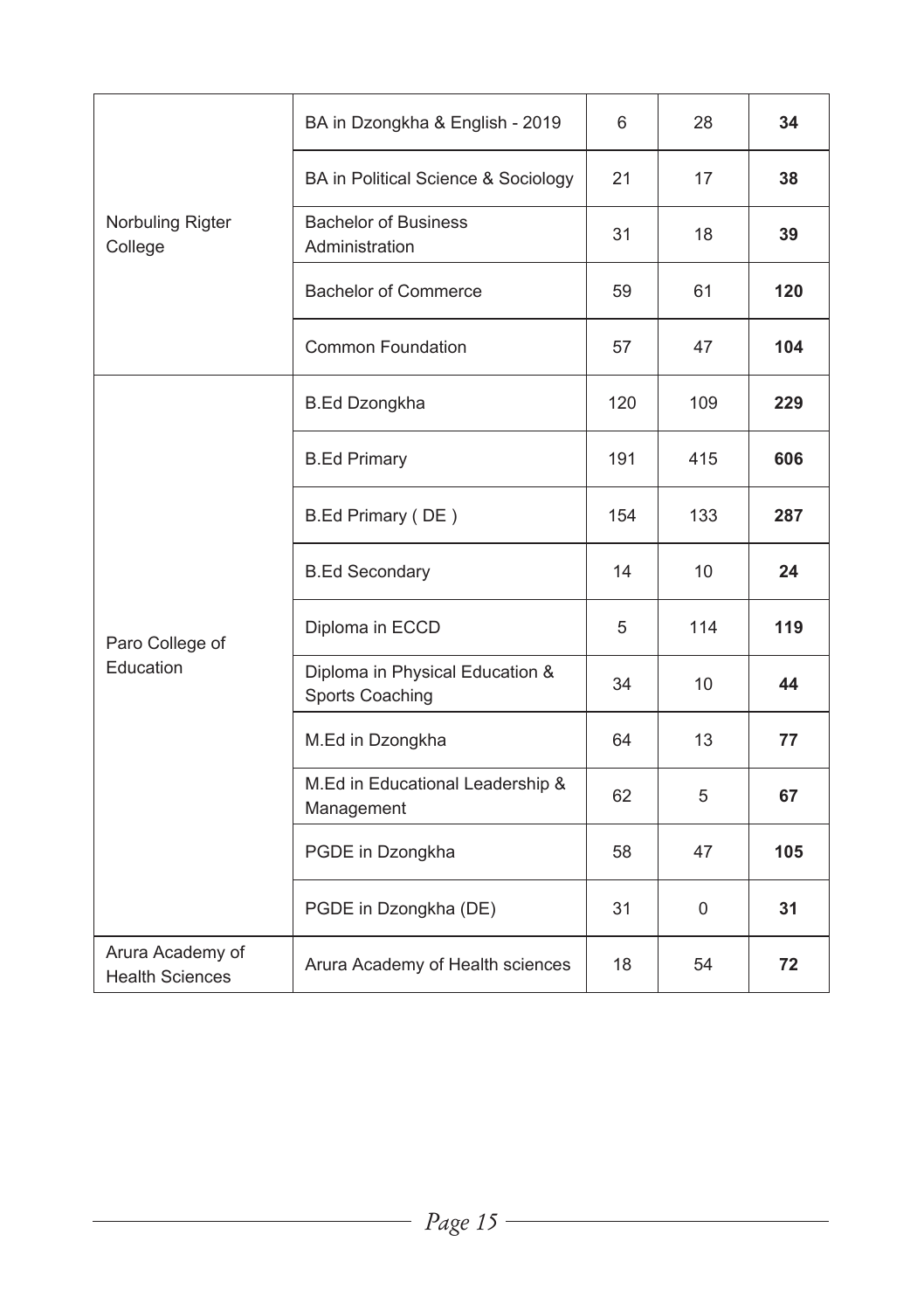|                                  | Diploma in Financial Management                           | 24  | 30  | 54  |
|----------------------------------|-----------------------------------------------------------|-----|-----|-----|
|                                  | <b>Master of Business</b><br>Administration(MBA)          | 26  | 16  | 42  |
| Royal Institute of<br>Management | Post Graduate Diploma in<br>Financial Management (PGDFM)  | 13  | 20  | 33  |
|                                  | Post Graduate Diploma in National<br>Law (PGDNL)          | 13  | 21  | 34  |
|                                  | Post Graduate Diploma in Public<br>Administration (PGDPA) | 17  | 23  | 40  |
|                                  | <b>B. Com Accounting</b>                                  | 11  | 8   | 19  |
|                                  | <b>B.Com Finance</b>                                      | 72  | 78  | 150 |
|                                  | <b>BA</b> in Anthropology                                 | 21  | 37  | 58  |
|                                  | <b>BA in Development Economics</b>                        | 31  | 51  | 82  |
| Royal Thimphu<br>College         | <b>BA</b> in English Studies                              | 37  | 69  | 106 |
|                                  | BA in History and Dzongkha                                | 36  | 41  | 77  |
|                                  | <b>BA in Mass Communication</b>                           | 20  | 35  | 55  |
|                                  | BA in Political Science and<br>Sociology                  | 50  | 59  | 109 |
|                                  | Bachelor of Computer Application                          | 8   | 1   | 9   |
|                                  | <b>BBA General Management</b>                             | 41  | 25  | 66  |
|                                  | <b>BBA Marketing</b>                                      | 11  | 8   | 19  |
|                                  | <b>BSc. Environmental Management</b>                      | 60  | 66  | 126 |
|                                  | <b>BSc. Nursing and Midwifery</b>                         | 6   | 57  | 63  |
|                                  | <b>Business Studies</b>                                   | 124 | 140 | 264 |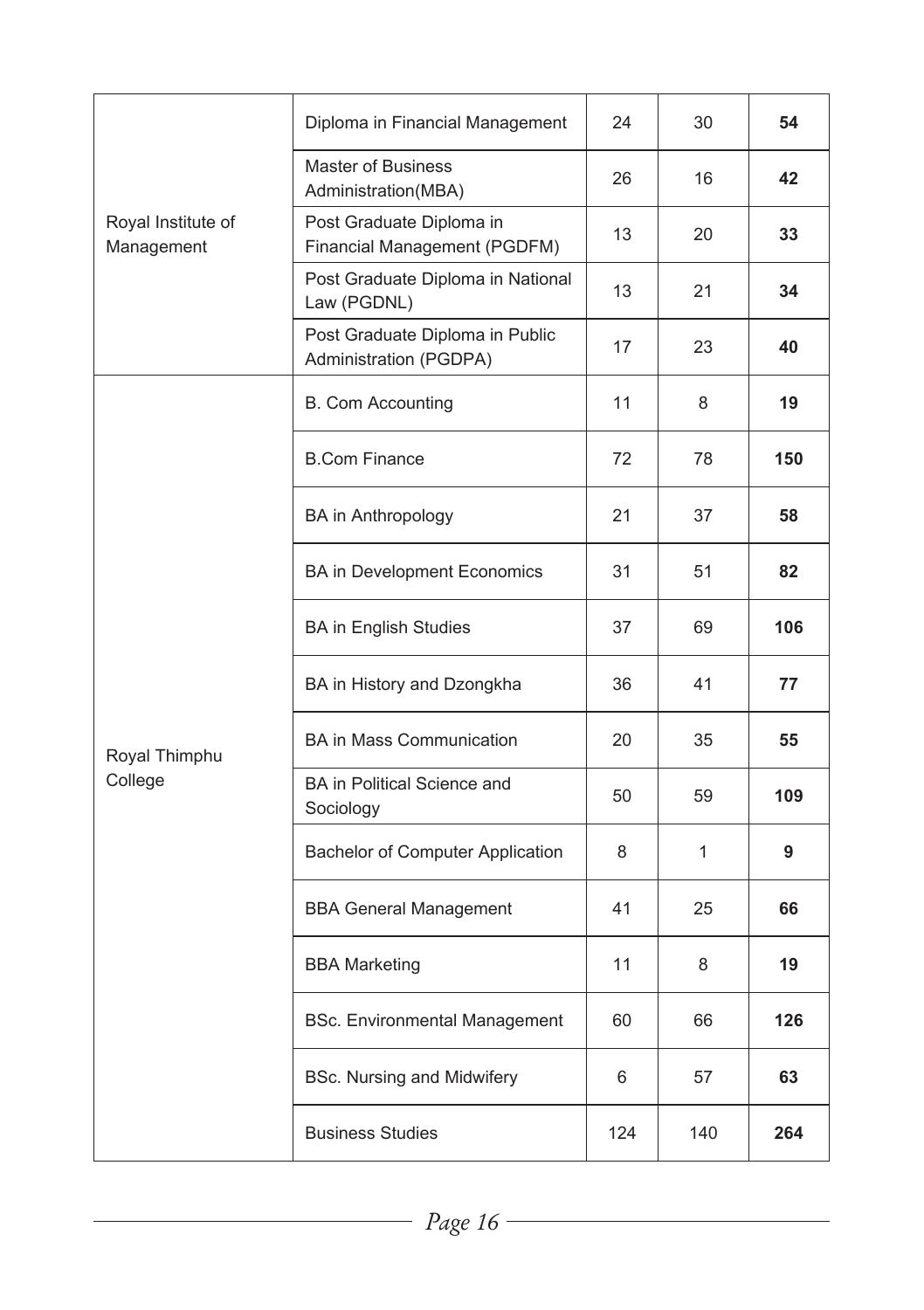|                   | Bachelor of Arts in Social Work                                                 | 11  | 24  | 35             |
|-------------------|---------------------------------------------------------------------------------|-----|-----|----------------|
|                   | Bachelor of Education (B. Ed)<br>Primary                                        | 10  | 31  | 41             |
|                   | Bachelor of Education (B. Ed)<br>Secondary                                      | 221 | 268 | 489            |
|                   | Diploma in Library and Information<br>Management (DLIM)                         | 5   | 10  | 15             |
| Samtse College of | Master of Arts in Contemplative<br>Counseling and Psychology<br>(MACCP)         | 17  | 10  | 27             |
| Education         | Master of Education(M. Ed) in<br>Science and Maths                              | 43  | 3   | 46             |
|                   | Post Graduate Certificate in Higher<br>Education (PGCHE)                        | 43  | 20  | 63             |
|                   | Post Graduate Diploma in<br>Contemplative Counseling and<br>Psychology (PGDCCP) | 36  | 31  | 67             |
|                   | Post Graduate Diploma in<br>Education (PGDE)                                    | 62  | 57  | 119            |
|                   | Post Graduate Diploma in Higher<br>Education (PGDHE)                            | 8   | 3   | 11             |
|                   | BA in Dzongkha & English                                                        | 49  | 106 | 155            |
|                   | BA in Dzongkha & Media Studies                                                  | 24  | 36  | 60             |
|                   | <b>BA</b> in Economics                                                          | 21  | 20  | 41             |
|                   | BA in Economics & Geography                                                     | 49  | 52  | 101            |
| Sherubtse College | BA in Economics & Population<br><b>Studies</b>                                  | 1   | 1   | $\overline{2}$ |
|                   | <b>BA</b> in English                                                            | 12  | 29  | 41             |
|                   | BA in English & Media Studies                                                   | 19  | 36  | 55             |
|                   | <b>BA</b> in History                                                            | 24  | 17  | 41             |
|                   | BA in History & Dzongkha                                                        | 60  | 33  | 93             |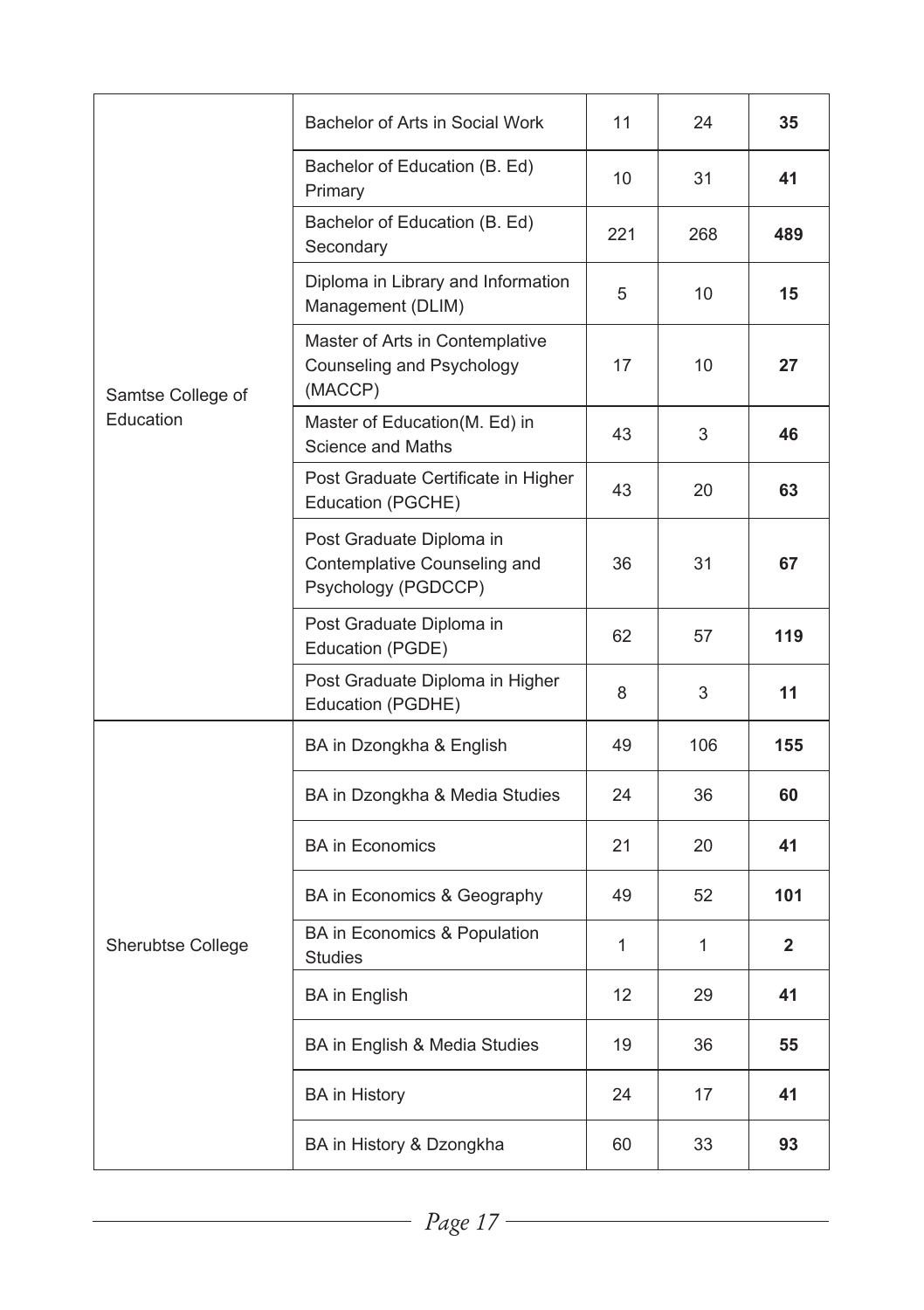|                               | <b>BA</b> in Media Studies                       | 14 | 30       | 44    |
|-------------------------------|--------------------------------------------------|----|----------|-------|
|                               | BA in Political Science & Sociology              | 76 | 90       | 166   |
|                               | BA in Population & Development<br><b>Studies</b> | 41 | 75       | 116   |
|                               | <b>BSc in Botany</b>                             | 1  | 3        | 4     |
|                               | <b>BSc in Chemistry</b>                          | 51 | 29       | 80    |
|                               | <b>BSc in Computer Science</b>                   | 39 | 24<br>63 |       |
|                               | <b>BSc in Environmental Science</b>              | 74 | 94       | 168   |
| Sherubtse College             | <b>BSc in Geography</b>                          | 20 | 26       | 46    |
|                               | <b>BSc in Life Science</b>                       | 70 | 71       | 141   |
|                               | <b>BSc in Mathematics</b>                        | 61 | 23       | 84    |
|                               | BSc in Maths & Chemistry                         | 5  | 3        | 8     |
|                               | BSc in Maths & Physics                           | 5  | 5        | 10    |
|                               | <b>BSc in Phyiscs</b>                            | 45 | 21       | 66    |
|                               | BSc in Physics & Chemistry                       | 8  | $\Omega$ | 8     |
|                               | Postgraduate Diploma In English                  | 17 | 8        | 25    |
| Yonphula Centenary<br>College | MA in English                                    | 33 | 11       | 44    |
| <b>Grand Total</b>            |                                                  |    |          | 12297 |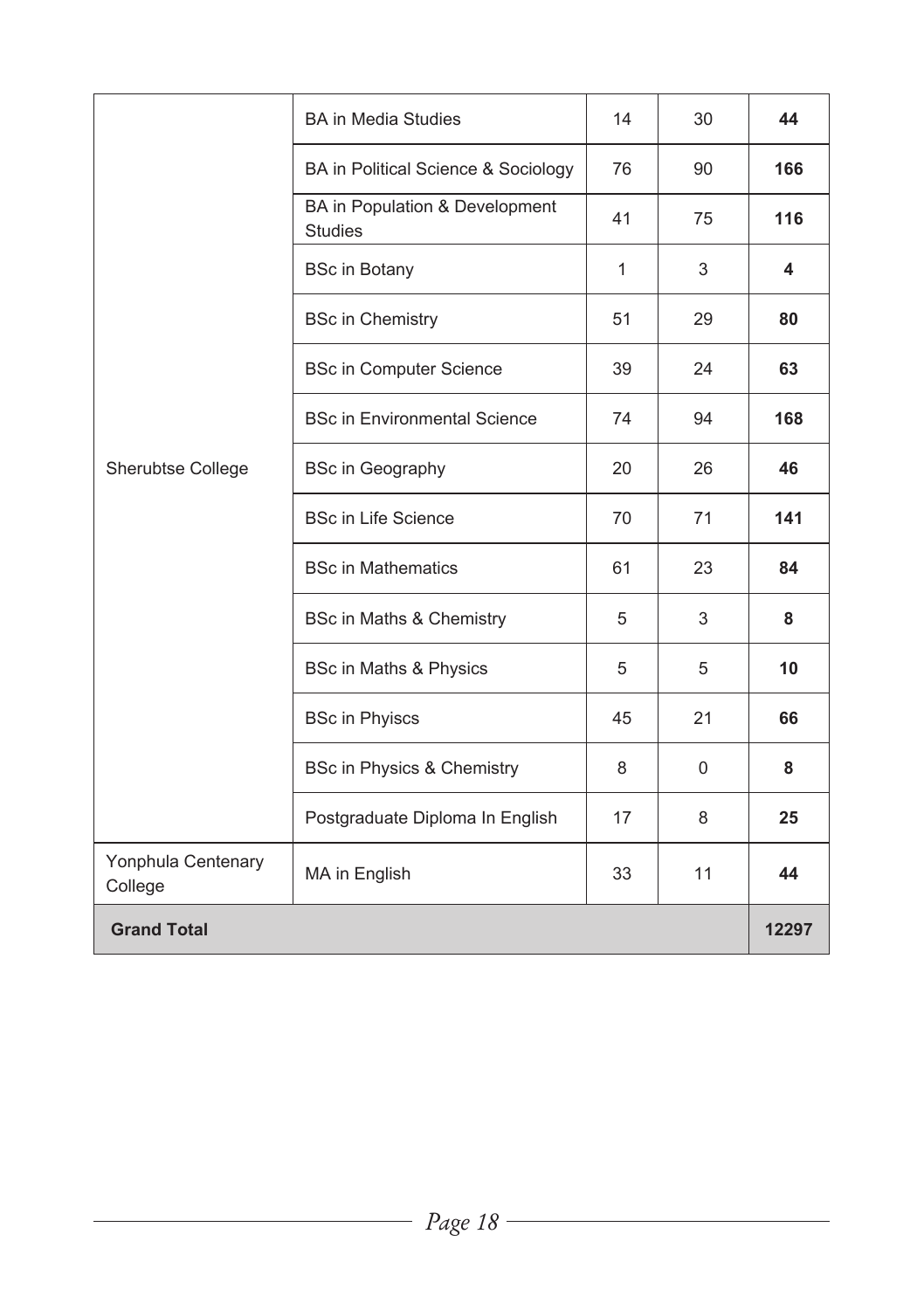| $\frac{1}{2}$<br>j<br><b>See</b><br>Ĩ |
|---------------------------------------|
| ;<br>J                                |
| .<br>ג                                |
| $\frac{1}{2}$                         |
| i                                     |
|                                       |
|                                       |

| Year                      |                         | RGoB - funding           |               |        | Self-funding   |                         |                          | Other-funding   |                      | <b>Total</b>   |                |                 |
|---------------------------|-------------------------|--------------------------|---------------|--------|----------------|-------------------------|--------------------------|-----------------|----------------------|----------------|----------------|-----------------|
|                           | Male                    | Female                   | <b>Total</b>  | Male   | Female         | <b>Total</b>            | Male                     | Female          | <b>Total</b>         | Male           | Female         | <b>Total</b>    |
| Diploma                   |                         |                          |               |        |                |                         |                          |                 |                      |                |                |                 |
| Diploma-1st Year          | 282                     | 237                      | 519           | 65     | 59             | 124                     | $\overline{\phantom{0}}$ | $\sim$          | S                    | 348            | 298            | 646             |
| Diploma-2nd Year          | 263                     | 212                      | 475           | 57     | 38             | 95                      | $\circ$                  | $\circ$         | $\bullet$            | 320            | 250            | 570             |
| Diploma-3rd Year          | 75                      | 104                      | 179           | 5      | $\tilde{c}$    | 17                      | 5                        | $\widetilde{=}$ | $\frac{6}{1}$        | 85             | 126            | 211             |
| Sub Total                 | 620                     | 553                      | 1173          | 127    | 109            | 236                     | $\circ$                  | $\tilde{c}$     | $\frac{8}{3}$        | 753            | 674            | 1427            |
| <b>Bachelor</b>           |                         |                          |               |        |                |                         |                          |                 |                      |                |                |                 |
| Bachelors-1st Year        | 862                     | 875                      | 1747          | 473    | 568            | 1041                    | 30                       | $\frac{4}{1}$   | $\overline{z}$       | 1365           | 1494           | 2859            |
| Bachelors-2nd Year        | 1005                    | 1043                     | 2048          | 460    | 515            | 975                     | 30                       | 36              | 66                   | 1495           | 1594           | 3089            |
| Bachelors-3rd Year        | 1099                    | 1028                     | 2127          | 297    | 357            | 654                     | $\overline{40}$          | 57              | 77                   | 1436           | 1422           | 2858            |
| Bachelors-4th Year        | 387                     | 327                      | 714           | 63     | 67             | 142                     |                          |                 | $\mathbf{\tilde{z}}$ | 451            | 407            | 858             |
| Bachelors-5th Year        | $\tilde{c}$             | $\circ$                  | $\frac{8}{1}$ | $\sim$ |                | S                       | $\circ$                  | $\circ$         | $\bullet$            | $\overline{4}$ | $\overline{ }$ | 21              |
| Sub Total                 | 3365                    | 3279                     | 6654          | 1295   | 1520           | 2815                    | 101                      | 115             | 216                  | 4761           | 4924           | 9685            |
| Bachelor Honours          |                         |                          |               |        |                |                         |                          |                 |                      |                |                |                 |
| Bachelor Honours-1st Year | 113                     | 49                       | 162           | 13     | $\sim$         | $\frac{5}{3}$           | $\circ$                  | $\circ$         | 0                    | 126            | 51             | 177             |
| Bachelor Honours-2nd Year | $\frac{\infty}{\infty}$ | $\overline{\phantom{0}}$ | <u>ღ</u>      | L      | S              | $\frac{1}{2}$           | $\circ$                  | $\circ$         | $\bullet$            | 25             | 4              | 29              |
| Bachelor Honours-3rd Year | ć                       | 5                        | $\frac{8}{1}$ |        | $\overline{ }$ | $\overline{\mathbf{c}}$ | $\circ$                  | $\circ$         | $\bullet$            | $\overline{4}$ | $\circ$        | $\overline{20}$ |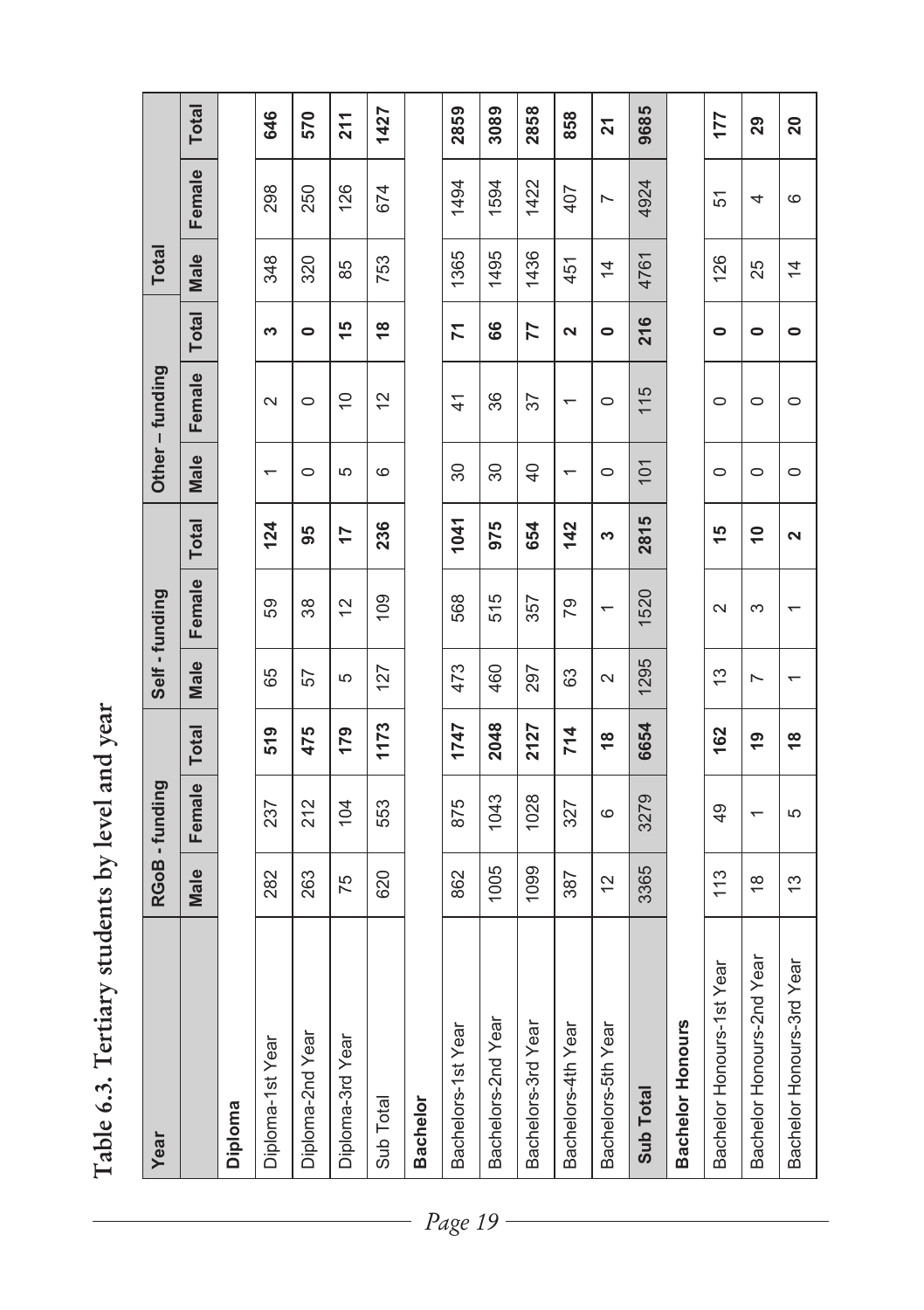| Bachelor Honours-4th Year                         | $\frac{\infty}{2}$ | $\sim$                                | 25              | S             | $\circ$       | S                    | $\circ$     | $\circ$       | $\bullet$     | $\overline{21}$ | $\sim$         | 28              |
|---------------------------------------------------|--------------------|---------------------------------------|-----------------|---------------|---------------|----------------------|-------------|---------------|---------------|-----------------|----------------|-----------------|
| Sub Total                                         | 162                | 62                                    | 224             | 24            | 6             | 30                   | $\circ$     | $\circ$       | $\bullet$     | 186             | 68             | 254             |
| <b>Doctorate</b>                                  |                    |                                       |                 |               |               |                      |             |               |               |                 |                |                 |
| Doctorate-1st year                                | $\widetilde{C}$    | $\cong$                               | $\overline{20}$ | $\circ$       | $\circ$       | $\bullet$            | $\circ$     | $\circ$       | $\bullet$     | $\overline{C}$  | $\frac{1}{2}$  | $\overline{20}$ |
| Doctorate-2nd Year                                | $\overline{ }$     | 5                                     | $\frac{1}{2}$   | $\circ$       | $\circ$       | $\bullet$            | $\circ$     | $\circ$       | $\bullet$     | $\overline{ }$  | 5              | $\frac{2}{3}$   |
| Doctorate-3rd Year                                | $\overline{ }$     | 4                                     | $\overline{1}$  | $\circ$       | $\circ$       | $\bullet$            | $\circ$     | $\circ$       | 0             | $\overline{ }$  | 4              | $\overline{1}$  |
| Doctorate-4th Year                                | 4                  | $\sim$                                | ဖ               | $\circ$       | $\circ$       | 0                    | $\circ$     | $\circ$       | 0             | 4               | $\sim$         | $\ddot{\circ}$  |
| Sub Total                                         | 28                 | $\overline{2}$                        | 49              | $\circ$       | $\circ$       | $\bullet$            | $\circ$     | $\circ$       | $\bullet$     | 28              | $\overline{2}$ | 49              |
| <b>Master</b>                                     |                    |                                       |                 |               |               |                      |             |               |               |                 |                |                 |
| Masters-1st Year                                  | 88                 | 22                                    | 110             | $\frac{8}{3}$ | $\frac{3}{2}$ | 51                   | 51          | $\sim$        | 58            | 157             | 42             | 199             |
| Masters-2nd Year                                  | 54                 | $\overline{2}$                        | 100             | $\sim$        | $\circ$       | $\mathbf{\tilde{z}}$ | $\tilde{c}$ | $\circ$       | $\frac{8}{3}$ | 93              | 27             | 120             |
| Masters-3rd Year                                  | R,                 | 6                                     | 60              | $\circ$       | $\circ$       | $\bullet$            | $\circ$     | $\circ$       | $\bullet$     | 54              | 6              | 80              |
| Sub Total                                         | 221                | 49                                    | 270             | 20            | $\frac{3}{2}$ | 33                   | 63          | $\frac{3}{2}$ | 76            | 304             | 75             | 379             |
| Post Graduate Certificate                         |                    |                                       |                 |               |               |                      |             |               |               |                 |                |                 |
| Post Graduate Certificate                         | 30                 | $\overline{40}$                       | 20              | $\circ$       | S             | S                    | 43          | 20            | 63            | 73              | 63             | 136             |
| Post Graduate Diploma                             |                    |                                       |                 |               |               |                      |             |               |               |                 |                |                 |
| Post Graduate Diploma                             | 99                 | 89                                    | 188             | 54            | 45            | 99                   | 55          | 25            | 80            | 208             | 159            | 367             |
| <b>Grand Total</b>                                | 4525               | 4103                                  | 8628            | 1520          | 1696          | 3216                 | 268         | 185           | 453           | 6313            | 5984           | 12297           |
| $\ddot{ }$<br>$\overline{\phantom{a}}$<br>$\zeta$ |                    | $\mathcal{L}$<br>$\ddot{\phantom{0}}$ | $\overline{a}$  | 221           |               |                      |             |               |               |                 |                |                 |

(Source: www.dahe.gov.bt/tess, retrieved in December 2019) *(Source: www.dahe.gov.bt/tess, retrieved in December 2019)*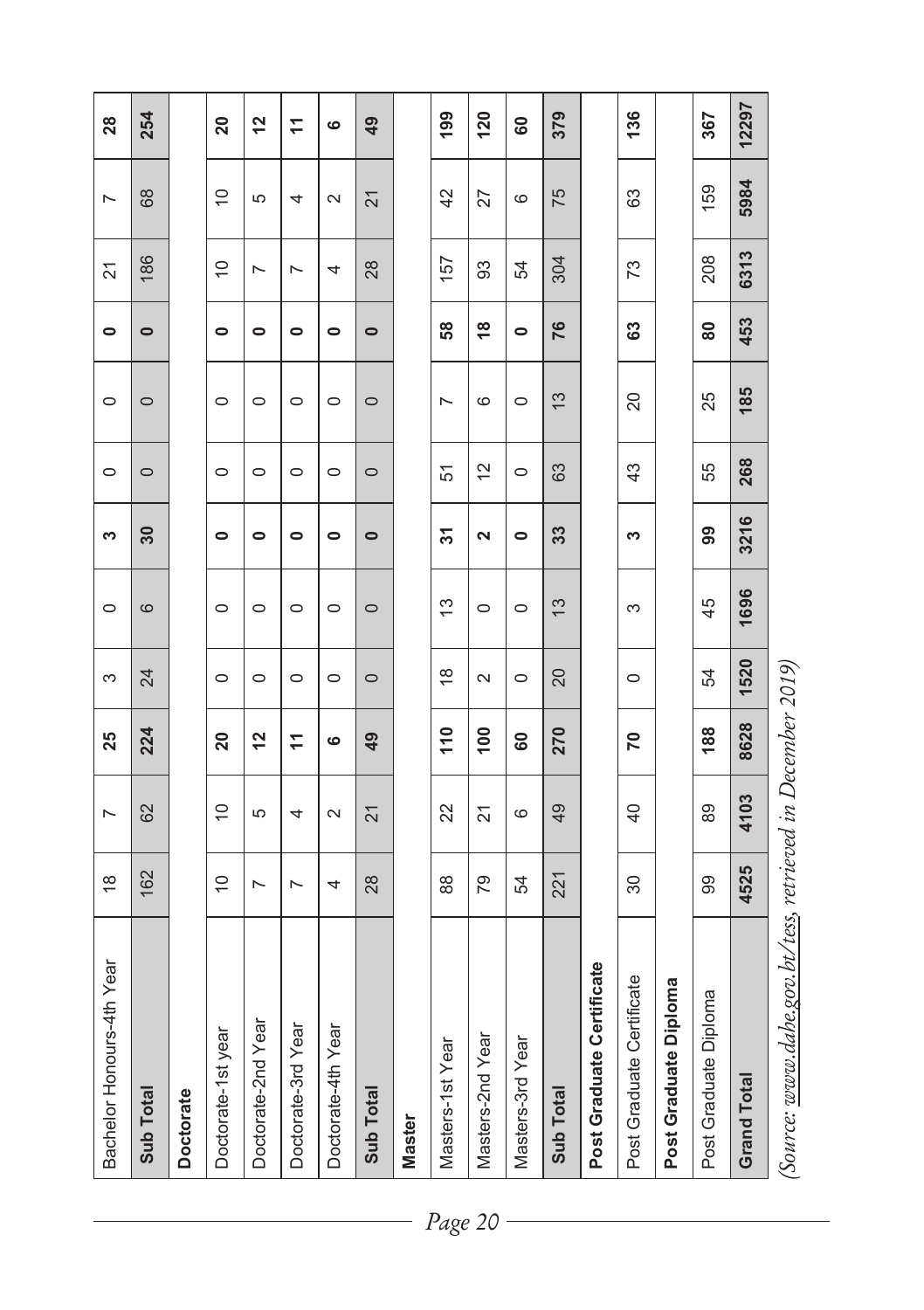| S/No.          | <b>Field of Study</b>                           | <b>Male</b> | <b>Female</b> | <b>Total</b> |
|----------------|-------------------------------------------------|-------------|---------------|--------------|
| 1              | Education                                       | 905         | 1173          | 2078         |
| 2              | Arts and Humanities                             | 772         | 850           | 1622         |
| 3              | <b>Engineering and Construction</b>             | 1175        | 472           | 1647         |
| 4              | Manufacturing                                   | 51          | 65            | 116          |
| 5              | <b>Business and Administration</b>              | 1541        | 1326          | 2867         |
| 6              | Law                                             | 30          | 47            | 77           |
| $\overline{7}$ | <b>Health and Allied Sciences</b>               | 347         | 402           | 749          |
| 8              | Agriculture, Forestry, Fisheries and Veterinary | 208         | 241           | 449          |
| 9              | Social Science                                  | 462         | 593           | 1055         |
| 10             | Journalism and Information                      | 39          | 75            | 114          |
| 11             | Information and Communication Technology        | 190         | 147           | 337          |
| 12             | <b>Natural Sciences</b>                         | 422         | 475           | 897          |
| 13             | <b>Mathematics and Statistics</b>               | 171         | 118           | 289          |
|                | <b>Total</b>                                    |             |               | 12297        |

#### **Table. 6.4. Tertiary students by field of study and gender**

*(Source: www.dahe.gov.bt/tess, retrieved in December 2019)*

It is observed that the maximum number of students is enrolled in Business and Administration field with 2867 students and the least number is in law with 77 students. Almost in all the fields, female students outnumbered the male. The programmes for each field of study can be obtained from Annexure.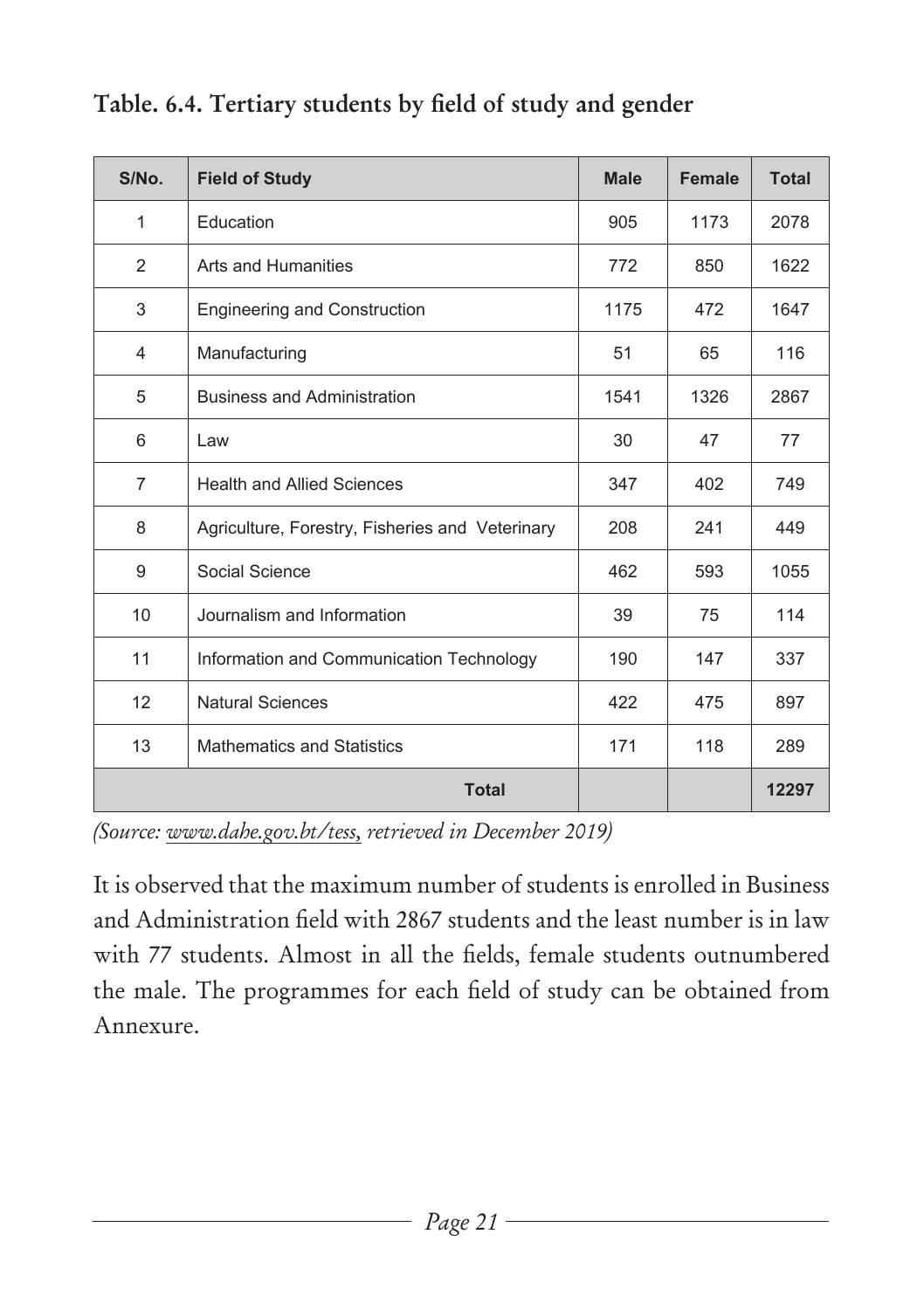| No. | <b>Name of Institution/ College</b>                | Type of<br><b>Institution</b> | <b>Male</b> | Female | <b>Total</b> |
|-----|----------------------------------------------------|-------------------------------|-------------|--------|--------------|
| 1   | College of Language & Culture<br><b>Studies</b>    | Public                        | 49          | 11     | 60           |
| 2   | <b>College of Natural Resources</b>                | Public                        | 38          | 15     | 53           |
| 3   | College of Science & Technology                    | Public                        | 50          | 23     | 73           |
| 4   | Gedu College of Business Studies                   | Public                        | 56          | 14     | 70           |
| 5   | Gyalpozhing College of Information &<br>Technology | Public                        | 8           | 4      | 12           |
| 6   | Jigme Namgyel Engineering College                  | Public                        | 53          | 9      | 62           |
| 7   | Paro College of Education                          | Public                        | 50          | 21     | 71           |
| 8   | Samtse College of Education                        | Public                        | 35          | 14     | 49           |
| 9   | Sherutse College                                   | Public                        | 71          | 23     | 94           |
| 10  | Yonphula Centenary College                         | Public                        | 4           | 1      | 5            |
| 11  | Faculty of Nursing & Public Health                 | Public                        | 13          | 19     | 32           |
| 12  | Faculty of Postgraduate Medicine                   | Public                        | 6           | 3      | 9            |
| 13  | Faculty of Traditional Medicine                    | Public                        | 7           | 3      | 10           |
| 14  | Jigme Singye Wangchuck School<br>of Law            | Autonomous<br>Public          | 9           | 6      | 15           |
| 15  | Royal Institute of Management                      | Autonomous<br>Public          | 21          | 9      | 30           |
| 16  | Royal Thimphu College                              | Private                       | 49          | 38     | 87           |
| 17  | Arura Academy of Health Sciences                   | Private                       | 3           | 6      | 9            |
| 18  | Norbuling Rigter Collge                            | Private                       | 12          | 13     | 25           |
|     |                                                    | <b>Total</b>                  | 534         | 232    | 766          |

## **Table 6.5. Teaching faculty by gender in TEIs**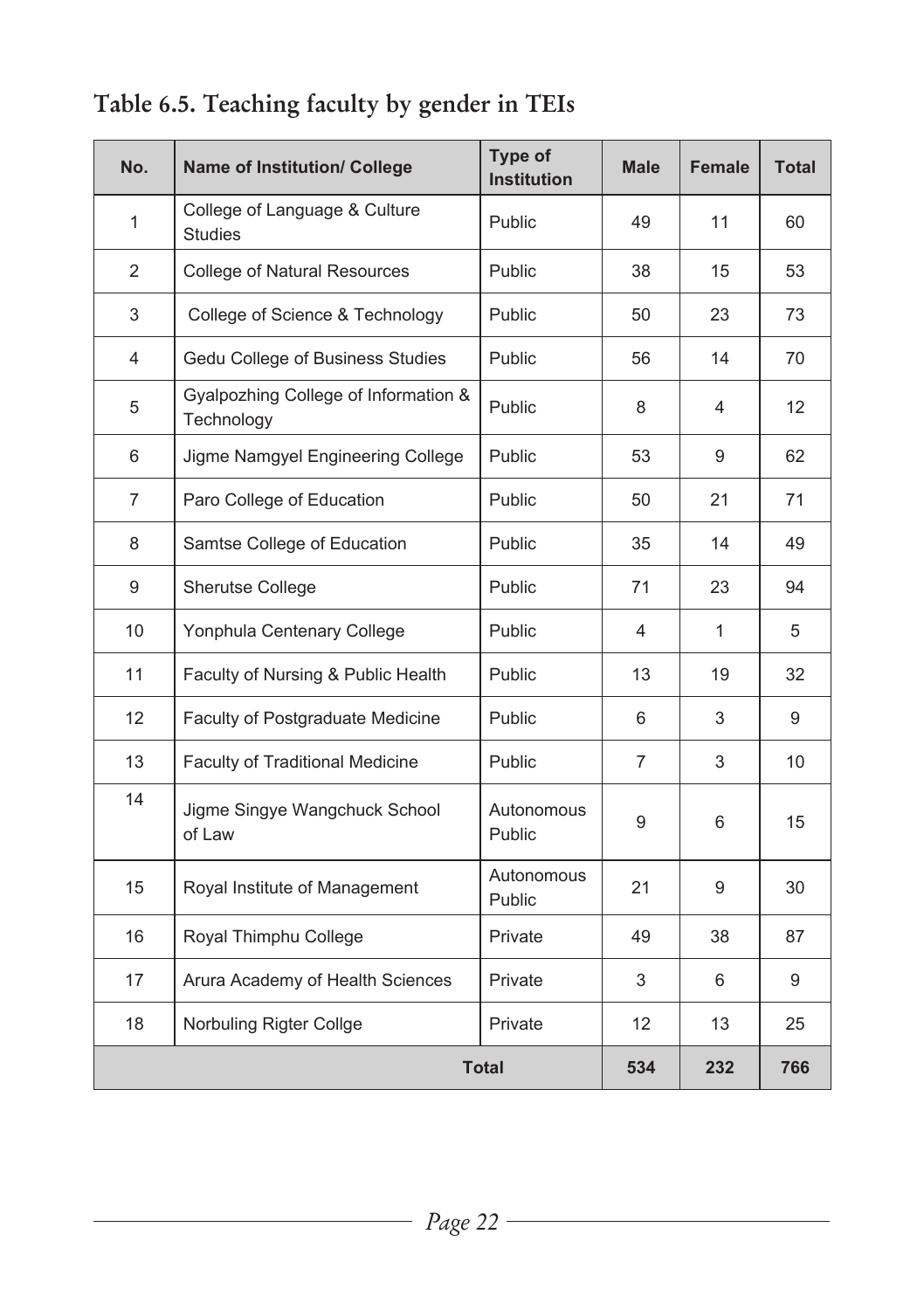The highest number of teaching faculty is in Sherubtse College with 94 faculty members and second highest is observed in Royal Thimphu College with a total of 87 faculty members. Almost in all the TEIs, male faculty members outnumbered the female.

| University/<br><b>TEIs</b> | Programme                            | 2015      | 2016     | 2017      | 2018     | 2019      |
|----------------------------|--------------------------------------|-----------|----------|-----------|----------|-----------|
| <b>RUB</b>                 | Arts &<br><b>Humanities</b>          | 69710/-   | 68344/-  | 68344/-   | 68344/-  | 68344/-   |
|                            | Science                              | 86360/-   | 84668/-  | 84668/-   | 84668/-  | 84668/-   |
| <b>RTC</b>                 | General<br>Courses                   | 1144000/- | 119400/- | 122900/-  | 127000/- | 127000/-  |
|                            | <b>BSc. Nursing</b><br>and Midwifery |           |          |           |          | 145400    |
| <b>FNPH</b><br>(KGUMSB)    | All Courses                          |           |          | $93000/-$ | 93000/-  | $93000/-$ |
| FoTM<br>(KGUMSB)           | <b>Bachelors</b>                     |           |          | 108000/-  | 108000/- | 108000/-  |
|                            | <b>Masters</b>                       |           |          | 180000/-  | 180000/- | 180000/-  |
| <b>AAHS</b>                | Diploma                              |           |          | 75,000/-  | 75,000/- | 80,000/-  |
| <b>NRC</b>                 | <b>Bachelors</b>                     |           |          | 83,000/-  | 83,000/- | 84,852/-  |

**Table 6.6. Tuition fees (Nu.) in Universities and TEIs**

*(Source: www.dahe.gov.bt/tess, retrieved on 20th December 2019)*

The students who wish to study as self-funding students in various TEIs in Bhutan need to pay tuition fees. The fees structure for the five consecutive years in various TEIs is shown in the Table 6.6.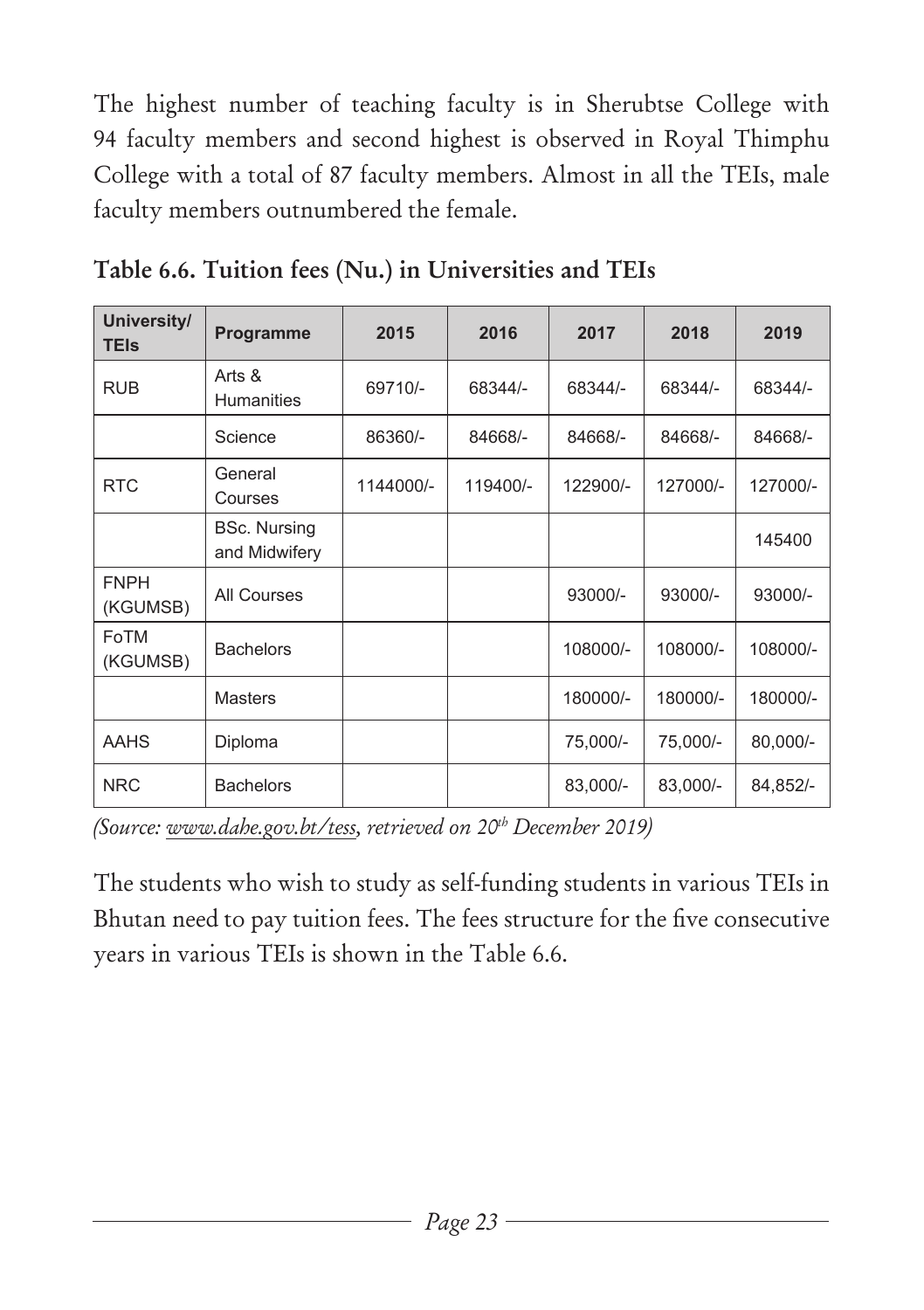# **7. Tertiary students on scholarships (outside Bhutan)**

Every year, the Royal Government of Bhutan provides scholarships for class XII graduates to pursue various academic degrees. Due to limited slots, the selection of the students is done on academic merit basis. Several other agencies such as Royal Civil Service Commission, Tarayana Foundation, Loden Foundation, Youth Development Fund and Youth Welfare Education Office under His Majesty's Secretariat also provide scholarship opportunities.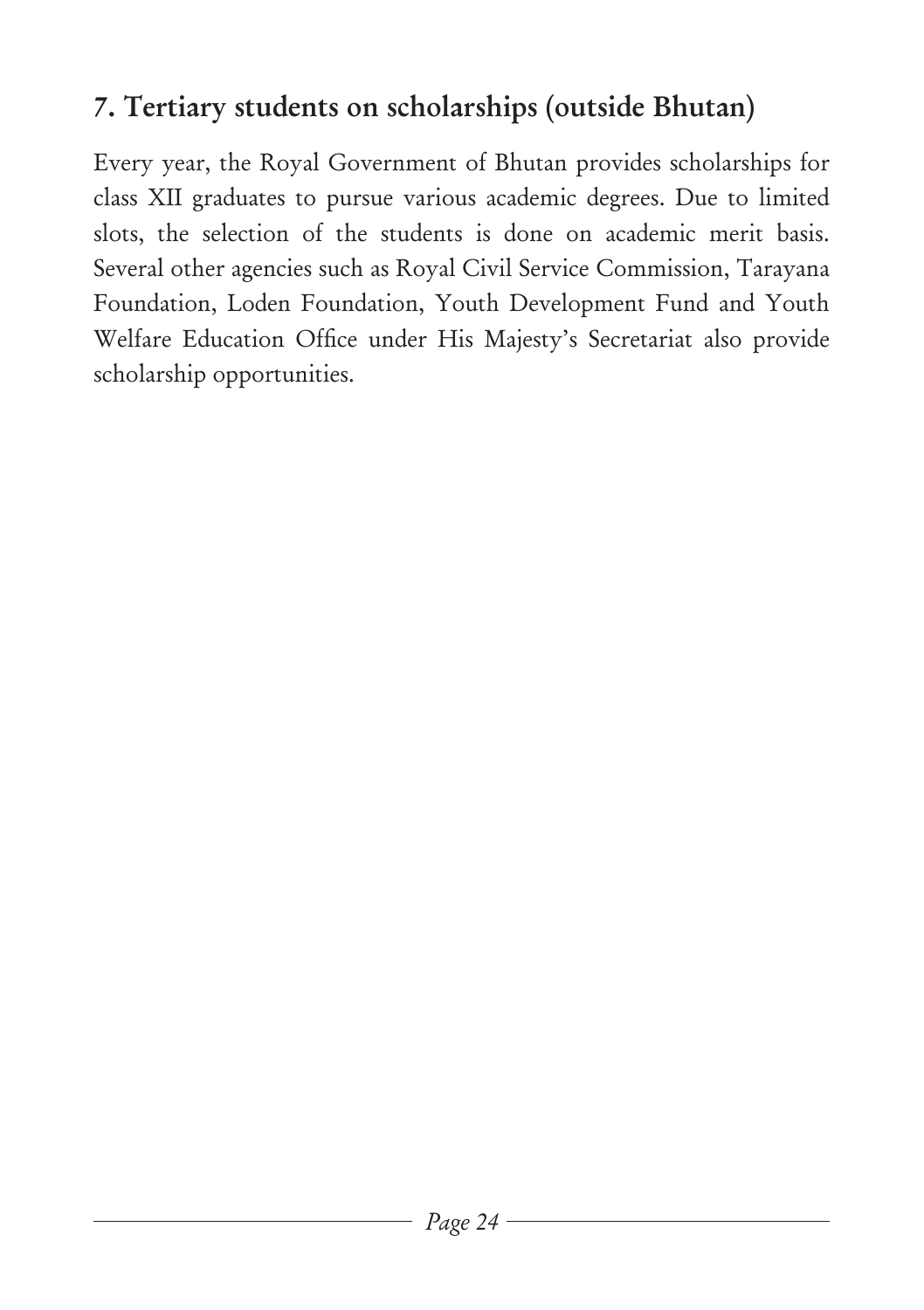Table.7.1. Tertiary students currently studying in various countries on scholarship administered by **Table.7.1. Tertiary students currently studying in various countries on scholarship administered by DAHE**

|                      | Total  | 422     | 163                       | 102        | 3          | 117            | 54        | 76            |                          | 938                      |
|----------------------|--------|---------|---------------------------|------------|------------|----------------|-----------|---------------|--------------------------|--------------------------|
|                      | Female | 189     | 69                        | 73         | $\circ$    | $\overline{C}$ | 22        | $\frac{5}{3}$ | $\circ$                  | 438                      |
| Gender               | Male   | 233     | \$                        | 29         | S          | 47             | 32        | 61            | ᡪ                        | 500                      |
| United Kingdom       |        | $\circ$ | 5                         | $\circ$    | $\circ$    | $\circ$        | $\circ$   | $\circ$       | $\circ$                  | 5                        |
| ASU                  |        | $\circ$ | 22                        | $\circ$    | $\circ$    | $\circ$        | $\circ$   | $\circ$       | $\circ$                  | 22                       |
| <b>bnslisdT</b>      |        | $\circ$ | Φ                         | $\circ$    | $\circ$    | $\circ$        | $\circ$   | $\circ$       | $\circ$                  | ၜ                        |
| Sri Lanka            |        | $\sim$  | 84                        | 75         | $\circ$    | $\circ$        | $\circ$   | $\circ$       | $\circ$                  | 161                      |
| <b>BizyslaM</b>      |        | $\circ$ | $\frac{8}{1}$             | $\circ$    | $\circ$    | $\circ$        | $\circ$   | $\circ$       | $\circ$                  | $\frac{8}{2}$            |
| sibnl                |        | 420     | $\circ$                   | $\sim$     | S          | $\circ$        | 54        | 76            | $\circ$                  | 555                      |
| Cuba                 |        | $\circ$ | $\circ$                   | $\circ$    | $\circ$    | $\circ$        | $\circ$   | $\circ$       | $\overline{\phantom{0}}$ | $\overline{\phantom{0}}$ |
| <b>Canada</b>        |        | $\circ$ | 6                         | $\circ$    | $\circ$    | $\circ$        | $\circ$   | $\circ$       | $\circ$                  | ဖ                        |
| Bhutan               |        | $\circ$ | $\circ$                   | $\circ$    | $\circ$    | 117            | $\circ$   | $\circ$       | $\circ$                  | 117                      |
| <b>Bangladesh</b>    |        | $\circ$ | $\widetilde{\phantom{a}}$ | 25         | $\circ$    | $\circ$        | $\circ$   | $\circ$       | $\circ$                  | 35                       |
| silsheuA             |        | $\circ$ | σ                         | $\circ$    | $\circ$    | $\circ$        | $\circ$   | $\circ$       | $\circ$                  | ၜ                        |
| Source of<br>Funding |        | Ō,      | RGOB-Third<br>Countries   | RGoB-APEMS | RGoB-India | RGoB-RTC       | RGoB-QECS | <b>ICCR</b>   | Cuban Govt.              | <b>Total</b>             |
| <b>S/No</b>          |        |         | $\sim$                    | 3          | 4          | 5              | 6         | L             | ${}^{\circ}$             |                          |

(Source: SSSD, DAHE, as of December 2019)  *(Source: SSSD, DAHE, as of December 2019)*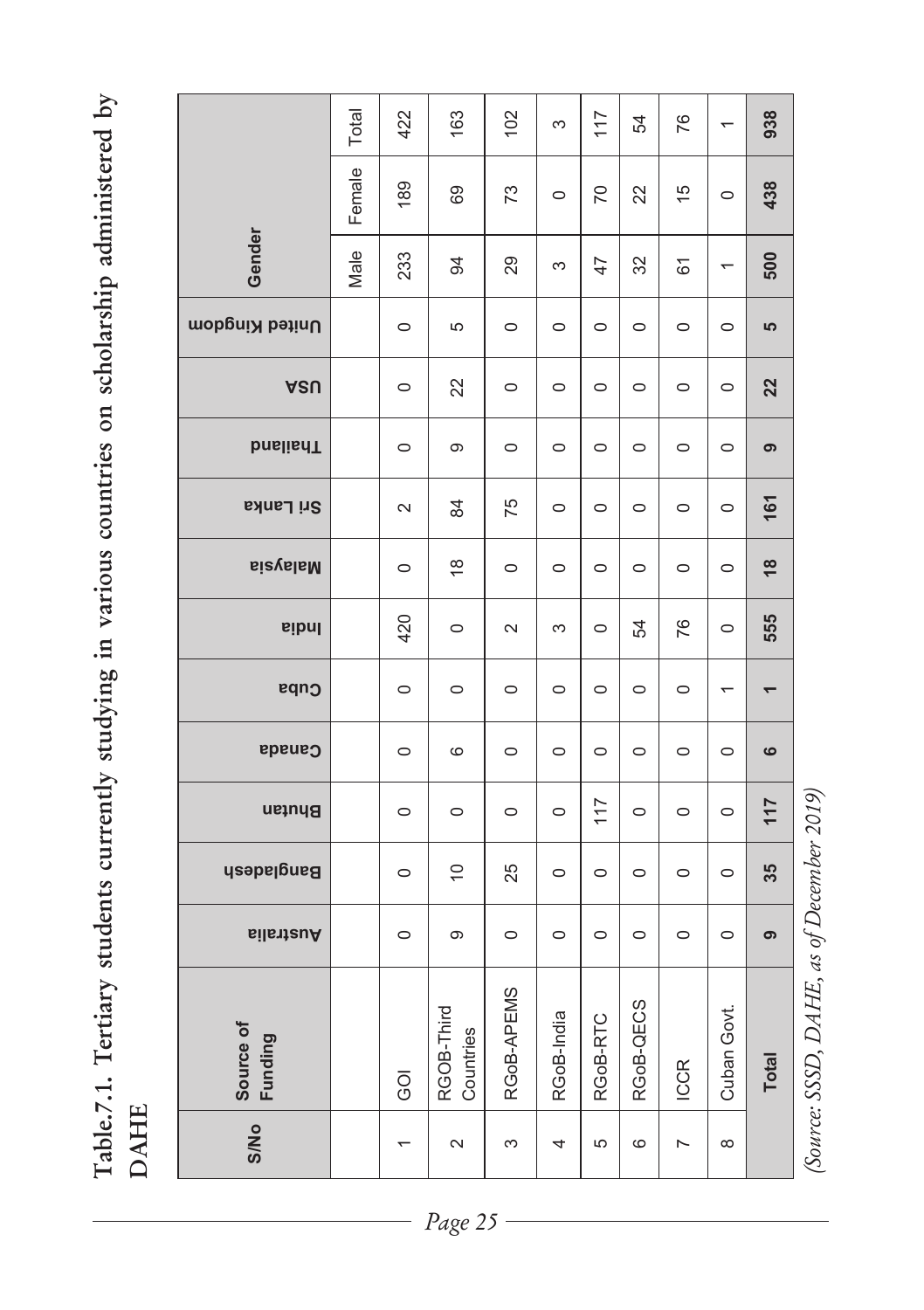The Table. 7.1 shows that there were 938 undergraduate students pursuing various courses in Bhutan and in other countries on scholarship. This also includes those undergraduate students with partial scholarships known as Assistance to Privately Enrolled Medical Students (APEMS) scholarships. The majority of these students are pursuing their studies in India.

| ັ              |                |                  |                  |                |
|----------------|----------------|------------------|------------------|----------------|
| S/No           | <b>Country</b> | Female           | <b>Male</b>      | <b>Total</b>   |
| $\mathbf{1}$   | Armenia        | $\mathbf{1}$     | $\mathbf{1}$     | 2              |
| $\overline{2}$ | Australia      | 38               | 52               | 90             |
| 3              | Bangladesh     | 40               | 9                | 49             |
| $\overline{4}$ | Canada         | $\boldsymbol{0}$ | 3                | $\mathfrak{Z}$ |
| 5              | Cuba           | $\boldsymbol{0}$ | $\mathbf{1}$     | $\mathbf{1}$   |
| 6              | France         | $\mathbf{1}$     | $\mathbf{1}$     | $\overline{2}$ |
| $\overline{7}$ | Germany        | $\mathbf{1}$     | 3                | $\overline{4}$ |
| 8              | Hong Kong      | $\mathbf{1}$     | $\boldsymbol{0}$ | $\mathbf{1}$   |
| 9              | India          | 28               | 76               | 104            |
| 10             | Indonesia      | $\overline{2}$   | $\boldsymbol{0}$ | $\overline{2}$ |
| 11             | Italy          | $\mathbf{1}$     | $\overline{0}$   | $\mathbf{1}$   |
| 12             | Japan          | $\overline{4}$   | 18               | 22             |
| 13             | Korea          | $\mathbf 0$      | $\mathbf{1}$     | $\mathbf{1}$   |
| 14             | Malaysia       | $\boldsymbol{0}$ | $\mathbf{1}$     | $\mathbf{1}$   |
| 15             | Nepal          | $\boldsymbol{0}$ | $\mathbf{1}$     | $\mathbf{1}$   |
| 16             | Netherland     | 4                | 6                | 10             |
| 17             | New Zealand    | $\mathbf{1}$     | 1                | $\overline{2}$ |
| 18             | Norway         | $\mathbf{1}$     | $\overline{0}$   | $\mathbf{1}$   |
| 19             | Philippines    | $\mathbf{1}$     | $\overline{2}$   | 3              |
| 20             | Singapore      | $\mathbf{1}$     | $\overline{4}$   | 5              |
| 21             | Spain          | $\boldsymbol{0}$ | $\mathbf{1}$     | $\mathbf{1}$   |
| 22             | Sri Lanka      | 9                | $\overline{7}$   | 16             |
| 23             | Switzerland    | $\overline{2}$   | $\mathbf 0$      | 2              |

**Table. 7.2. Tertiary students currently studying in various countries through scholarships administered by different agencies**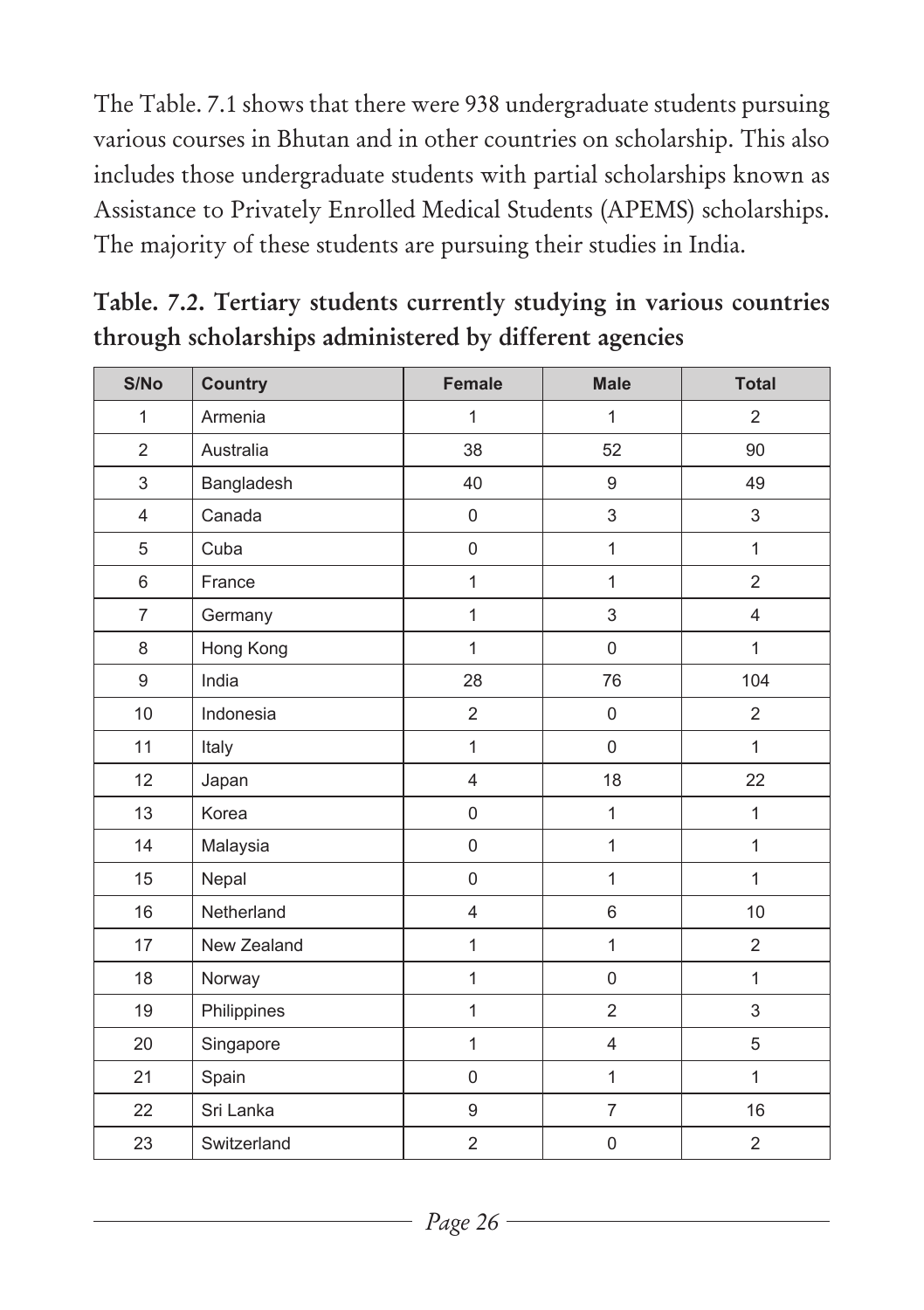| 24 | Thailand             | -87 | 104 | 191 |
|----|----------------------|-----|-----|-----|
| 25 | United Kingdom       |     |     |     |
| 26 | <b>United States</b> |     |     |     |
| 27 | <b>Others</b>        |     |     |     |

*(Source: Loden Foundation, YDF, Tarayana Foundation, Youth Welfare Education Office as of December 2019)*

Through the scholarship administered by different agencies, the maximum number of students was placed in Thailand and India. The scholarships are based on economic background and academic performance of the students. Table 7.2 shows students studying in various countries.

**Table 7.3. Scholarsip students by field of study and gender** 

| S/No           | <b>Field of Study</b>                           | <b>Female</b> | <b>Male</b>    | <b>Total</b> |
|----------------|-------------------------------------------------|---------------|----------------|--------------|
| 1              | Education                                       | 37            | 44             | 81           |
| 2              | Arts and Humanities                             | 44            | 55             | 99           |
| 3              | Engineering and Construction                    | 49            | 171            | 220          |
| 4              | Manufacturing                                   | 8             | 14             | 22           |
| 5              | <b>Business and Administration</b>              | 71            | 50             | 121          |
| 6              | Law                                             | 14            | $\overline{7}$ | 21           |
| $\overline{7}$ | <b>Health and Allied Sciences</b>               | 232           | 194            | 426          |
| 8              | Agriculture, Forestry, Fisheries and Veterinary | 16            | 48             | 64           |
| 9              | Services                                        | 36            | 13             | 49           |
| 10             | Social Science                                  | 34            | 42             | 76           |
| 11             | Journalism and Information                      | 2             | 6              | 8            |
| 12             | Information and Communication Technology        | 10            | 15             | 25           |
| 13             | <b>Natural Sciences</b>                         | 36            | 58             | 94           |
| 14             | <b>Mathematics and Statistics</b>               | 12            | 40             | 52           |
|                | <b>Total</b>                                    | 601           | 757            | 1358         |

*(Source: SSSD, DAHE, Loden, YWEO, Taryana and YDF as of December 2019)*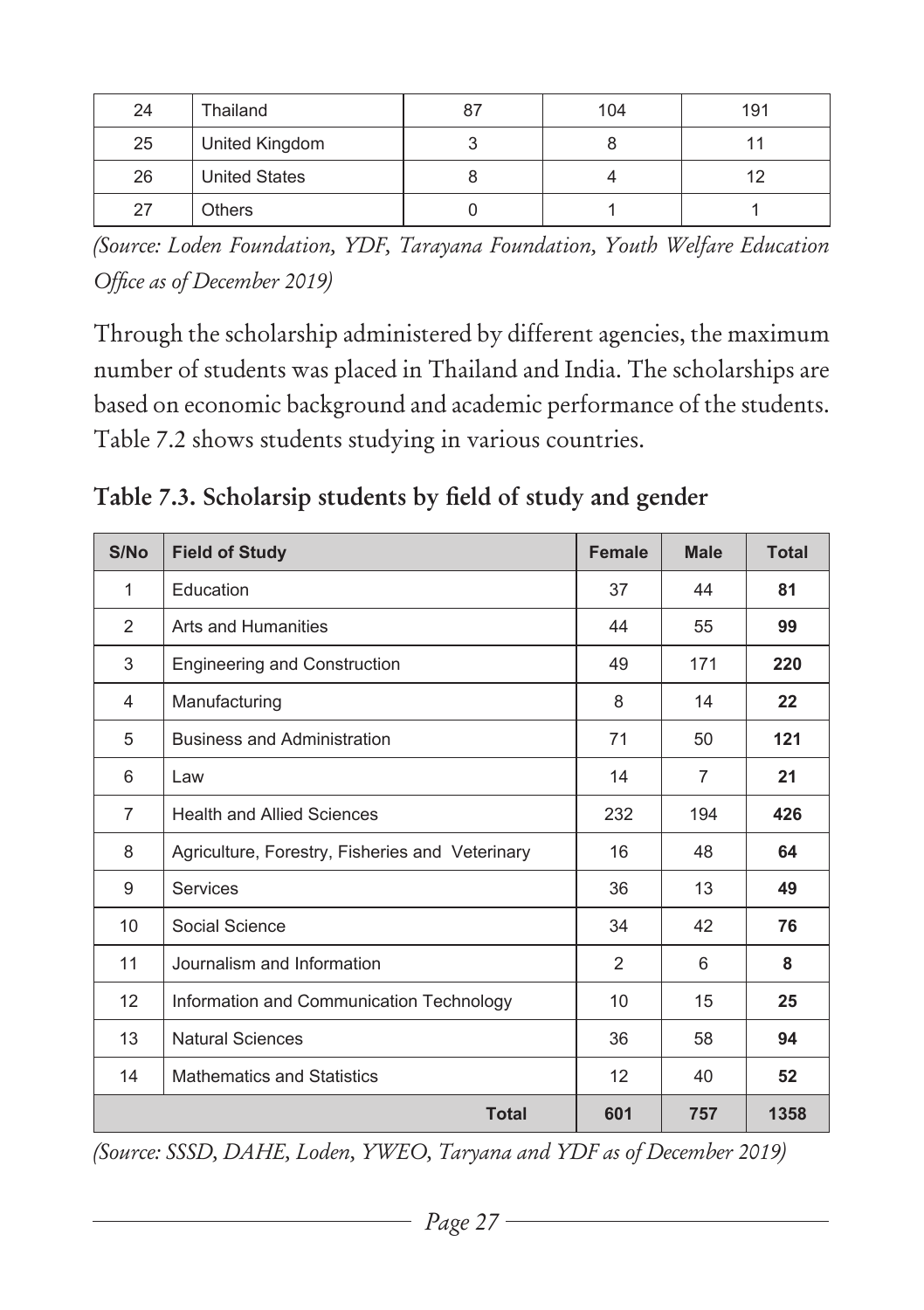The Health and Allied Sciences has the highest number of students with 426 students and least in journalism and information with 8 students. Table 7.3 shows the scholarship students by their field of study and gender.

## **8. Self-funding students placed by ECPFs**

A significant number of students also study abroad through self-funding. The number of self-funding students are based on the data collected from ECPFs. There are 2572 students pursuing various courses through self funding with majority of them in Australia followed by India as shown in Table 8.1. However, the students enrolled in TEIs outside the country by their own could not be captured.

| SI. No         | <b>Country</b> | Female         | <b>Male</b>    | <b>Total</b> |
|----------------|----------------|----------------|----------------|--------------|
| $\mathbf{1}$   | India          | 494            | 637            | 1,131        |
| 2              | Australia      | 710            | 589            | 1,299        |
| 3              | Bangladesh     | $\overline{0}$ | 1              | 1            |
| $\overline{4}$ | Canada         | 15             | 19             | 34           |
| 5              | Malaysia       | $\overline{7}$ | 16             | 23           |
| 6              | Singapore      | 4              | 8              | 12           |
| $\overline{7}$ | Switzerland    | $\overline{0}$ | 1              | 1            |
| 8              | Thailand       | 16             | 11             | 27           |
| 9              | <b>USA</b>     | 16             | $\overline{7}$ | 23           |
| 10             | <b>Others</b>  | 15             | 6              | 21           |
|                | <b>Total</b>   | 1277           | 1295           | 2,572        |

**Table 8.1. Self-funding students by country and gender**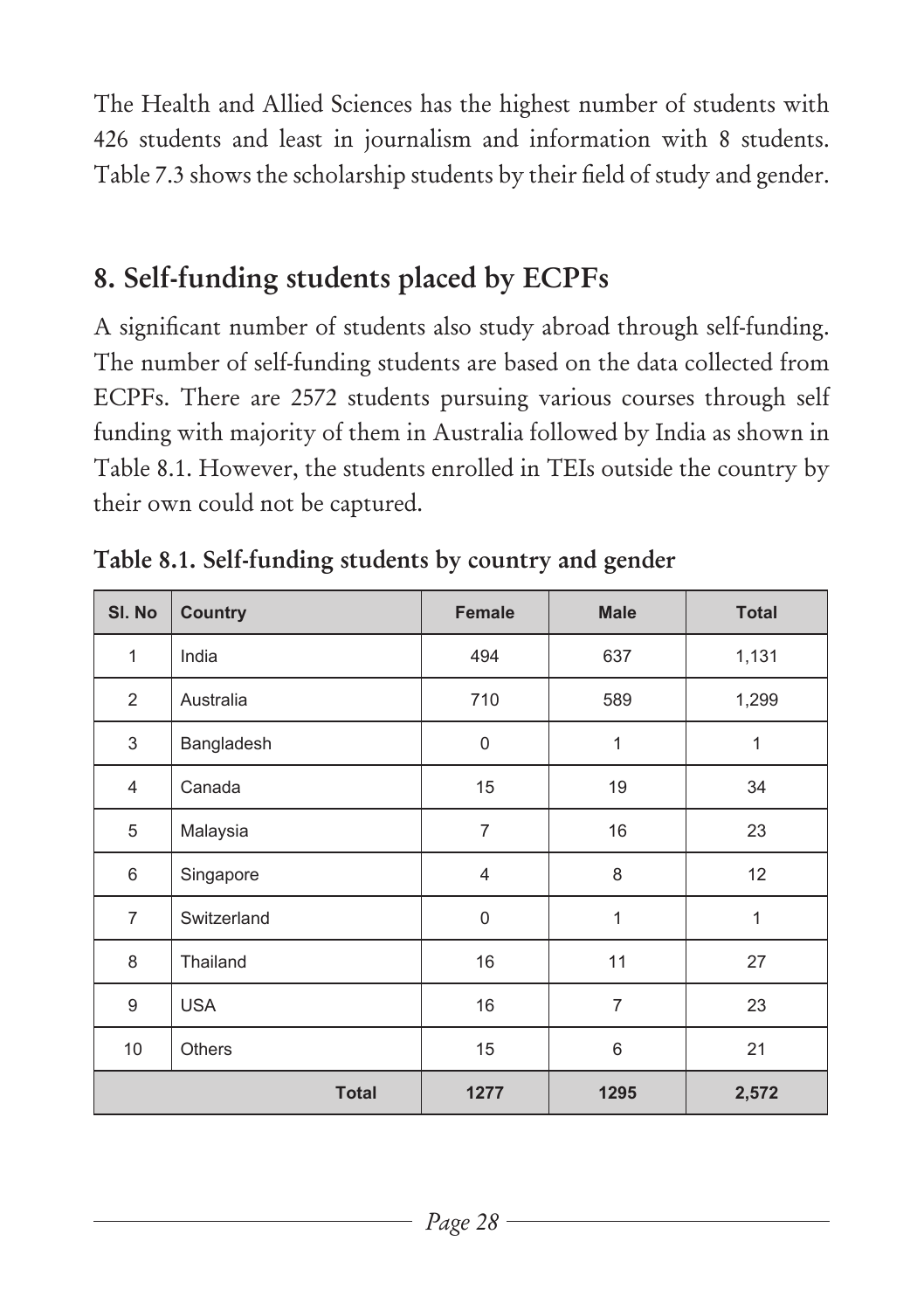| S/No           | <b>Field of Study</b>                           | <b>Female</b>  | <b>Male</b> | <b>Total</b> |
|----------------|-------------------------------------------------|----------------|-------------|--------------|
| $\mathbf{1}$   | Education                                       | 101            | 61          | 162          |
| 2              | Arts and Humanities                             | 53             | 50          | 103          |
| 3              | <b>Engineering and Construction</b>             | 194            | 322         | 516          |
| 4              | Manufacturing                                   | 3              | 3           | 6            |
| 5              | <b>Business and Administration</b>              | 371            | 356         | 727          |
| 6              | Law                                             | 21             | 28          | 49           |
| $\overline{7}$ | <b>Health and Allied Sciences</b>               | 152            | 94          | 246          |
| 8              | Agriculture, Forestry, Fisheries and Veterinary | 6              | 18          | 24           |
| 9              | <b>Services</b>                                 | 236            | 204         | 440          |
| 10             | Social Science                                  | 22             | 15          | 37           |
| 11             | Journalism and Information                      | 41             | 18          | 59           |
| 12             | Information and Communication Technology        | 41             | 83          | 124          |
| 13             | <b>Natural Sciences</b>                         | 34             | 40          | 74           |
| 14             | <b>Mathematics and Statistics</b>               | $\overline{2}$ | 3           | 5            |
|                | <b>Total</b>                                    | 1277           | 1295        | 2572         |

#### **Table 8.2. Self-funding students by field of study and gender**

*(Source: ECPF as of December 2019)*

Table 8.2 shows the number of students availing tertiary education in the TEIs outside the country through self-funding by the field of study. The number of students enrolled in Business and Administration is the highest with 727 followed by Engineering and Construction with 516 students, and Mathematics and Statistics being the least with only 5 students.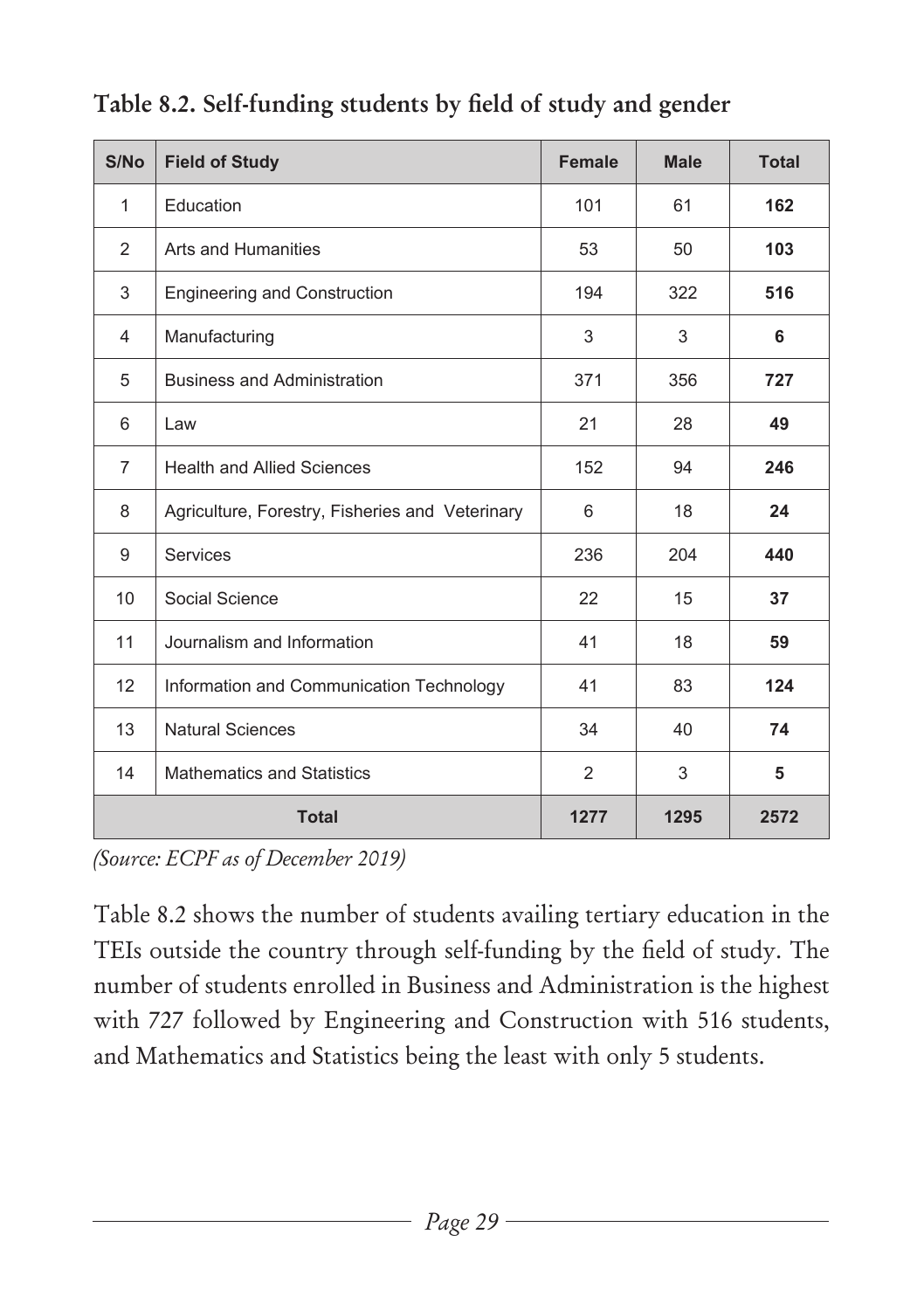Table 8.3. Total tertiary students studying abroad by level and year **Table 8.3. Total tertiary students studying abroad by level and year** 

| Level           |                        | Scholarship     |                 |                | Self-Funding         |                |              | <b>Both</b> |               |              |
|-----------------|------------------------|-----------------|-----------------|----------------|----------------------|----------------|--------------|-------------|---------------|--------------|
|                 | Year                   | Σ               | щ               | <b>Total</b>   | Σ                    | щ              | <b>Total</b> | Σ           | щ             | <b>Total</b> |
|                 | 1 <sup>st</sup> year   | $\sim$          | $\sim$          | 4              | 55                   | 83             | 138          | 57          | 85            | 142          |
|                 | 2 <sup>nd</sup> year   | 5               | $\sim$          | $\overline{ }$ | 29                   | $\frac{6}{2}$  | 45           | 34          | $\frac{8}{1}$ | 52           |
| Diploma         | 3 <sup>rd</sup> year   | S               | $\circ$         | တ              | 28                   | $\overline{1}$ | 45           | 37          | 23            | 54           |
|                 | <b>Total</b>           | $\overline{10}$ | $\overline{10}$ | 20             | 112                  | 116            | 228          | 122         | 126           | 248          |
|                 | 1 <sup>st</sup> year   | 73              | 98              | 171            | 242                  | 226            | 468          | 315         | 324           | 639          |
|                 | , 2 <sup>nd</sup> year | 56              | $\frac{1}{11}$  | 208            | 222                  | 171            | 393          | 319         | 282           | 601          |
|                 | 3 <sup>rd</sup> year   | 88              | 94              | 182            | 222                  | 160            | 382          | 310         | 254           | 564          |
| <b>Bachelor</b> | 4 <sup>th</sup> year   | 116             | 80              | 196            | $\circ$              | 61             | 61           | 116         | $\frac{4}{1}$ | 257          |
|                 | 5 <sup>th</sup> year   | 79              | 45              | 124            | $\widetilde{\Theta}$ | 6              | 22           | 95          | 51            | 146          |
|                 | 6 <sup>th</sup> year   | $\overline{6}$  | 54              | 115            | $\circ$              | $\circ$        | $\circ$      | 61          | 54            | 115          |
|                 | <b>Total</b>           | 514             | 482             | 996            | 702                  | 624            | 1326         | 1216        | 1106          | 2322         |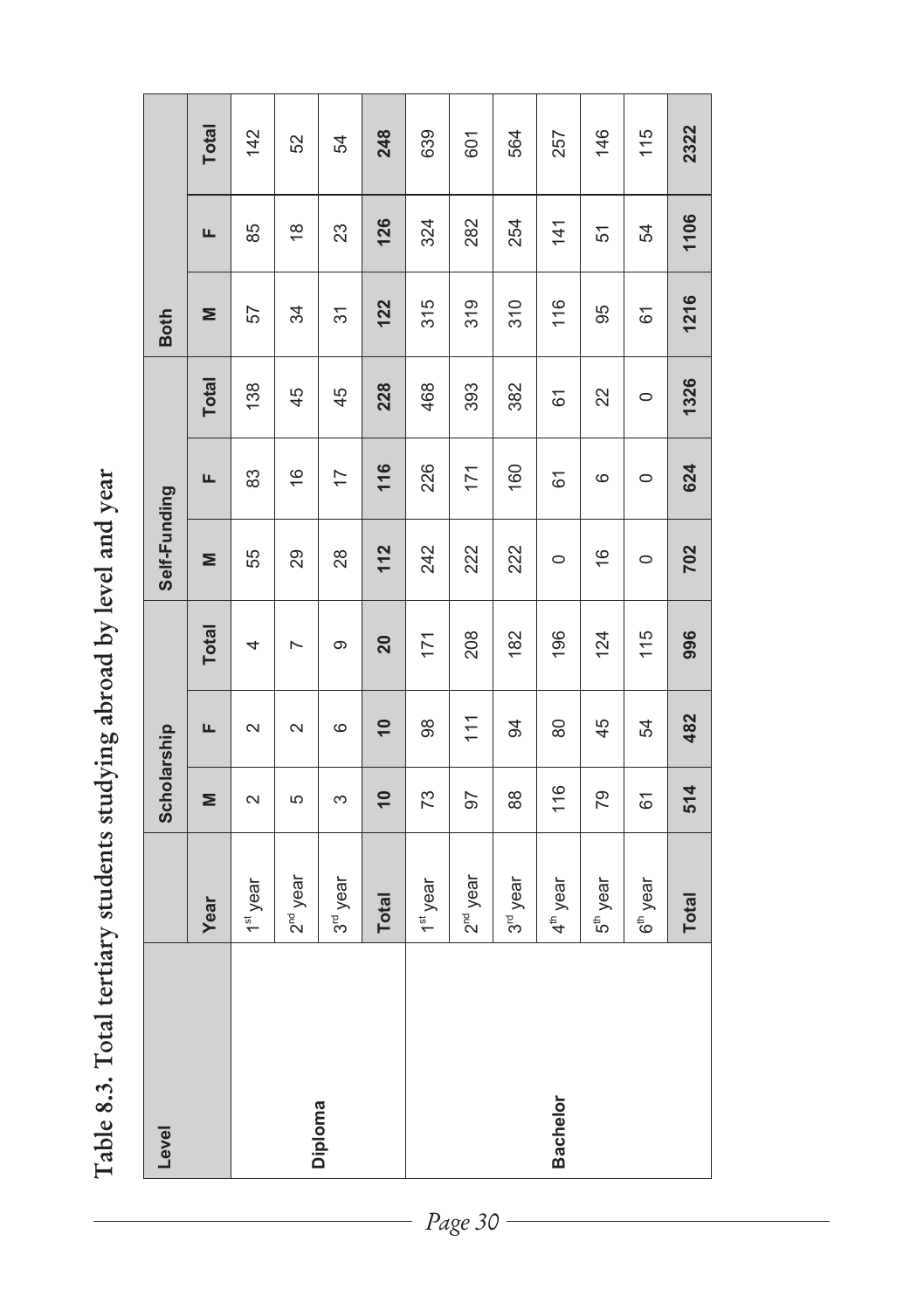| Post Graduate Certificate/ | 1 <sup>st</sup> year    | $\infty$       | $\sim$         | $\frac{1}{2}$   | $\circ$   | $\circ$   | $\circ$   | $\infty$       | $\sim$                   | $\frac{1}{2}$  |
|----------------------------|-------------------------|----------------|----------------|-----------------|-----------|-----------|-----------|----------------|--------------------------|----------------|
|                            | 2 <sup>nd</sup> year    | 4              | 3              | L               | $\circ$   | $\circ$   | $\circ$   | 4              | 3                        | L              |
|                            | <b>Total</b>            | 12             | 5              | $\overline{17}$ | $\bullet$ | $\bullet$ | $\bullet$ | 12             | 5                        | $\overline{1}$ |
|                            | 1 <sup>st</sup> year    | 100            | 52             | 152             | 300       | 360       | 660       | 400            | 412                      | 812            |
|                            | 2 <sup>nd</sup> year    | 84             | $\frac{4}{1}$  | 125             | 170       | 171       | 341       | 254            | 212                      | 466            |
|                            | 3 <sup>rd</sup> year    | $\infty$       | $\overline{ }$ | $\frac{5}{3}$   | $\circ$   | S         | တ         | $\overline{4}$ | $\frac{1}{2}$            | 24             |
|                            | 4 <sup>th</sup> year    | $\sim$         | $\circ$        | $\sim$          | $\circ$   | $\circ$   | $\circ$   | $\sim$         | $\circ$                  | $\sim$         |
|                            | <b>Total</b>            | 194            | 100            | 294             | 476       | 534       | 1010      | 670            | 634                      | 1304           |
|                            | 1 <sup>st</sup> year    | $\overline{ }$ | $\sim$         | ၜ               | 3         | S         | $\circ$   | $\cong$        | 5                        | $\frac{15}{2}$ |
|                            | 2 <sup>nd</sup> year    | $\overline{C}$ | $\overline{ }$ | $\overline{1}$  | $\sim$    | $\circ$   | $\sim$    | $\tilde{c}$    | $\overline{\phantom{0}}$ | $\frac{3}{2}$  |
| Doctorate                  | 3 <sup>rd</sup> year    | 4              | $\sim$         | $\circ$         | $\circ$   | $\circ$   | $\circ$   | 4              | $\sim$                   | $\circ$        |
|                            | 4 <sup>th</sup> year    | S              | $\sim$         | 5               | $\circ$   | $\circ$   | $\circ$   | S              | $\sim$                   | 5              |
|                            | <b>Total</b>            | 24             | $\overline{ }$ | $\overline{31}$ | 5         | S         | $\infty$  | 29             | $\overline{10}$          | 39             |
|                            | Overall<br><b>Total</b> | 754            | 604            | 1358            | 1295      | 1277      | 2572      | 2049           | 1881                     | 3930           |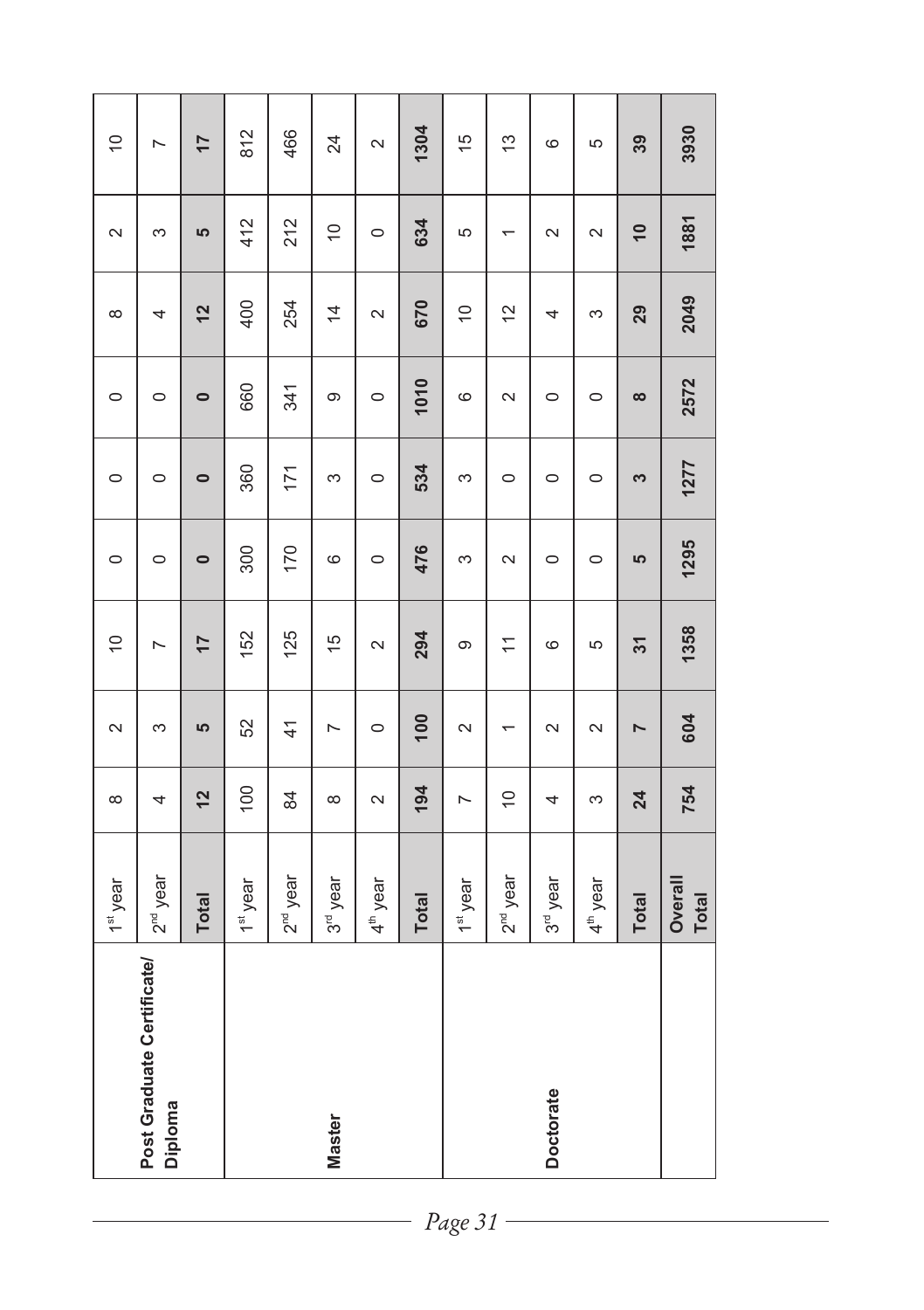## **9. Total students enrolled within and outside Bhutan in 2019**

#### **Table 9.1. Students enrolled in TEIs within Bhutan by different funding source in 2019**

| <b>Name of Institutes</b>                         | <b>RGoB</b> | Self-funding   | <b>Other-funding</b> | <b>Total</b> |
|---------------------------------------------------|-------------|----------------|----------------------|--------------|
| <b>College of Natural Resources</b>               | 231         | 86             | 4                    | 321          |
| College of Science and Technology                 | 209         | 69             | 3                    | 281          |
| Gedu College of Business Studies                  | 356         | 172            | 15                   | 543          |
| College of Language and Culture<br><b>Studies</b> | 300         | 31             | $\mathbf{0}$         | 331          |
| Jigme Namgyel Engineering College                 | 276         | 68             | $\mathbf{0}$         | 344          |
| Paro College of Education                         | 439         | 66             | $\mathbf{0}$         | 505          |
| Samtse College of Education                       | 115         | 37             | 198                  | 350          |
| Sherubtse College                                 | 407         | 143            | $\mathbf{0}$         | 550          |
| Faculty of Nursing and Public Health              | 158         | $\overline{0}$ | $\mathbf{0}$         | 158          |
| <b>Faculty of Traditional Medicine</b>            | 26          | $\overline{0}$ | $\Omega$             | 26           |
| Royal Thimphu College                             | 30          | 362            | 31                   | 423          |
| Royal Institute of Management                     | 110         | 93             | $\mathbf{0}$         | 203          |
| Faculty of Postgraduate Medicine                  | 20          | $\overline{0}$ | $\mathbf{0}$         | 20           |
| Arura Academy of Health Sciences                  | $\Omega$    | 37             | 3                    | 40           |
| Yonphula College                                  | 14          | $\mathbf 0$    | $\mathbf{0}$         | 14           |
| Gyalpozhing College of Information<br>Technology  | 107         | $\overline{0}$ | $\mathbf{0}$         | 107          |
| Norbuling Rigter College                          | $\Omega$    | 149            | 21                   | 170          |
| Jigme Singye Wangchuck School of<br>Law           | 18          | $\overline{0}$ | $\mathbf{0}$         | 18           |
| <b>Grand Total</b>                                | 2816        | 1313           | 275                  | 4404         |

*(Source: www.dahe.gov.bt/tess, retrieved on 20th December 2019)*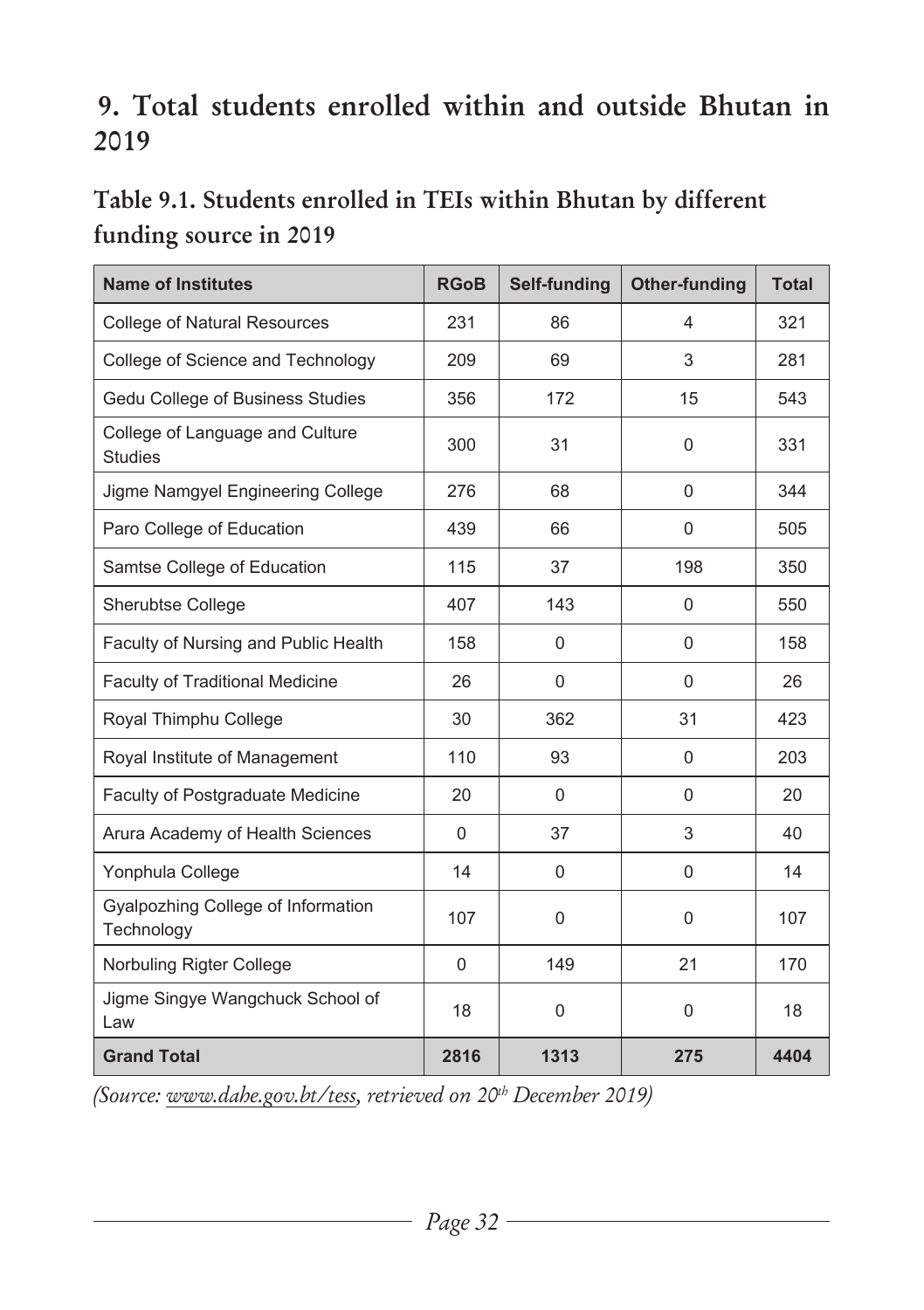The total intake in 2019 was 4404 of which 1313 were self- financing students studying in various colleges in Bhutan. Sherubtse College enrolled the highest number of students in 2019 with 550 students.

**Table 9.2. Students enrolled outside Bhutan administered by different agencies in 2019**

| <b>Agencies</b>           | <b>DAHE</b><br>Scholarship | <b>ECPFs</b> | Loden<br><b>Fondation</b> | Tarayana<br>foundation | <b>YWEO</b> | <b>YDF</b> | <b>RCSC</b> | Total |
|---------------------------|----------------------------|--------------|---------------------------|------------------------|-------------|------------|-------------|-------|
| No. of<br><b>Students</b> | 145                        | 1.216        | 5                         | 6                      | 49          |            | 167         | 1589  |

# **10. Total students enrolled within and outside Bhutan, and in STEM courses**

Every year around 50% of class XII graduates gets enrolled in various TEIs within and outside Bhutan. The cumulative figure of students currently studying in various TEIs within and outside Bhutan is represented in Table 10.1 and students undertaking STEM courses is represented in table 10.2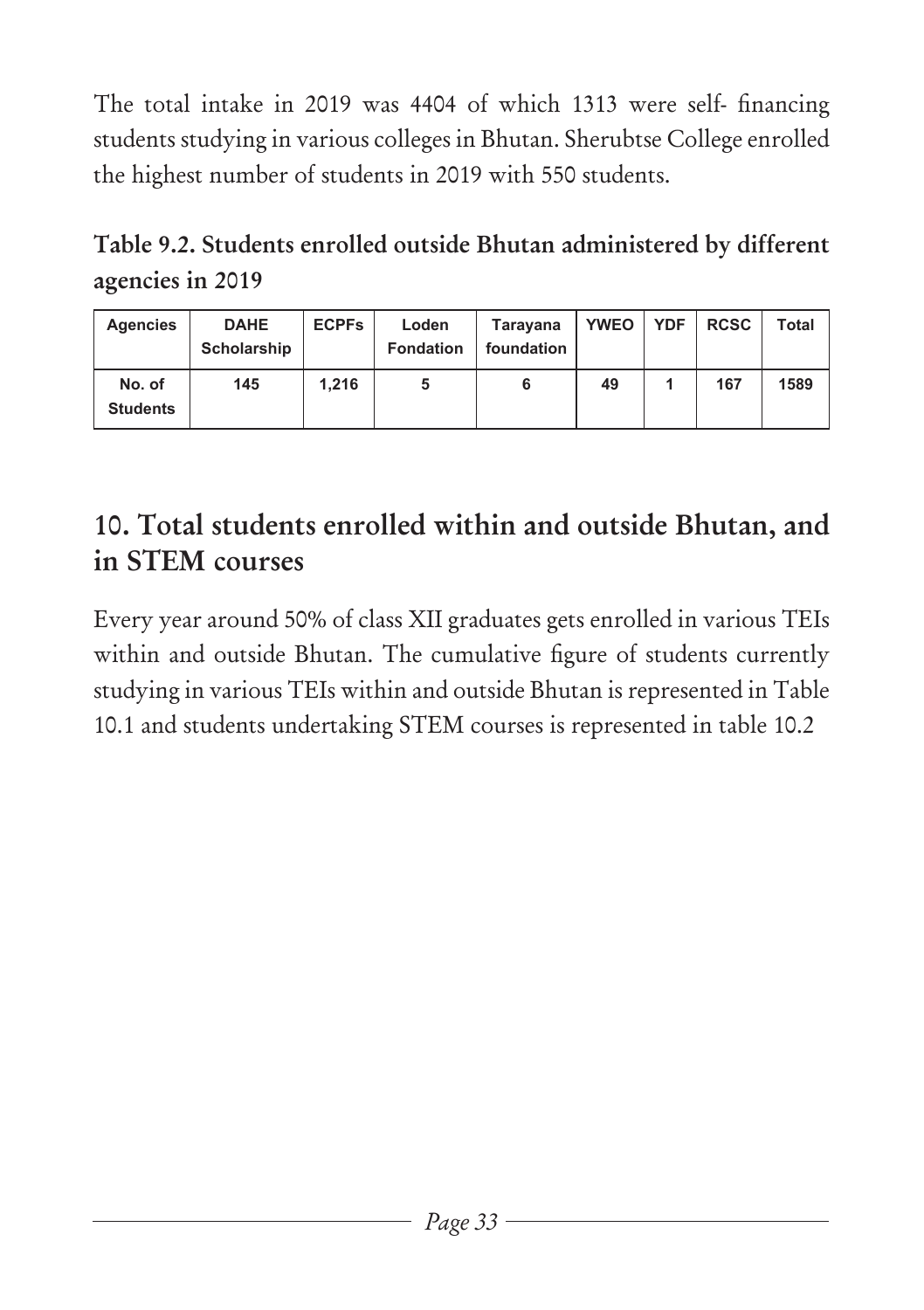Table 10.1. Total number of students enrolled in tertiary education within and outside Bhutan **Table 10.1. Total number of students enrolled in tertiary education within and outside Bhutan**

| ১                         | Name of                 | RGoB-funding   |                |                | Self-funding   |          |                |           | Other-funding |              | <b>Total</b>   |                |                |
|---------------------------|-------------------------|----------------|----------------|----------------|----------------|----------|----------------|-----------|---------------|--------------|----------------|----------------|----------------|
| $\infty$                  | Institution/<br>College | <b>Male</b>    | Female         | <b>Total</b>   | Male           | Female   | <b>Total</b>   | Male      | Female        | <b>Total</b> | Male           | Female         | <b>Total</b>   |
| $\overline{ }$            | CLCS                    | 466            | 556            | 1022           | 25             | 20       | 95             | $\circ$   | $\circ$       | $\circ$      | 491            | 626            | 1117           |
| $\sim$                    | <b>CNR</b>              | 322            | 430            | 752            | 92             | 115      | 207            | $\infty$  | $\sim$        | $\cong$      | 422            | 547            | 969            |
| 3                         | CST                     | 567            | 189            | 756            | 147            | 88       | 235            | S         | $\circ$       | 3            | 717            | 277            | 994            |
| 4                         | GCBS                    | 654            | 462            | 1116           | 225            | 245      | 470            | 22        | $\frac{6}{1}$ | 38           | 501            | 723            | 1624           |
| 5                         | <b>UCD</b>              | 143            | 122            | 265            | $\circ$        | $\circ$  | $\circ$        | $\circ$   | $\circ$       | $\circ$      | 143            | 122            | 265            |
| ဖ                         | <b>JNEC</b>             | 378            | 163            | 541            | 110            | 43       | 153            | $\circ$   | $\circ$       | $\circ$      | 488            | 206            | 694            |
| L                         | PCE                     | 654            | 814            | 1468           | 79             | 42       | 121            | $\circ$   | $\circ$       | $\circ$      | 733            | 856            | 1589           |
| ${}^{\circ}$              | SCE                     | 245            | 298            | 543            | 48             | 51       | 139            | 163       | 68            | 231          | 456            | 457            | 913            |
| Φ                         | SC                      | 647            | 651            | 1298           | 139            | 181      | 320            | $\circ$   | $\circ$       | $\circ$      | 786            | 832            | 1618           |
| $\widetilde{\mathcal{C}}$ | YCC                     | 33             | $\overline{1}$ | $\overline{4}$ | $\circ$        | $\circ$  | $\circ$        | $\circ$   | $\circ$       | $\circ$      | 33             | $\overline{1}$ | 44             |
| Sub - Total               |                         | 4109           | 3696           | 7805           | 865            | 875      | 1740           | 196       | 86            | 282          | 5170           | 4657           | 9827           |
| $\cong$                   | FNPH                    | 241            | 228            | 469            | σ              | $\infty$ | $\overline{1}$ | $\circ$   | $\circ$       | $\circ$      | 250            | 236            | 486            |
| $\overline{4}$            | FoPM                    | 28             | $\overline{2}$ | 49             | $\circ$        | $\circ$  | $\circ$        | $\circ$   | $\circ$       | $\circ$      | 28             | $\overline{2}$ | $\frac{49}{5}$ |
| $\overline{1}$            | FoTM                    | 43             | 34             | 77             | $\sim$         | $\circ$  | $\sim$         | $\circ$   | $\circ$       | $\circ$      | 45             | 34             | 79             |
|                           | Sub-Total               | 312            | 283            | 595            | $\overline{1}$ | $\infty$ | $\overline{9}$ | $\bullet$ | $\bullet$     | $\bullet$    | 323            | 291            | 614            |
| $\frac{8}{1}$             | JSWSL                   | $\overline{1}$ | 26             | 43             | $\circ$        | $\circ$  | $\circ$        | $\circ$   | $\circ$       | $\circ$      | $\overline{1}$ | 26             | 43             |
| 13                        | $\frac{N}{R}$           | 54             | 56             | 110            | 39             | 54       | 93             | $\circ$   | $\circ$       | $\circ$      | 93             | 110            | 203            |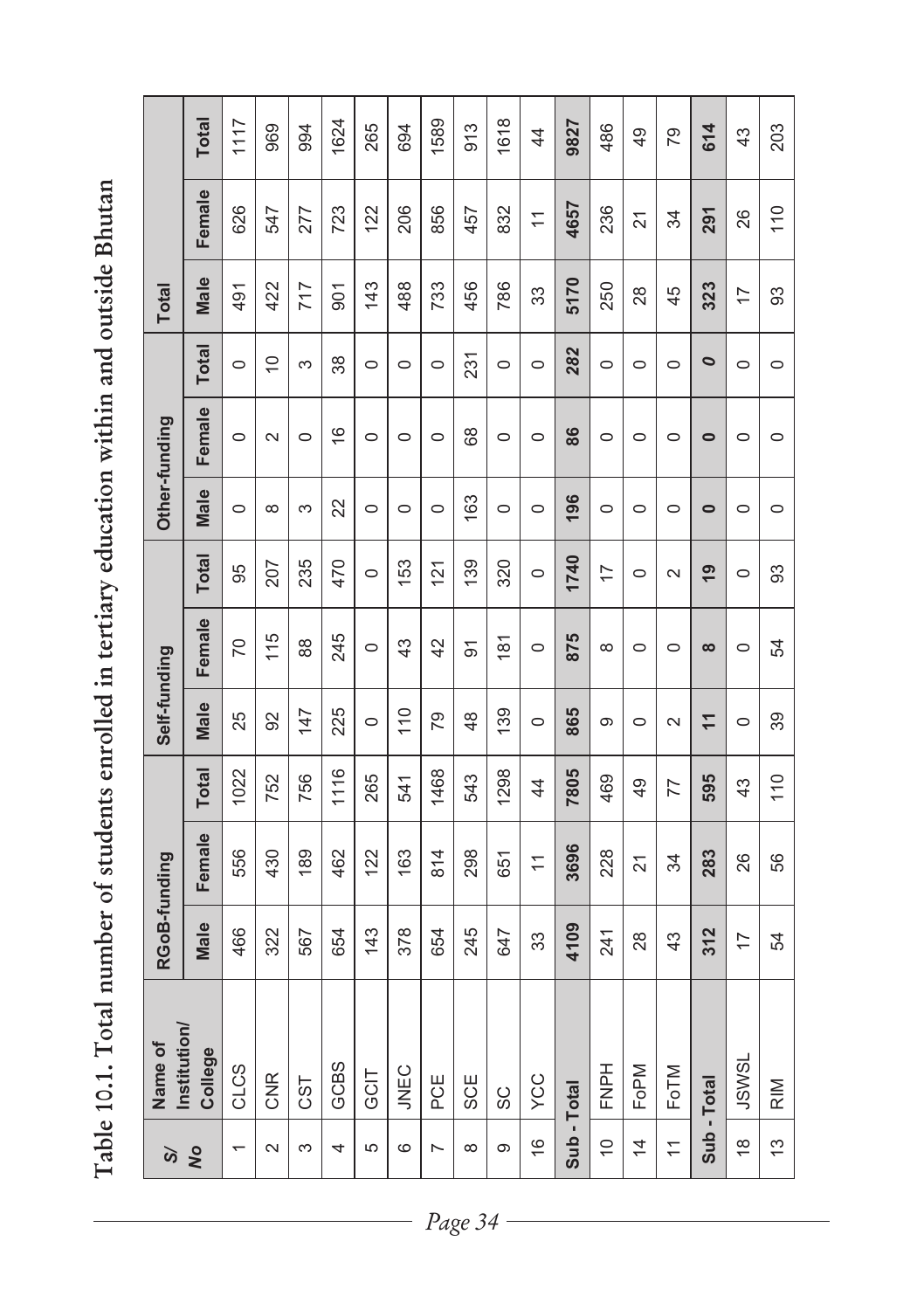|                            | Sub-Total                                                                                                                                                                                                                                                                                                                                                 | $\overline{7}$ | 82            | 153     | 39             | 54      | 93      | $\bullet$      | $\bullet$                      | $\bullet$ | 110                      | 136            | 246   |
|----------------------------|-----------------------------------------------------------------------------------------------------------------------------------------------------------------------------------------------------------------------------------------------------------------------------------------------------------------------------------------------------------|----------------|---------------|---------|----------------|---------|---------|----------------|--------------------------------|-----------|--------------------------|----------------|-------|
| 5                          | <b>AAHS</b>                                                                                                                                                                                                                                                                                                                                               | $\circ$        | $\circ$       | $\circ$ | $\overline{1}$ | 52      | 69      | $\overline{ }$ | $\sim$                         | 3         | $\frac{8}{1}$            | 54             | 72    |
| $\overline{1}$             | <b>NRC</b>                                                                                                                                                                                                                                                                                                                                                |                |               | $\sim$  | 149            | 148     | 297     | $\overline{4}$ | 22                             | 36        | 164                      | 171            | 335   |
| 2                          | <b>RTC</b>                                                                                                                                                                                                                                                                                                                                                | 32             | $\frac{4}{1}$ | 73      | 439            | 559     | 998     | 57             | 75                             | 132       | 528                      | 675            | 1203  |
| Sub-Total                  |                                                                                                                                                                                                                                                                                                                                                           | 33             | 42            | 75      | 605            | 759     | 1364    | 72             | 99                             | 171       | 710                      | 900            | 1610  |
| Bhutan)                    | Grand Total (within                                                                                                                                                                                                                                                                                                                                       | 4525           | 4103          | 8628    | 1520           | 1696    | 3216    | 268            | 185                            | 453       | 6313                     | 5984           | 12297 |
| Scholarship                | DAHE Administered                                                                                                                                                                                                                                                                                                                                         | 453            | 368           | 821     | $\circ$        | $\circ$ | $\circ$ | $\circ$        | $\circ$                        | $\circ$   | 453                      | 368            | 821   |
|                            | <b>YWEO Scholarship</b>                                                                                                                                                                                                                                                                                                                                   | $\circ$        | $\circ$       | $\circ$ | $\circ$        | $\circ$ | $\circ$ | 50             | 57                             | 107       | 50                       | 57             | 107   |
| Scholarship                | Loden Foundation                                                                                                                                                                                                                                                                                                                                          | $\circ$        | $\circ$       | $\circ$ | $\circ$        | $\circ$ | $\circ$ | $\overline{4}$ | $\frac{1}{2}$                  | 26        | $\overline{4}$           | 5              | 26    |
| Scholarship                | RCSC Administered                                                                                                                                                                                                                                                                                                                                         | $\circ$        | $\circ$       | $\circ$ | $\circ$        | $\circ$ | $\circ$ | 227            | 110                            | 337       | 227                      | 110            | 337   |
| Scholarship                | Tarayana Foundation<br>Administered                                                                                                                                                                                                                                                                                                                       | $\circ$        | $\circ$       | $\circ$ | $\circ$        | $\circ$ | $\circ$ |                | $\frac{4}{1}$                  | 42        | $\overline{\phantom{0}}$ | $\overline{4}$ | 42    |
| Scholarship                | <b>YDF Administered</b>                                                                                                                                                                                                                                                                                                                                   | $\circ$        | $\circ$       | $\circ$ | $\circ$        | $\circ$ | $\circ$ | 51             | $\frac{3}{2}$                  | 25        | $\frac{1}{2}$            | ĉ              | 25    |
| ECPF                       |                                                                                                                                                                                                                                                                                                                                                           | $\circ$        | $\circ$       | $\circ$ | 1295           | 1277    | 2572    | $\circ$        | $\circ$                        | $\circ$   | 1295                     | 1277           | 2572  |
| Grand Total<br>(Excountry) |                                                                                                                                                                                                                                                                                                                                                           | 453            | 368           | 821     | 1295           | 1277    | 2572    | 304            | 233                            | 537       | 2052                     | 1878           | 3930  |
|                            | Over All Total                                                                                                                                                                                                                                                                                                                                            | 4978           | 4471          | 9449    | 2815           | 2973    | 5788    | 572            | 418                            | 990       | 8365                     | 7862           | 16227 |
|                            | $\lambda$ and $\lambda$ and $\lambda$ and $\lambda$ and $\lambda$ and $\lambda$ and $\lambda$ and $\lambda$ and $\lambda$ and $\lambda$ and $\lambda$ and $\lambda$ and $\lambda$ and $\lambda$ and $\lambda$ and $\lambda$ and $\lambda$ and $\lambda$ and $\lambda$ and $\lambda$ and $\lambda$ and $\lambda$ and $\lambda$ and $\lambda$ and $\lambda$ |                |               |         |                |         |         |                | VIVEO E I adom Foundation 2019 |           |                          |                |       |

(2014) Source: www.adobe.gov.br/ess & 3977 v.C.SC, ECFL; I Dr., I drayana, I WEO & Loden Foundation 2013 *(Source: www.dahe.gov.bt/tess & SSSD, RCSC, ECPF,YDF, Tarayana, YWEO & Loden Foundation 2019)*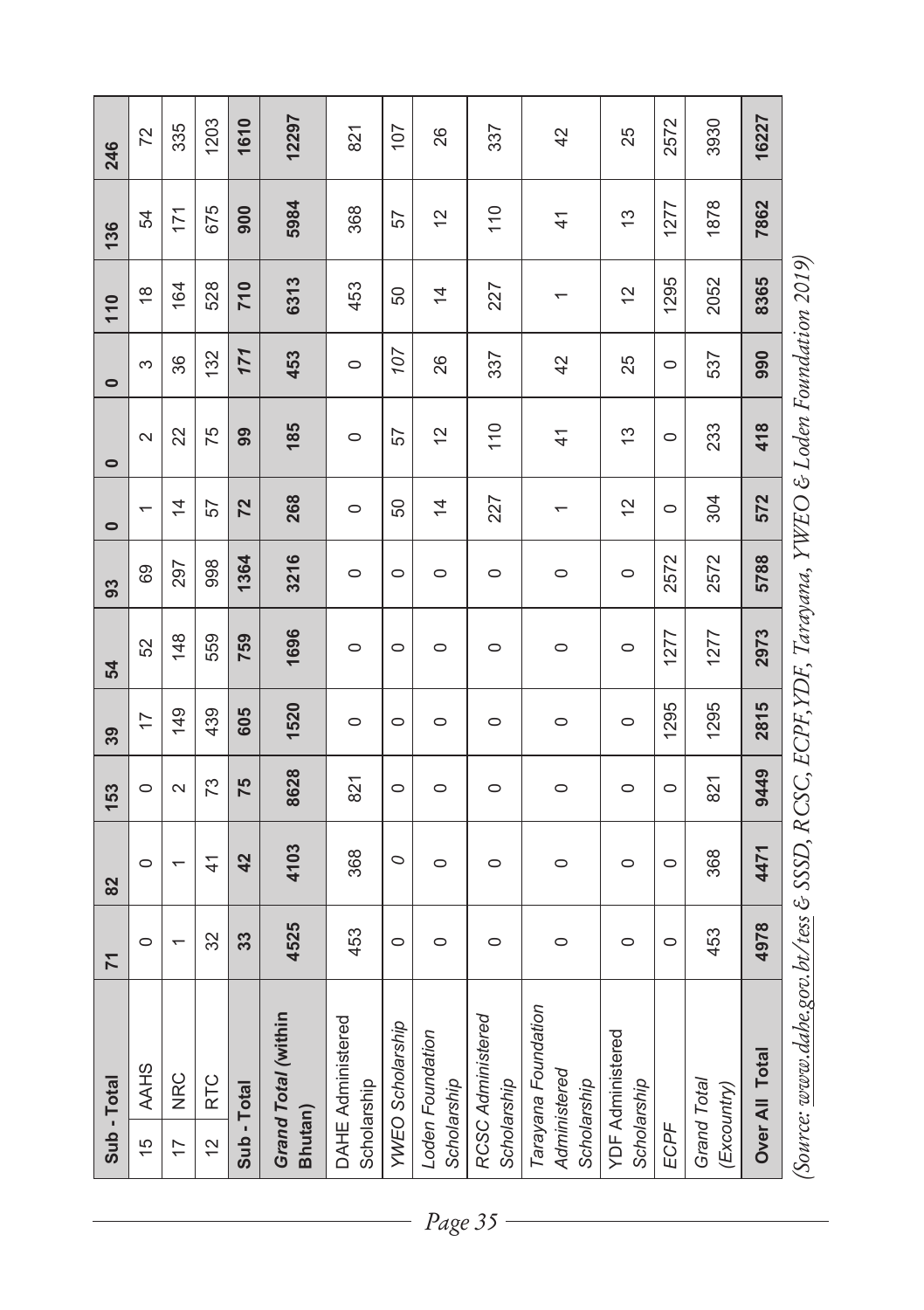The total number of students studying in various TEIs within the country for the academic year 2019 was 12,297 (6313 male and 5984 female) and the total number of students within and outside Bhutan was 16227 which includes scholarship and privately funded students (8339 male and 7888 female).

**Table 10.2. Students enrolled in STEM subjects within and outside Bhutan**

| <b>Within Bhutan</b>                            |               |             |              |
|-------------------------------------------------|---------------|-------------|--------------|
| In Country STEM                                 | <b>Female</b> | <b>Male</b> | Total        |
| <b>Engineering and Construction</b>             | 472           | 1175        | 1647         |
| <b>Health and Allied Sciences</b>               | 402           | 347         | 749          |
| Agriculture, Forestry, Fisheries and Veterinary | 241           | 208         | 449          |
| Information and Communication Technology        | 147           | 190         | 337          |
| <b>Natural Sciences</b>                         | 475           | 422         | 897          |
| <b>Mathematics and Statistics</b>               | 118           | 171         | 289          |
| <b>Total</b>                                    | 1855          | 2513        | 4368         |
| <b>Outside Bhutan</b>                           |               |             |              |
|                                                 | <b>Female</b> | <b>Male</b> | <b>Total</b> |
| <b>Engineering and Construction</b>             | 288           | 557         | 847          |
| Manufacturing                                   | 13            | 14          | 27           |
| <b>Health and Allied Science</b>                | 232           | 198         | 433          |
| Agriculture, Forestry                           | 26            | 70          | 96           |
| Information and Communication Technology        | 58            | 103         | 161          |
| <b>Natural Sciences</b>                         | 77            | 105         | 183          |
| <b>Mathematics and Statistics</b>               | 15            | 44          | 59           |
| <b>Total</b>                                    | 714           | 1092        | 1806         |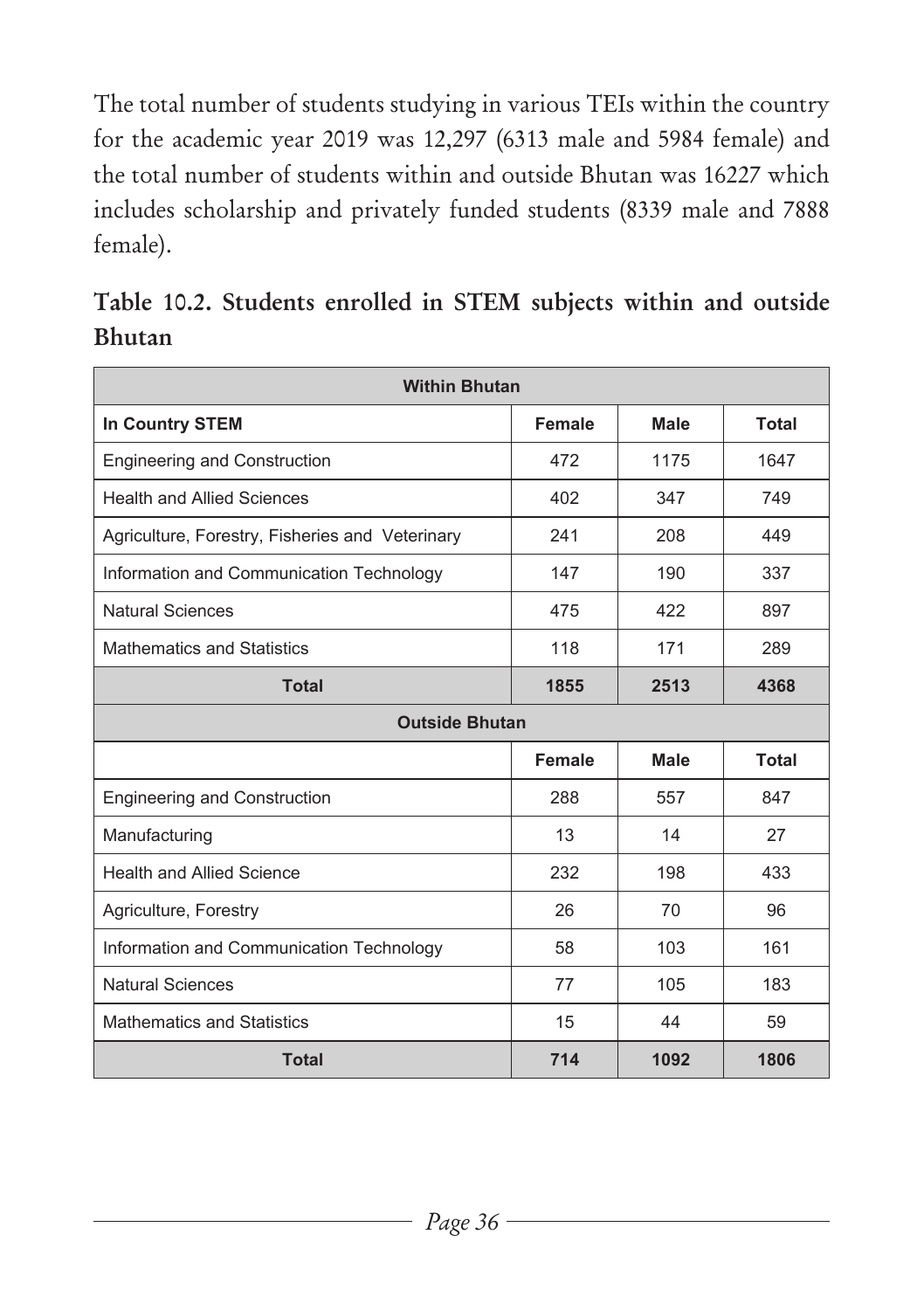

*Figure 3. Within Bhutan*



*Figure 4. Outside Bhutan*

The total number of students enrolled in STEM subjects within Bhutan is 4368 (2513 male and 1855 female) while, the total number of students enrolled in STEM subjects within and outside Bhutan is 6174 (3605 male and 2569 female). The maximum number of students is enrolled in Engineering and Construction.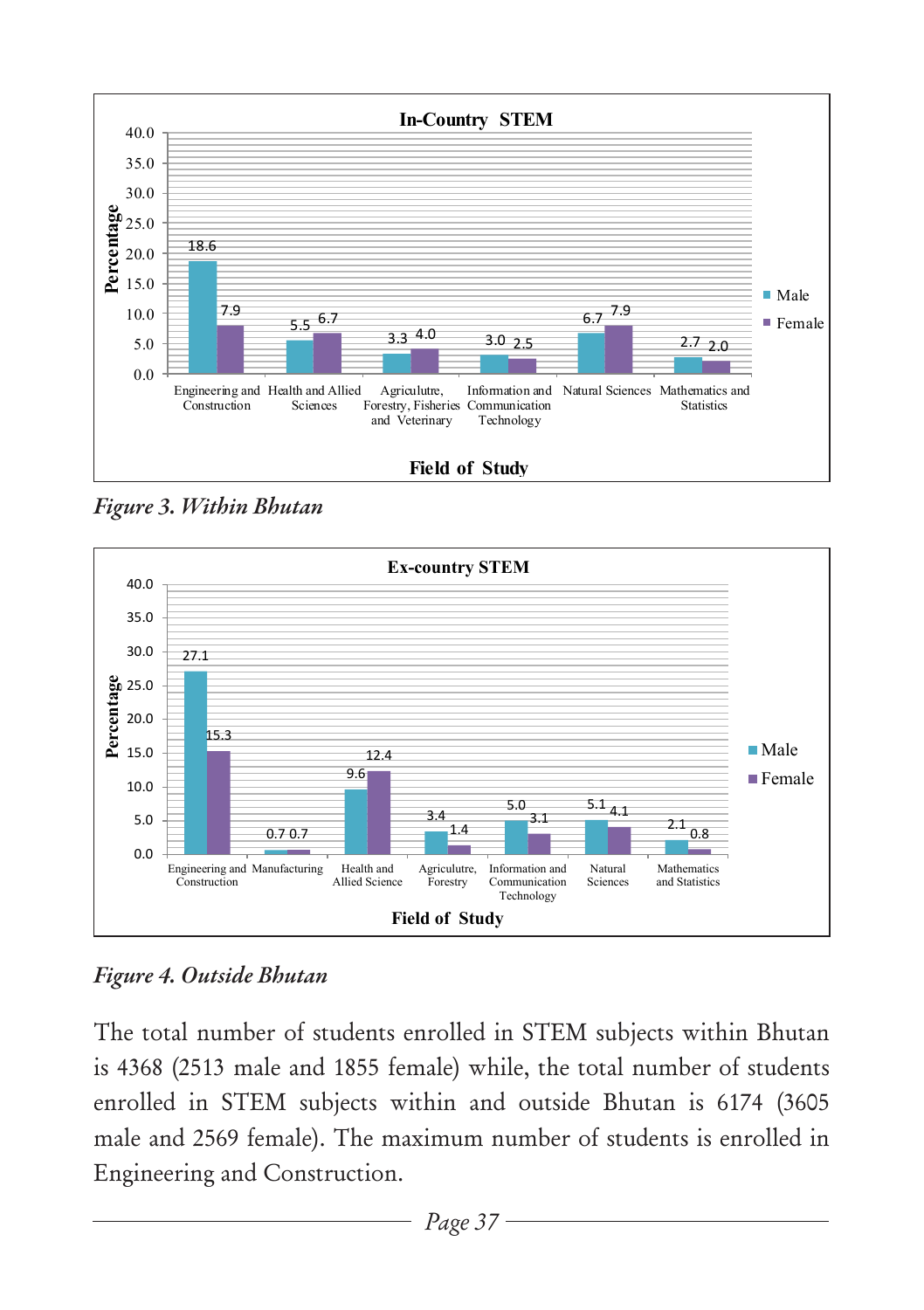Table. 10.3. Students enrolled in various TEIs over the last five consecutive years (within Bhutan) **Table. 10.3. Students enrolled in various TEIs over the last five consecutive years (within Bhutan)** 

| Name of institute                             | 2015           | 2016 | 2017           | 2018          | 2019            |
|-----------------------------------------------|----------------|------|----------------|---------------|-----------------|
| College of Language and Culture Studies       | 397            | 404  | 426            | 390           | 321             |
| College of Natural Resources                  | 183            | 213  | 310            | 281           | 281             |
| College of Science and Technology             | 260            | 262  | 304            | 262           | 543             |
| Gedu College of Business Studies              | 452            | 504  | 614            | 587           | 331             |
| Gyalpozhing College of Information Technology |                | ï    | 79             | 79            | 344             |
| Jigme Namgyel Engineering College             | 416            | 385  | 458            | 350           | 505             |
| Paro College of Education                     | 253            | 265  | 227            | 479           | 350             |
| Samtse College of Education                   | 196            | 201  | 241            | 468           | 550             |
| Sherubtse College                             | 543            | 587  | 548            | 530           | 158             |
| Yonphula Centenary College                    | ı              | ı    | 32             | 30            | 26              |
| Faculty of Nursing and Public Health (KGUMSB) | 134            | 363  | 151            | 177           | 423             |
| Faculty of Postgraduate Medicine (KGUMSB)     | $\overline{ }$ | 42   | $\overline{ }$ | $\frac{3}{2}$ | 203             |
| Faculty of Traditional Medicine (KGUMSB)      | 20             | 57   | 25             | ō,            | 20              |
| Jigme Singye Wangchuck School of Law          | ı              | ı    | 25             | $\frac{8}{1}$ | $\overline{40}$ |
| Royal Institute of Management                 | 301            | 430  | 162            | 208           | $\overline{4}$  |
| Norbuling Rigter College                      | ı              | ı    | 5              | 92            | 107             |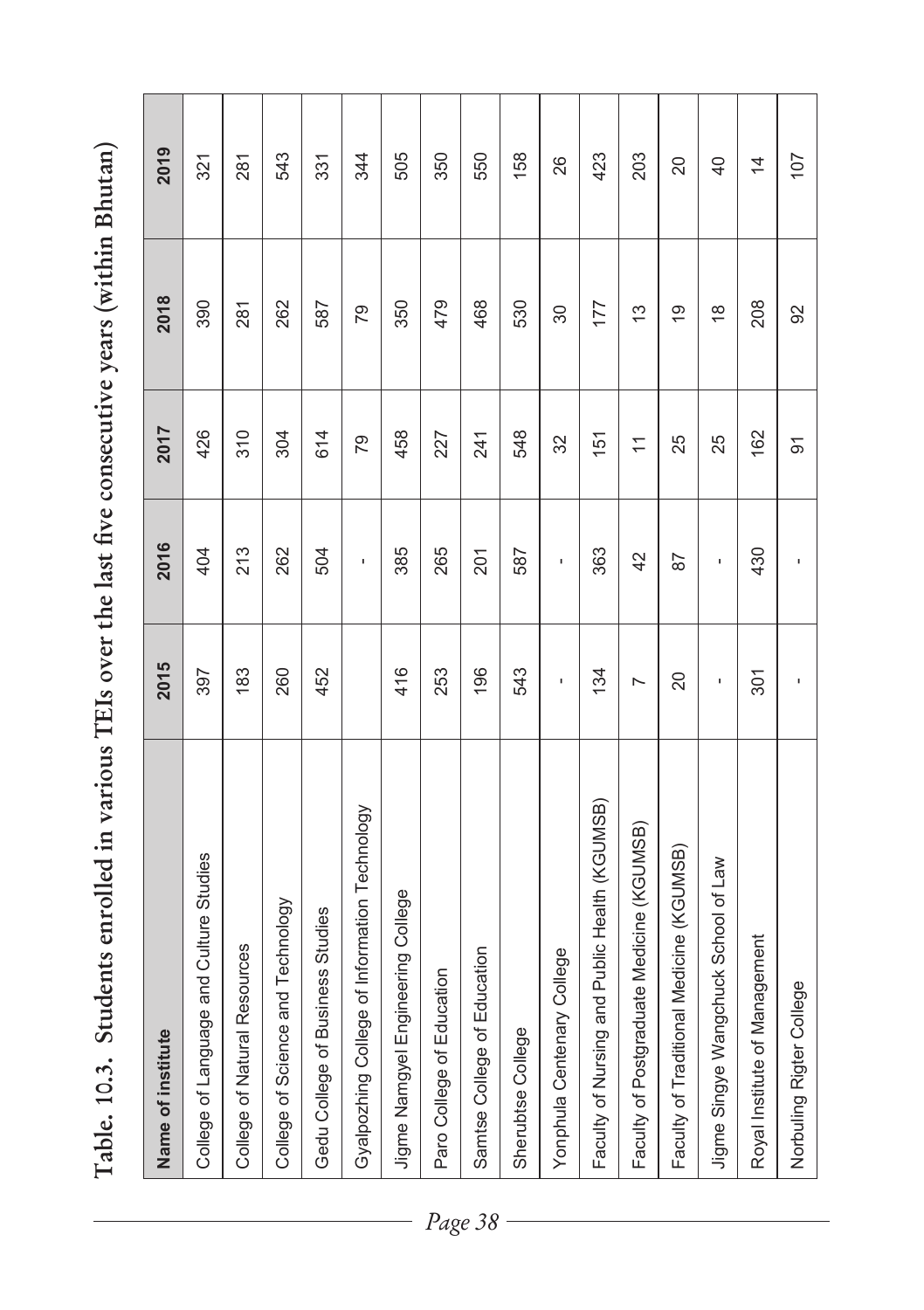| Arura Academy of Health Sciences |      | 53   | $\dot{4}$     | $\overline{1}$ | 170           |
|----------------------------------|------|------|---------------|----------------|---------------|
| Royal Thimphu College            | 508  | 365  | 388           | 430            | $\frac{8}{3}$ |
| Rigney College                   |      |      | $\frac{1}{2}$ |                |               |
| <b>Grand Total</b>               | 3670 | 4161 | 4118          | 4430           | 4404          |
|                                  |      |      |               |                |               |

The yearly intake of students in TEIs remained almost constant at around 4000 for the last four consecutive The yearly intake of students in TEIs remained almost constant at around 4000 for the last four consecutive years. There was increase of intake almost by 490 students in the year 2016 from 2015. years. There was increase of intake almost by 490 students in the year 2016 from 2015.

| Total                   | 1589  | 1139 | 648  |
|-------------------------|-------|------|------|
| <b>RCSC</b>             | 167   | 140  | 184  |
| YDF                     |       | 13   |      |
| YWEO                    | 49    | 23   | 2    |
| Tarayana<br>foundation  | 6     | 24   | 15   |
| Loden<br>Foundation     | 5     | 4    |      |
| <b>ECPF<sub>S</sub></b> | 1,216 | 780  | 268  |
| <b>DAHE</b>             | 145   | 155  | 161  |
| Year                    | 2019  | 2018 | 2017 |

Table. 10.4. Students enrolled outside Bhutan by various agencies over the last three consecutive years **Table. 10.4. Students enrolled outside Bhutan by various agencies over the last three consecutive years**

*Page 39*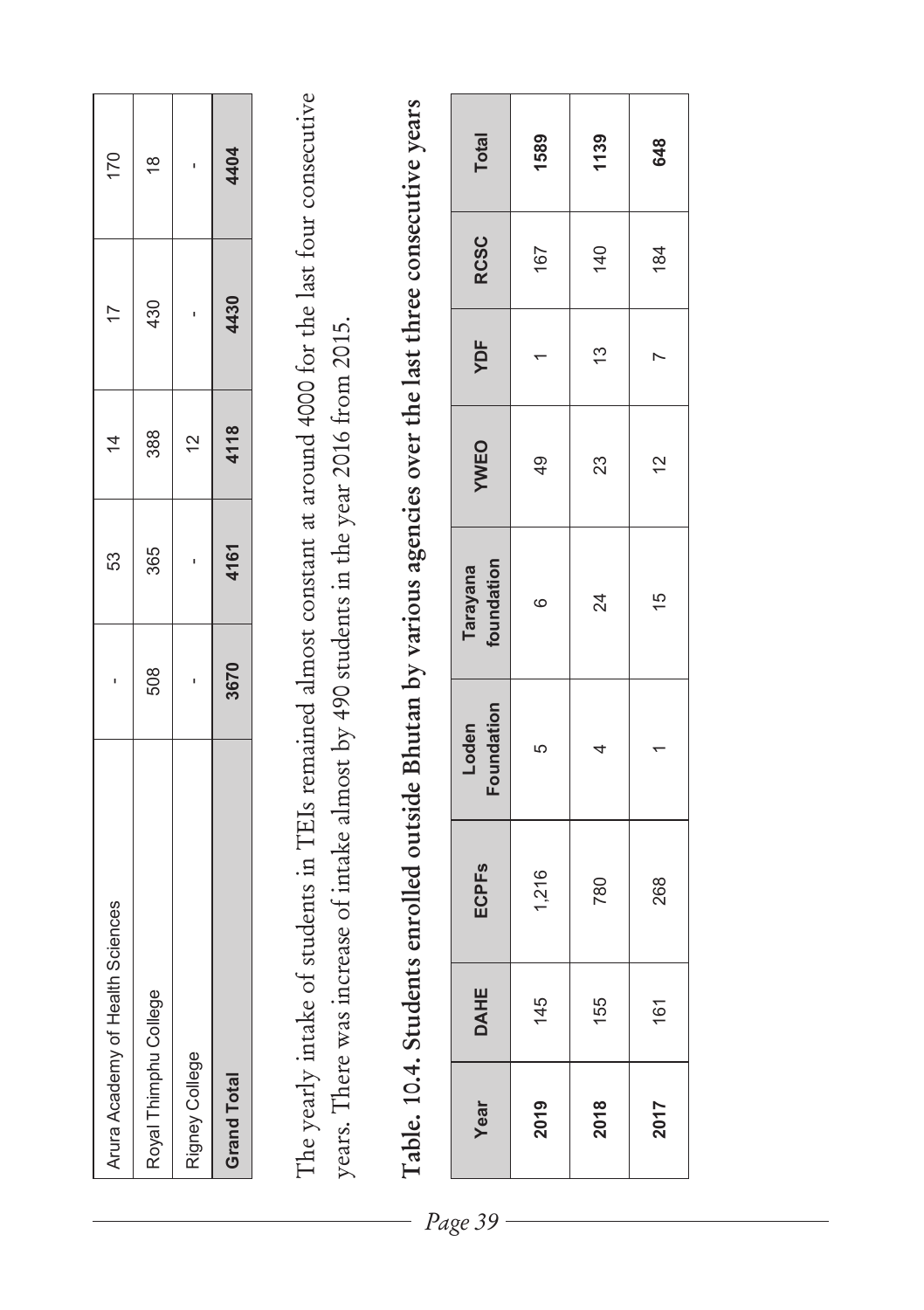11. Students enrolled under Student Loan Scheme **11. Students enrolled under Student Loan Scheme** 

Table. 11.1. The total number of students enrolled under student loan scheme for tertiary education **Table. 11.1. The total number of students enrolled under student loan scheme for tertiary education**

|         | <b>IstoT</b><br><b>Dverall</b> | $\overline{30}$         | స్                   | 28             | 25                       | $\frac{6}{5}$  | $\overline{4}$    | 66                       | 141            | $\frac{1}{2}$           | 4                        | $\overline{ }$           | $\overline{6}$           | S                        | 20             | 488               |                                          |
|---------|--------------------------------|-------------------------|----------------------|----------------|--------------------------|----------------|-------------------|--------------------------|----------------|-------------------------|--------------------------|--------------------------|--------------------------|--------------------------|----------------|-------------------|------------------------------------------|
|         | щ                              | $\frac{8}{1}$           | $\circ$              | ಸ              | $\dot{4}$                | $\overline{ }$ | $\infty$          | ౚ                        | <b>Z</b>       | $\tilde{=}$             | w                        | $\overline{\phantom{0}}$ | 57                       | $\mathbf{\tilde{z}}$     | စ              | 238               |                                          |
| G Total | Σ                              | $\overline{2}$          | 25                   | 53             | $\vec{r}$                | თ              | ဖ                 | 36                       | 57             | 22                      | $\overline{\phantom{0}}$ | 0                        | N                        | $\overline{\phantom{0}}$ | ÷              | 251               |                                          |
|         | Sub-Total                      | 5                       | $\mathbf{\tilde{z}}$ | $\frac{2}{3}$  | Z                        | ω              | N                 | $\tilde{=}$              | $\tilde{=}$    | r                       | $\bullet$                | 0                        | 4                        | ω                        | $\bullet$      | 80                |                                          |
| 2018    | щ                              | က                       | $\bullet$            | $\overline{ }$ | $\overline{\phantom{0}}$ | $\bullet$      | $\overline{ }$    | $\overline{\phantom{0}}$ | ၜ              | $\overline{\mathbf{c}}$ | $\bullet$                | $\bullet$                | 4                        | $\overline{\mathbf{c}}$  | $\bullet$      | 30                |                                          |
|         | Σ                              | $\overline{\mathbf{N}}$ | $\mathbf{\Omega}$    | <b>LO</b>      | $\overline{ }$           | <b>က</b>       | $\overline{ }$    | ၜ                        | $\overline{ }$ | မာ                      | $\bullet$                | $\bullet$                | $\bullet$                | $\overline{ }$           | $\bullet$      | $\boldsymbol{30}$ |                                          |
|         | Sub-Total                      | 7                       | თ                    | $\frac{8}{1}$  | 4                        | မာ             | $\overline{ }$    | $\overline{c}$           | 33             | $\frac{6}{1}$           |                          |                          | $\mathbf{\tilde{z}}$     | $\bullet$                | $\bullet$      | 111               |                                          |
|         | ш                              | တ                       | 4                    | $\infty$       | 3                        | S              | $\circ$           | $\overline{ }$           | ≌              | $\overline{ }$          |                          |                          | $\overline{}$            | $\circ$                  | $\circ$        | ౚ                 |                                          |
| 2017    | Σ                              | $\sim$                  | ယ                    | $\supseteq$    | $\overline{ }$           | $\sim$         | $\overline{ }$    | 5                        | 으              | $\infty$                |                          |                          | $\overline{\phantom{0}}$ | $\circ$                  | $\circ$        | 5                 |                                          |
|         | Sub-Total                      | $\infty$                | Φ                    | 28             | 6                        | $\sim$         | 4                 | 7                        | 22             | $\infty$                | 4                        | $\overline{ }$           | 13                       | $\circ$                  | $\circ$        | 123               |                                          |
|         | щ                              | 4                       | $\circ$              | 6              | $\sim$                   | $\sim$         | S                 | တ                        | $\overline{4}$ | $\overline{ }$          | S                        | $\overline{\phantom{0}}$ | L                        | $\circ$                  | $\circ$        | 52                |                                          |
| 2016    | Σ                              | 5                       | 0                    | 22             | 4                        | $\circ$        | $\overline{ }$    | $\infty$                 | $\infty$       | L                       | $\overline{ }$           | $\circ$                  | 6                        | $\circ$                  | $\circ$        | 71                |                                          |
|         | Sub-Total                      | 5                       | L                    | 23             | $\overline{C}$           | 4              | 5                 | <u>ဝု</u>                | 80             | $\circ$                 | $\circ$                  | $\circ$                  | $\circ$                  | $\circ$                  | $\overline{4}$ | 147               |                                          |
| 2015    | щ                              | $\sim$                  | $\overline{ }$       | $\overline{ }$ | 5                        | $\circ$        | $\mathbf{\Omega}$ | $\overline{a}$           | 32             | $\circ$                 |                          |                          | $\circ$                  | $\circ$                  | N              | $\overline{1}$    |                                          |
|         | Σ                              | ന                       | 6                    | $\overline{c}$ | 5                        | 4              | ო                 | $\infty$                 | 28             | $\circ$                 | $\circ$                  |                          | $\circ$                  | $\circ$                  | $\overline{ }$ | 76                |                                          |
|         | Sub-Total                      | $\circ$                 | 4                    | 6              | 3                        | $\sim$         | $\sim$            | $\infty$                 | $\frac{6}{2}$  | $\circ$                 | $\circ$                  | $\circ$                  | $\circ$                  | $\circ$                  | $\circ$        | 47                |                                          |
|         | щ                              | $\circ$                 | $\overline{}$        | $\sim$         | ო                        | $\sim$         | $\sim$            | $\mathbf{\Omega}$        | $\overline{1}$ | $\circ$                 | $\circ$                  | $\circ$                  | $\circ$                  | $\circ$                  | $\sim$         | 25                |                                          |
| 2014    | Σ                              | $\circ$                 | 3                    | 4              | $\circ$                  | $\circ$        | $\circ$           | $\circ$                  | 5              | $\circ$                 | $\circ$                  | $\circ$                  | $\circ$                  | $\circ$                  | 4              | 22                |                                          |
|         | Colleges                       | <b>CNR</b>              | CST                  | GCBS           | CLCS                     | PCE            | SCE               | SC                       | <b>RTC</b>     | <b>JNEC</b>             | FNPH                     | FTM                      | <b>RAHS</b>              | <b>NRC</b>               | India          | <b>Total</b>      |                                          |
|         | <b>SI.No</b>                   |                         | $\sim$               | က              | 4                        | 5              | ဖ                 | $\overline{ }$           | $\infty$       | σ                       | $\overline{C}$           | $\overline{\overline{}}$ | 5                        | 13                       | $\overline{4}$ |                   | (Source: HEPD, DAHE as of December 2019) |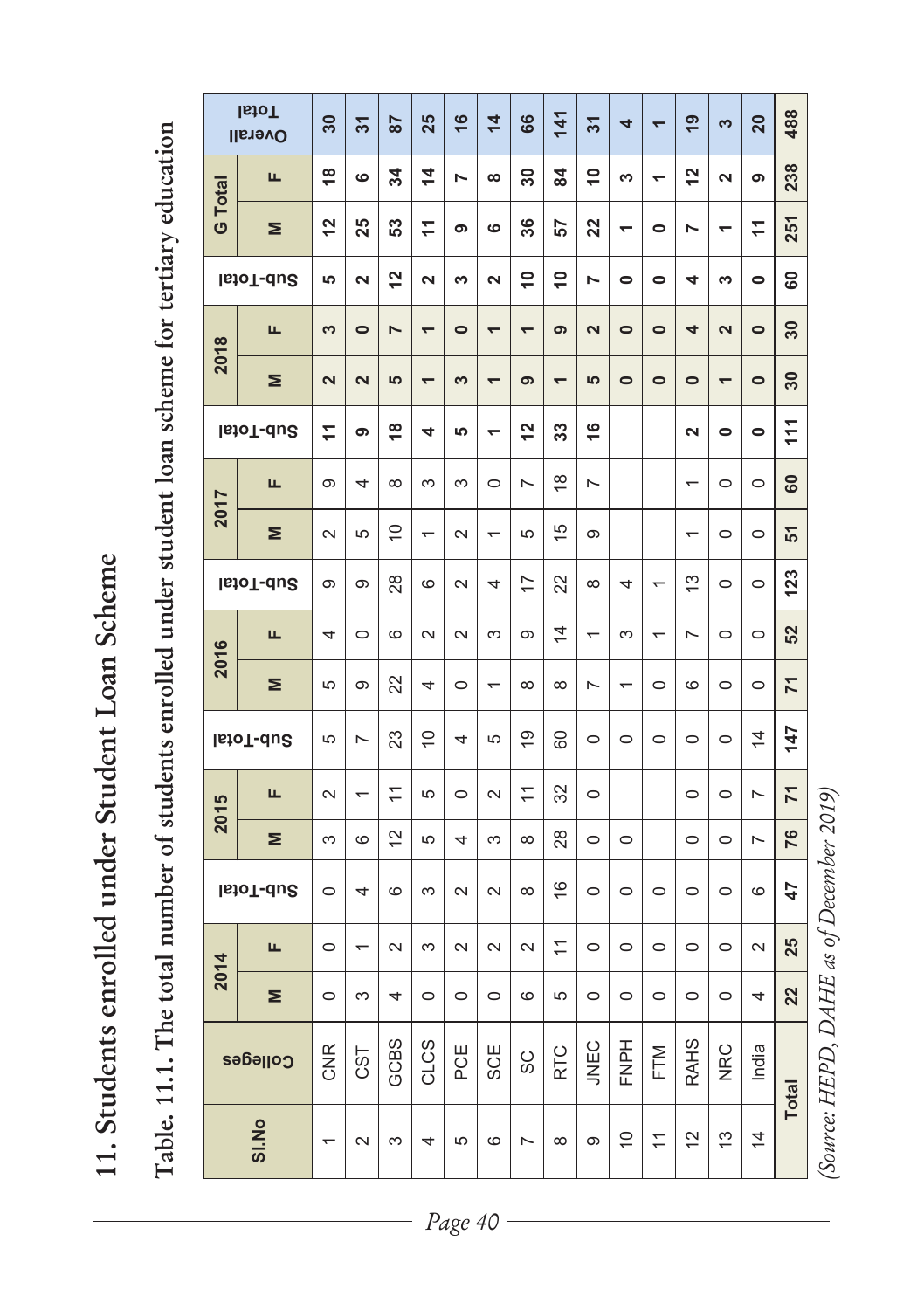The student loan scheme for tertiary education was started in the year 2014. A total of 522 students were selected under the Student Loan Scheme for tertiary education until 2018. However, only 488 tertiary students actually availed loan with maximum students studying in RTC. Out of 488 students 236 students successfully completed their studies in July 2019.

# **12. Budget allocation for Tertiary Education**

The tertiary education expenditure as a percentage of GDP in financial year 2018 -19 was 0.99 %. The total expenditure of Nu. 1630.07 million was spent on tertiary education against Nu. 164,627.92 million GDP in the 2018-2019 fiscal year. Table 12.1 shows the expenditure in various universities and institutes for the financial year 2018-2019.

|               | <b>Budget</b>                             |         | Total     | <b>Expenditure</b> |         | Total      |
|---------------|-------------------------------------------|---------|-----------|--------------------|---------|------------|
| <b>Agency</b> | Current                                   | Capital |           | <b>Current</b>     | Capital |            |
| <b>RIM</b>    | 46.54                                     | 25.149  | 71.689    | 43.644             | 19.684  | 63.328     |
| <b>JSWSL</b>  | 43.124                                    | 139.859 | 182.983   | 28.565             | 87.360  | 115.925    |
| <b>RUB</b>    | 715.828                                   | 300.300 | 1,016.128 | 706.409            | 193.039 | 899.448    |
| <b>KGUMSB</b> | 111.561                                   | 45.088  | 156.649   | 110.810            | 39.570  | 150.380    |
| <b>DAHE</b>   | 17.307                                    | 395.162 | 412.469   | 16.659             | 384.330 | 400.989    |
| <b>Total</b>  | 934.36                                    | 184.947 | 1839.918  | 906.087            | 723.983 | 1630.07    |
| GDP           |                                           |         |           |                    |         | 164.627.92 |
|               | <b>Expenditure as a percentage of GDP</b> |         |           |                    |         | 0.99       |

**Table. 12.1. Budget & Expenditure on Tertiary Education for the FY 2018-2019**

*(Source: DPA, December 2019)*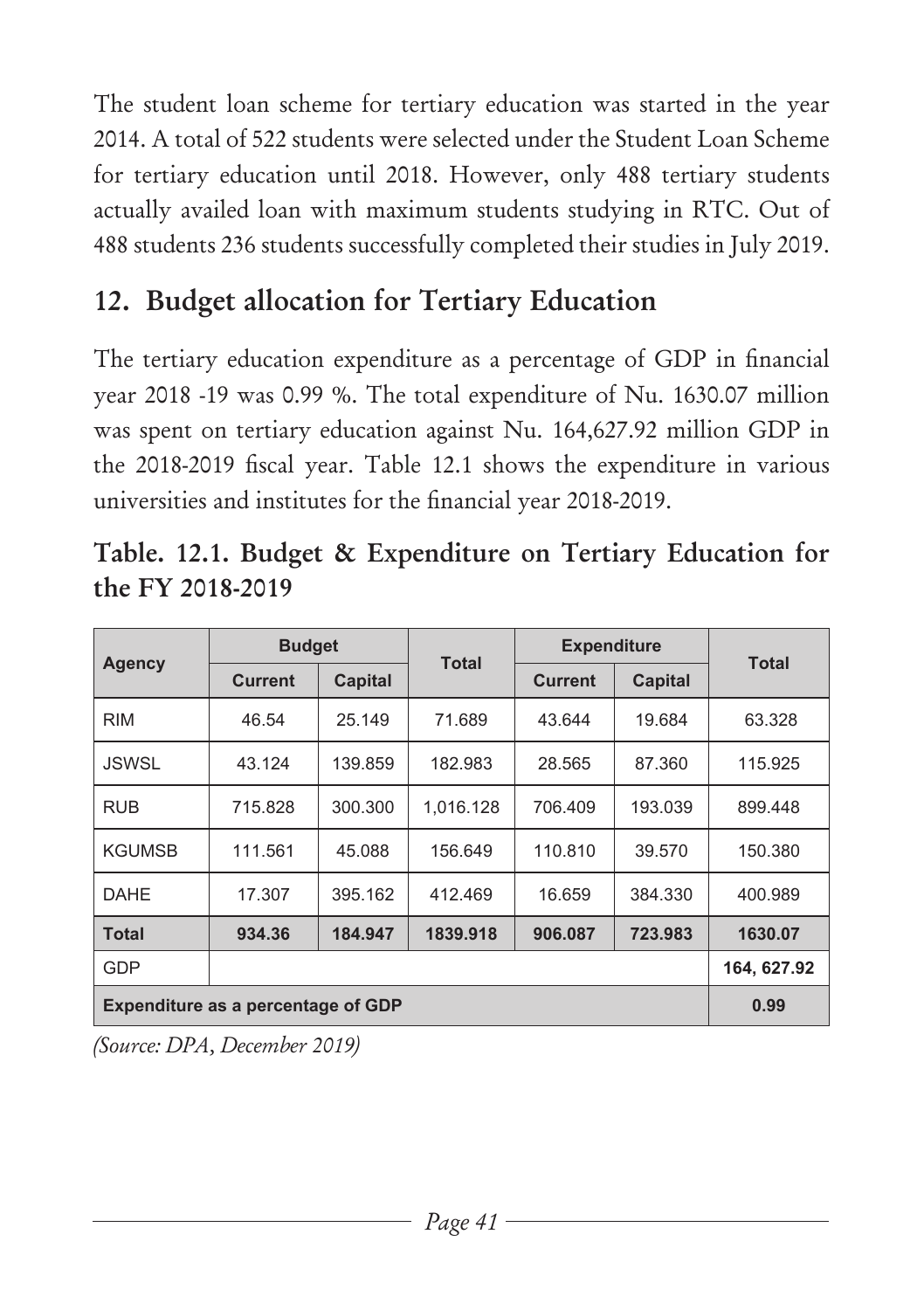# **13. Accreditation status of TEIs**

Accreditation is one of the most important tools used globally for quality assurance. There are two types of accreditation; institutional accreditation and programme accreditation. The BAC started with institutional accreditation, and depending on the need it may initiate programme accreditation in future, as deemed appropriate. Accreditation aims to assure educational quality and accountability, and encourages continuous quality enhancement. It entails a continuous process to help TEIs analyze its functions, mission, assess its own performance, review its planning procedure and identify ways to enhance it is educational effectiveness. Accreditation is mandatory for all the TEIs in Bhutan. The Council completed the first cycle of institutional accreditation in 2019.

| S/<br><b>No</b> | <b>Institutions</b>                    | Year of<br>accreditation | Grade | <b>Descriptor</b> |
|-----------------|----------------------------------------|--------------------------|-------|-------------------|
| 1.              | Gedu College of Business Studies       | May, 2016                | Α     | Very Good         |
| 2.              | Royal Thimphu College                  | June, 2016               | A+    | Excellent         |
| 3.              | Faculty of Nursing and Public Health   | June, 2017               | B     | Good              |
| 4.              | <b>Faculty of Traditional Medicine</b> | June, 2017               | B     | Good              |
| 5.              | Paro College of Education              | May, 2017                | B     | Good              |
| 6.              | Samtse College of Education            | May, 2017                | А     | Very Good         |
| 7.              | College of Science and Technology      | November,<br>2017        | А     | Very Good         |
| 8.              | JigmeNamgyel Engineering College       | November,<br>2017        | А     | Very Good         |
| 9.              | <b>Sherubtse College</b>               | November,<br>2017        | A     | Very Good         |

#### **Table. 13.1. Accreditation status of TEIs**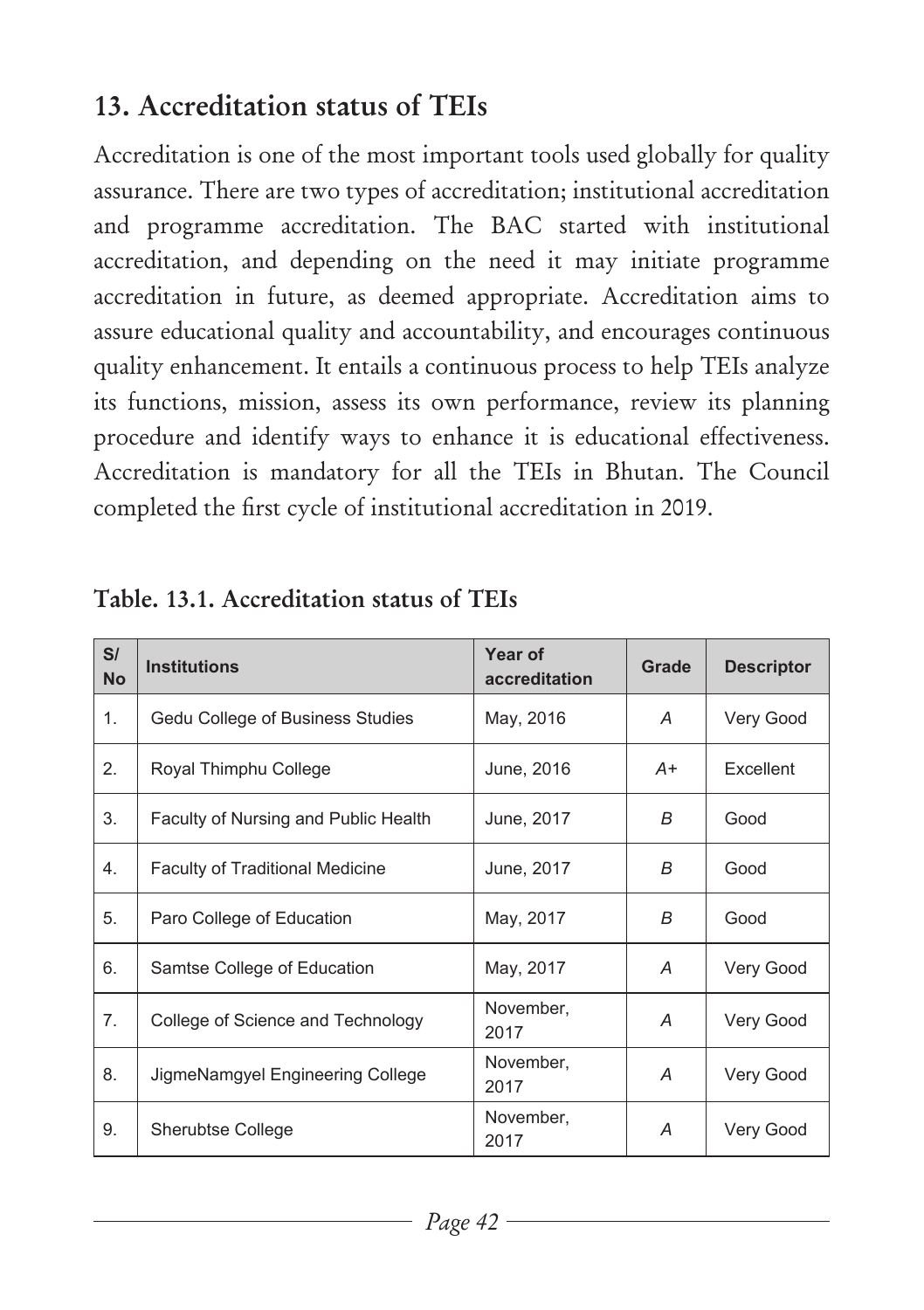| 10. | College of Natural Resources                      | March, 2018   | Α | Very Good    |
|-----|---------------------------------------------------|---------------|---|--------------|
| 11. | College of Language and Culture<br><b>Studies</b> | March, 2018   | А | Very Good    |
| 12. | Arura Academy of Health Sciences                  | October, 2019 | C | Satisfactory |

*(Source: Quality Assurance and Accreditation Division, the Secretariat to BAC 2019)*

The validity of accreditation depends on the grade obtained during the accreditation as given in the following table:

| <b>Grade obtained</b> | A+      |         |         |         |                          |
|-----------------------|---------|---------|---------|---------|--------------------------|
| Validity              | 7 vears | 6 years | 5 years | 3 years | <b>Not</b><br>accredited |

The Accreditation Manual 2014, is currently under review.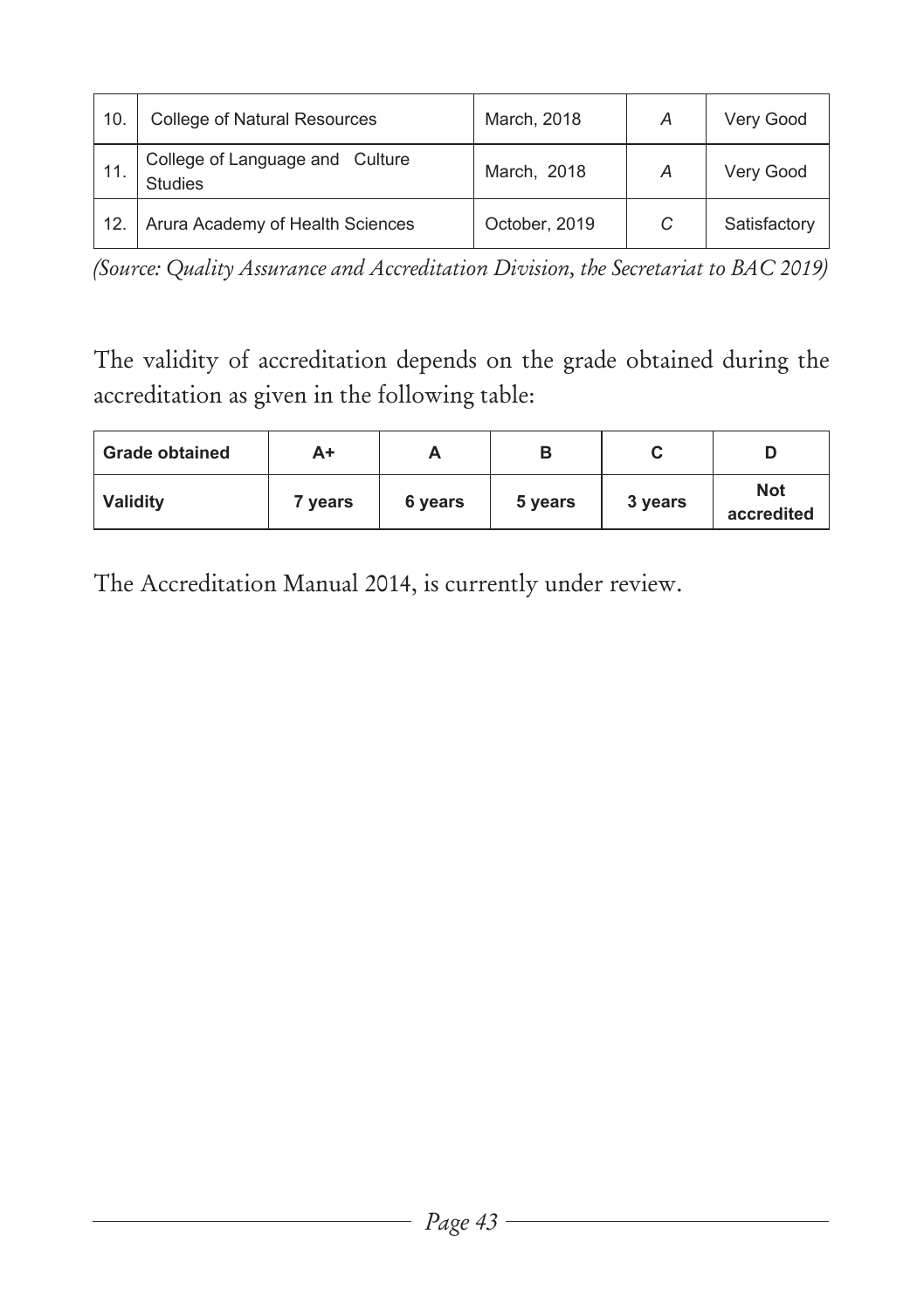# **14. TVET Institutions**

Table 14.1 shows the number of trainees in various TVET institutions in 2019. The number of female trainees was found to be almost half the number of male trainees. The percentage of female trainees enrolled in TVET as on 2019 was 29 percent.

|              |                                       |                         |                                             |              | 2019           |                 |                |
|--------------|---------------------------------------|-------------------------|---------------------------------------------|--------------|----------------|-----------------|----------------|
| <b>SN</b>    | <b>Enrollment</b>                     | No of                   | <b>Trades</b>                               | <b>Slots</b> |                | <b>Enrolled</b> |                |
|              |                                       | <b>courses</b>          |                                             | announced    | <b>Male</b>    | <b>Female</b>   | <b>Total</b>   |
|              |                                       | $\mathbf{1}$            | Carpentry NC II                             | 20           | 12             | 6               | 18             |
|              | <b>TTI Chumey,</b>                    | 2                       | Masonry NC II                               | 30           | 18             | 12              | 30             |
| $\mathbf{1}$ | <b>Bumthang</b>                       | 3                       | <b>Plumbing NC II</b>                       | 15           | $\overline{7}$ | 8               | 15             |
|              |                                       | $\overline{4}$          | Welding NC II                               | 15           | $\Omega$       | $\Omega$        | $\Omega$       |
|              | <b>Total</b>                          | $\overline{\mathbf{4}}$ |                                             | 80           | 37             | 26              | 63             |
|              |                                       | $\mathbf{1}$            | <b>Electrical NC II</b>                     | 48           | 32             | 20              | 52             |
|              | <b>TTI</b><br>Khuruthang,<br>Phunakha | $\overline{2}$          | Mechanical<br>welder fitter<br><b>NCII</b>  | 40           | 23             | 10              | 33             |
| 2            |                                       | 3                       | <b>Electrical NC III</b>                    | 24           | 5              | $\overline{4}$  | 9              |
|              |                                       | $\overline{4}$          | Mechanical<br>welder fitter<br><b>NCII</b>  | 24           | $\overline{0}$ | $\overline{0}$  | $\overline{0}$ |
|              | <b>Total</b>                          | $\overline{\mathbf{4}}$ |                                             | 136          | 60             | 34              | 94             |
|              |                                       | $\mathbf{1}$            | Automobile<br>Mechanic NCII                 | 15           | 12             | $\overline{0}$  | 12             |
|              |                                       | $\overline{2}$          | Electrician NCII                            | 24           | 15             | 9               | 24             |
| 3            | TTI Rangjung,<br>Trashigang           | 3                       | Computer<br>Hardware and<br>Networking NCII | 15           | $\overline{7}$ | 8               | 15             |
|              |                                       | $\overline{4}$          | Furniture Making<br><b>NCII</b>             | 12           | 14             | $\overline{2}$  | 16             |
|              | <b>Total</b>                          | $\overline{\mathbf{4}}$ | <b>Total</b>                                | 66           | 48             | 19              | 67             |

**Table 14.1. TVET trainees by Institution, course and gender**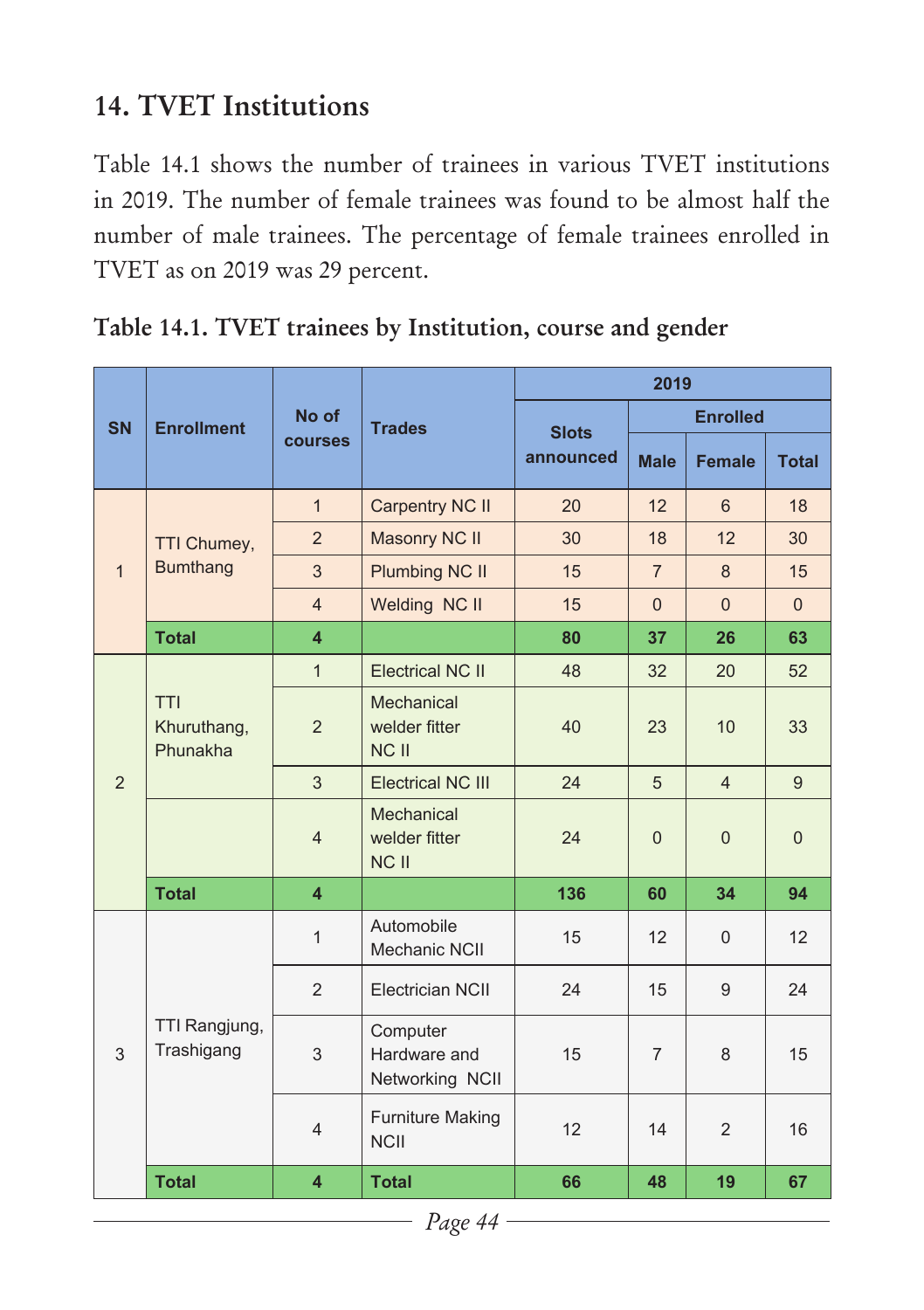|                |                     | $\mathbf{1}$   | Automechanic<br>NC II                       | 28 | 43             | $\overline{4}$ | 47             |
|----------------|---------------------|----------------|---------------------------------------------|----|----------------|----------------|----------------|
|                |                     | $\overline{2}$ | Auto electrician<br><b>NCII</b>             | 12 | 8              | $\overline{4}$ | 12             |
|                | Samthang            | 3              | <b>Heavy Vehicle</b><br><b>Driving</b>      | 21 | 18             | $\overline{0}$ | 18             |
| $\overline{4}$ | <b>TTI</b>          | $\overline{4}$ | <b>Heavy Earth</b><br>Mover Operator        | 12 | 12             | $\mathbf{0}$   | 12             |
|                |                     | 5              | Automachanic<br><b>NC III</b>               | 12 | $\overline{0}$ | $\overline{0}$ | $\overline{0}$ |
|                |                     | 6              | <b>MAC &amp; RAC</b>                        | 12 | $\overline{0}$ | $\overline{0}$ | $\overline{0}$ |
|                | <b>Total</b>        | 6              |                                             | 97 | 81             | 8              | 89             |
|                |                     | $\mathbf{1}$   | Auto Mechanic II                            | 12 | 10             | $\overline{2}$ | 12             |
|                |                     | $\overline{2}$ | Automachanic<br><b>NCIII</b>                | 12 | $\overline{0}$ | $\overline{0}$ | $\overline{0}$ |
|                | TTI, Thimphu        | 3              | <b>Auto Painting</b>                        | 12 | 5              | 6              | 11             |
| 5              |                     | $\overline{4}$ | Panel Beater<br>NC II                       | 12 | 6              | $\overline{0}$ | 6              |
|                |                     | 5              | Refrigerator and<br>Air conditioning        | 12 | 10             | $\overline{2}$ | 12             |
|                | <b>Total</b>        | 5              | <b>Total</b>                                | 60 | 31             | 10             | 41             |
|                |                     | $\mathbf{1}$   | Carpentry                                   | 15 | $\overline{2}$ | $\overline{2}$ | $\overline{4}$ |
|                |                     | $\overline{2}$ | Masonry                                     | 24 | 10             | 5              | 15             |
|                |                     | 3              | Plumbing                                    | 15 | 5              | 9              | 14             |
|                |                     | $\overline{4}$ | <b>Mechanical Fitter</b>                    | 12 | 14             | 5              | 19             |
|                |                     | 5              | Mechanical<br>Welder                        | 32 | 28             | $\overline{2}$ | 30             |
|                | JWPTI,<br>Dekiling, | 6              | <b>Furniture Making</b><br>(Fast track)     | 12 | 12             | $\overline{0}$ | 12             |
| 6              | Sarbang             | $\overline{7}$ | Trainsimission<br>and Distribution          | 15 | 12             | 3              | 15             |
|                |                     | 10             | Dual Training<br>Program (DTP)<br>Carpentry | 15 | 3              | $\mathbf{1}$   | $\overline{4}$ |
|                |                     | 11             | <b>Dual Training</b><br>Program (DTP)       | 15 | $\overline{7}$ | $\overline{7}$ | 14             |
|                |                     |                | Masonry-                                    |    |                |                |                |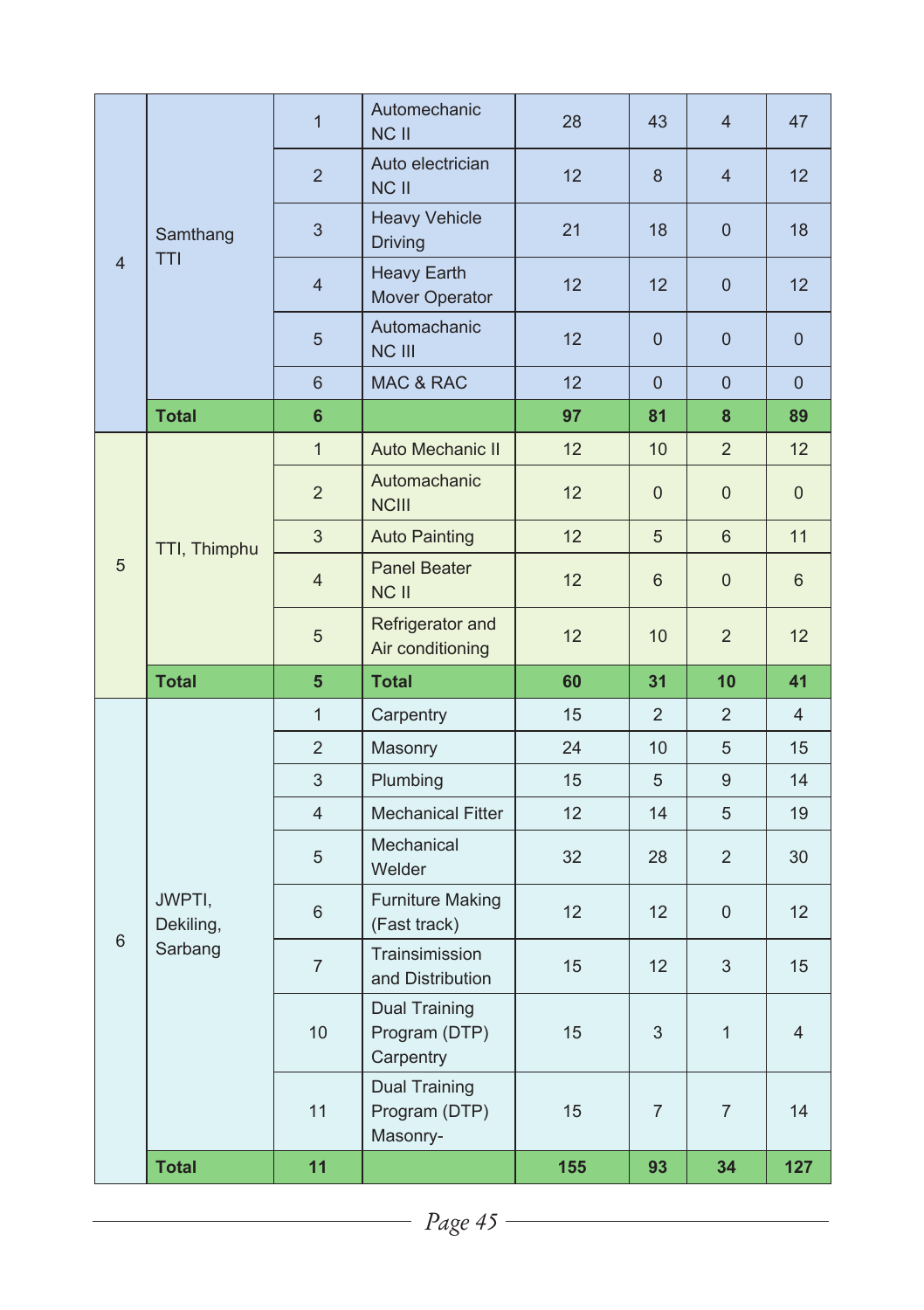| $\overline{7}$     | College<br>of Zorig<br>Chusum,<br>Trashiyangtse | $\mathbf{1}$    | Patra (Wood<br>Carving) NC II                    | 24  | 25             | $\overline{0}$ | 25              |
|--------------------|-------------------------------------------------|-----------------|--------------------------------------------------|-----|----------------|----------------|-----------------|
|                    |                                                 | $\overline{2}$  | Lhadri (Painting)<br>NC II                       | 12  | 13             | $\overline{0}$ | 13              |
|                    |                                                 | 3               | Troezo (Gold<br>& Silver Smith)<br><b>NC III</b> | 8   | $\Omega$       | $\overline{0}$ | $\overline{0}$  |
|                    |                                                 | $\overline{4}$  | Tshemzo<br>(Tailoring) NC II                     | 30  | $\Omega$       | 30             | 30              |
|                    |                                                 | 5               | Shagzo / Saezo<br>(Wood Turning)<br><b>NCII</b>  | 8   | $\mathbf{1}$   | $\overline{0}$ | $\mathbf{1}$    |
|                    | <b>Total</b>                                    | $5\phantom{.0}$ |                                                  | 82  | 39             | 30             | 69              |
|                    |                                                 |                 |                                                  |     |                |                |                 |
| 8                  | <b>NIZC</b><br>Thimphu                          | $\mathbf{1}$    | Patra (Wood<br>Carving) NC II                    | 12  | 5              | $\overline{0}$ | 5               |
|                    |                                                 | 2               | Trezo (Gold<br>and Silver smith)<br>NC III       | 8   | $\Omega$       | $\overline{0}$ | $\overline{0}$  |
|                    |                                                 | 3               | Thagzo<br>(Weaving)                              | 8   | $\Omega$       | $\overline{0}$ | $\overline{0}$  |
|                    | $\overline{\mathbf{3}}$<br><b>Total</b>         |                 |                                                  | 28  | $5\phantom{1}$ | $\bf{0}$       | $5\overline{)}$ |
| <b>Grand total</b> |                                                 |                 | 704                                              | 394 | 161            | 555            |                 |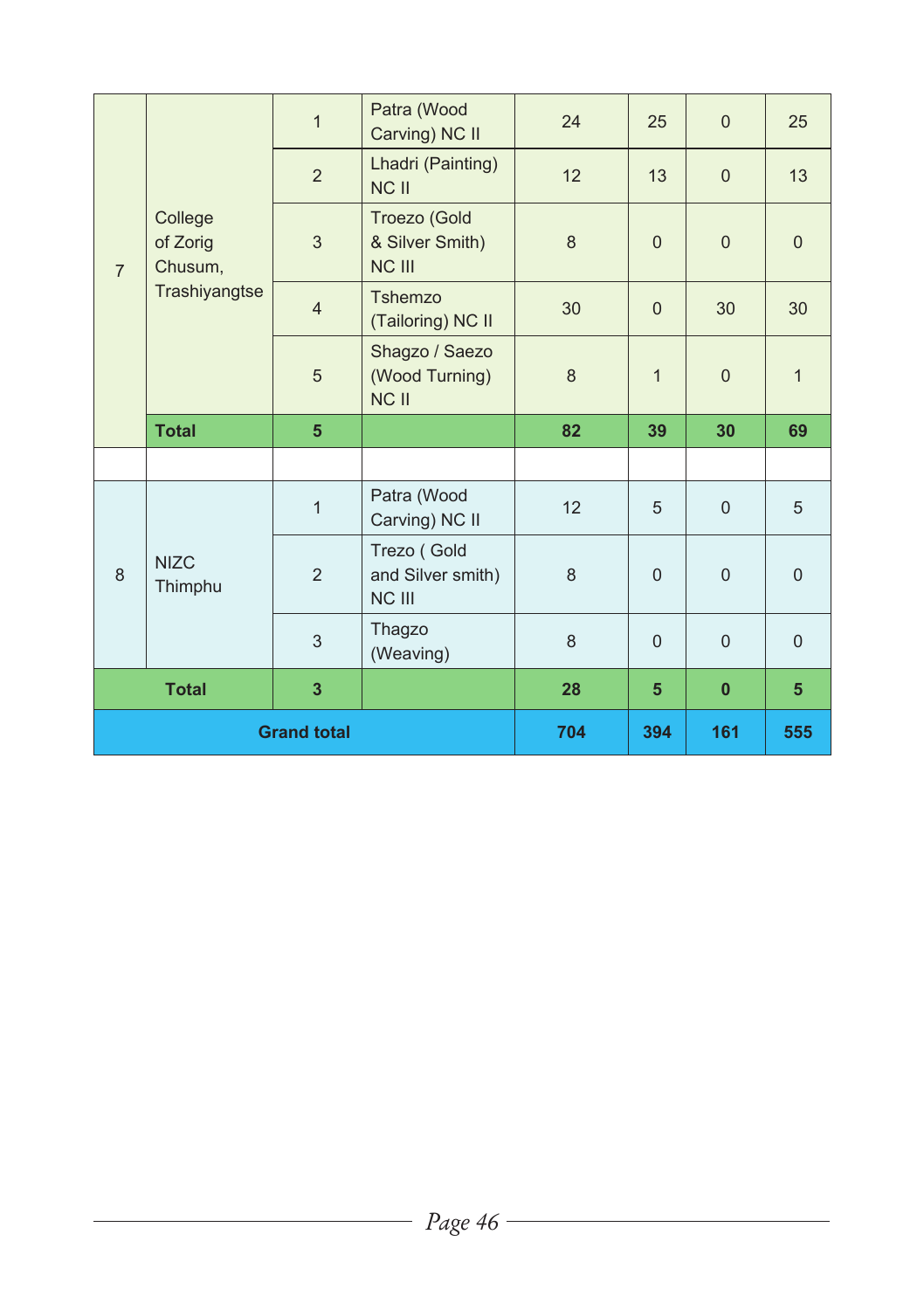## **15. Annexure**

| SI.No | <b>Broad</b><br>categories of<br>field of study | <b>Programmes</b>                                     |  |  |
|-------|-------------------------------------------------|-------------------------------------------------------|--|--|
|       | Education                                       | Bachelor of Education (B. Ed) Primary                 |  |  |
|       |                                                 | Bachelor of Education (B. Ed) Secondary               |  |  |
|       |                                                 | <b>B.Ed Dzongkha</b>                                  |  |  |
|       |                                                 | Diploma in Physical Education & Sports Coaching       |  |  |
|       |                                                 | PGDE in Dzongkha                                      |  |  |
|       |                                                 | M.Ed in Dzongkha                                      |  |  |
| 1     |                                                 | M.Ed in Educational Leadership & Management           |  |  |
|       |                                                 | Diploma in ECCD                                       |  |  |
|       |                                                 | B.Ed Primary (DE)                                     |  |  |
|       |                                                 | Master of Education(M. Ed) in Science and Maths       |  |  |
|       |                                                 | Post Graduate Diploma in Education (PGDE)             |  |  |
|       |                                                 | Post Graduate Diploma in Higher Education (PGDHE)     |  |  |
|       |                                                 | Post Graduate Certificate in Higher Education (PGCHE) |  |  |
|       | <b>Arts &amp; Humanities</b>                    | Diploma in Language and Communication Skills          |  |  |
|       |                                                 | Honours of Arts in Language and Literature            |  |  |
|       |                                                 | Bachelor of Arts in Language and Culture              |  |  |
|       |                                                 | Masters in Dzongkha and Choekey                       |  |  |
|       |                                                 | Bachelor of Arts in Language and Literature (BLL)     |  |  |
| 2     |                                                 | Bachelor of Arts in English Studies                   |  |  |
|       |                                                 | Bachelor of Arts in English & Dzongkha                |  |  |
|       |                                                 | Bachelor of Arts in English & Environmental Studies   |  |  |
|       |                                                 | Bachelor of Arts in English Studies                   |  |  |
|       |                                                 | Bachelor of Arts in History & Dzongkha                |  |  |
|       |                                                 | Postgraduate Diploma In English                       |  |  |
|       |                                                 | B.A in History and Dzongkha                           |  |  |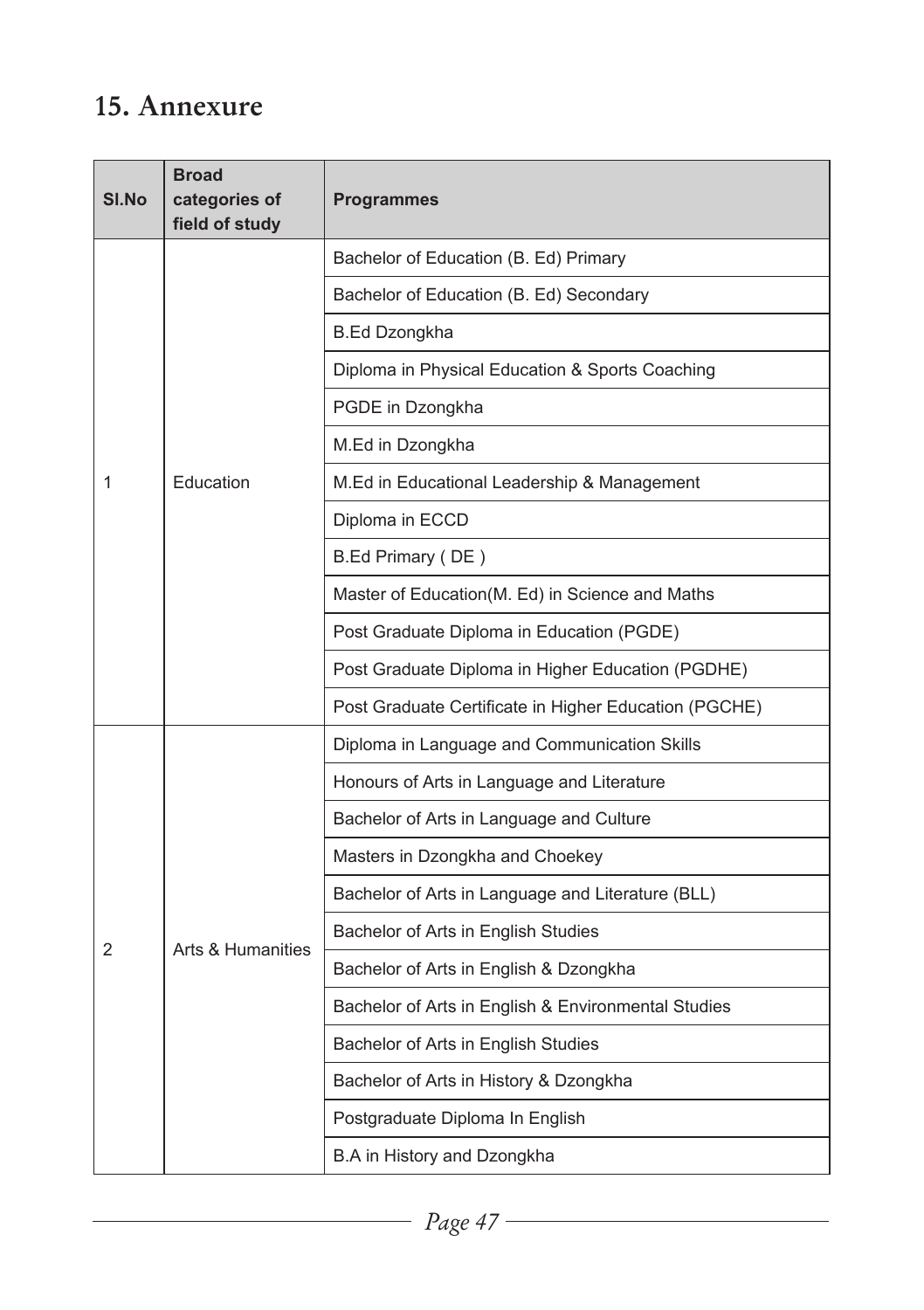|   |                               | <b>B.A</b> in History                                                                |
|---|-------------------------------|--------------------------------------------------------------------------------------|
| 2 | Arts & Humanities             | Master of Arts in English                                                            |
|   |                               | BA in Political Science & Sociology                                                  |
|   |                               | Bachelor of Engineering in Civil Engineering                                         |
|   |                               | Bachelor of Engineering in Civil Engineering (In-service)                            |
|   |                               | Bachelor of Engineering in Electrical Engineering                                    |
|   |                               | Bachelor of Engineering in Electrical Engineering (In-service)                       |
|   |                               | Bachelor of Engineering in Electronics and Communication<br>Engineering              |
|   |                               | Bachelor of Engineering in Electronics and Communication<br>Engineering (In-service) |
|   |                               | Bachelor of Engineering in Information Technology                                    |
|   |                               | Bachelor of Engineering in Information Technology (In-service)                       |
|   | Engineering &<br>Construction | <b>Bachelor of Architecture</b>                                                      |
| 3 |                               | Bachelor of Engineering in Instrumentation and Control<br>Engineering                |
|   |                               | Bachelor of Engineering in Engineering Geology                                       |
|   |                               | Master of Engineering in Renewable Energy                                            |
|   |                               | Bachelor in Engineering in Power Engineering                                         |
|   |                               | Bachelor in Engineering in Mechanical Engineering                                    |
|   |                               | Bachelor in Engineering in Surveying and Geo-informatics and<br>engineering          |
|   |                               | Diploma in Civil Engineering                                                         |
|   |                               | Diploma in Electrical Engineering                                                    |
|   |                               | Diploma in Mechanical Engineering                                                    |
|   |                               | Diploma in Electronics and Communication Engineering                                 |
|   |                               | Diploma in Surveying                                                                 |
| 4 | Manufacturing                 | B.Sc Food Science & Technology (Diploma Nested)                                      |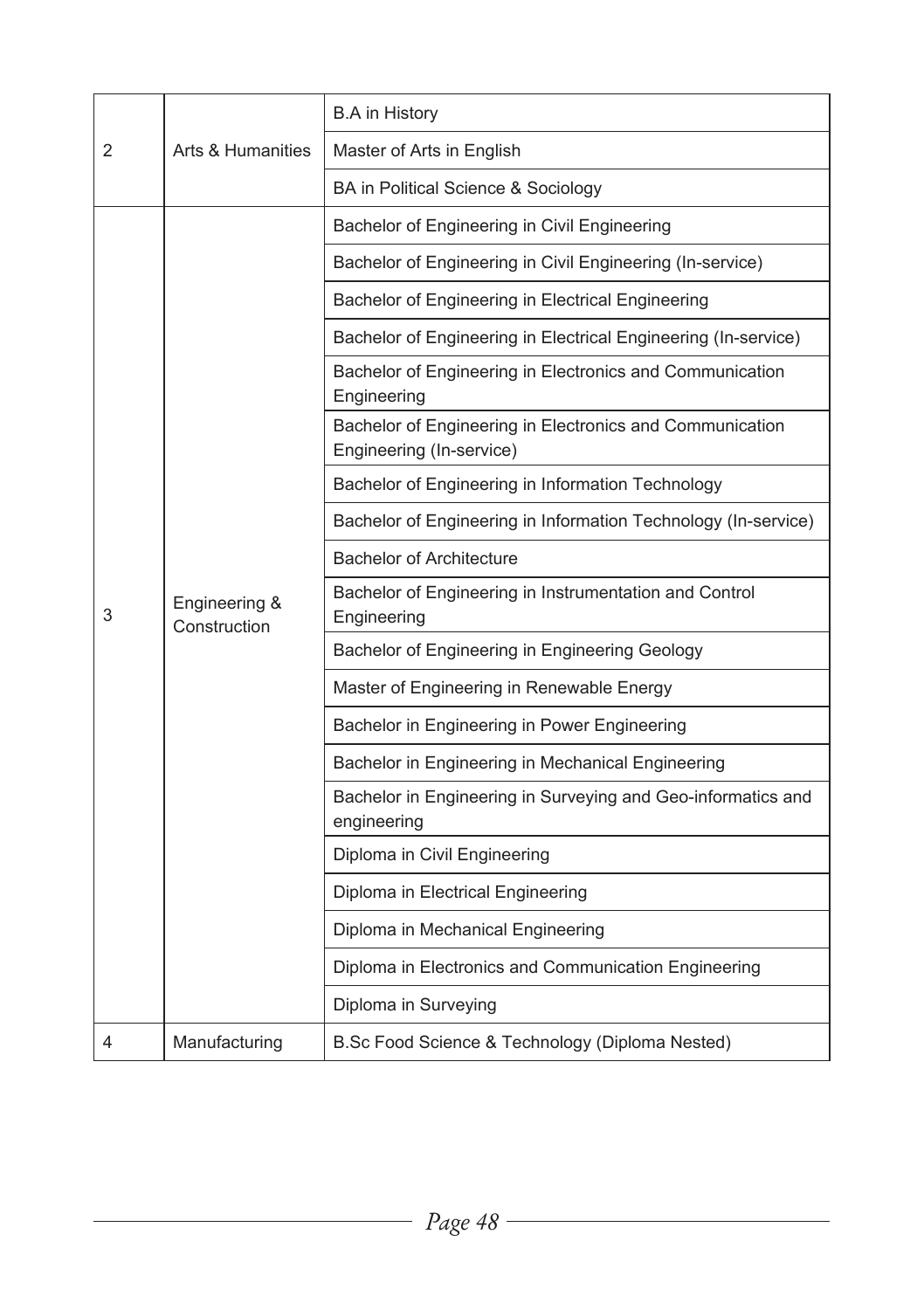|   |                              | <b>Bachelor of Commerce</b>                               |
|---|------------------------------|-----------------------------------------------------------|
|   | Business &<br>Administration | Master of Bachelor in Administration                      |
|   |                              | Bachelor of Business in Administration                    |
|   |                              | Diploma in Materials and Procurement Management           |
|   |                              | Post Graduate Diploma in Public Administration(PGDPA)     |
|   |                              | Post Graduate Diploma in Financial Management(PGDFM)      |
|   |                              | Diploma in Financial Management                           |
| 5 |                              | <b>Business Foundation</b>                                |
|   |                              | Bachelor of Commerce in Finance                           |
|   |                              | Bachelor of Business Administration in Marketing          |
|   |                              | Bachelor of Business Administration in General Management |
|   |                              | <b>Business Studies</b>                                   |
|   |                              | Bachelor of Commerce in Accounting                        |
|   |                              | Bachelor of Arts in Economics                             |
|   | Law                          | Post Graduate Diploma in National Law(PGDNL)              |
| 6 |                              | Bachelors of law                                          |
|   |                              | <b>Community Health</b>                                   |
|   |                              | Dental Hygiene                                            |
|   |                              | <b>Clinical Counselling</b>                               |
|   |                              | Dental Technician                                         |
|   |                              | Foundation                                                |
| 7 | Health & Allied              | Medical Laboratory Technology                             |
|   | Sciences                     | Nursing and Midwifery                                     |
|   |                              | Pharmacy                                                  |
|   |                              | Physiotherapy                                             |
|   |                              | <b>Public Health</b>                                      |
|   |                              | Radiography and Medical Imaging                           |
|   |                              | <b>MD Emergency Medicine</b>                              |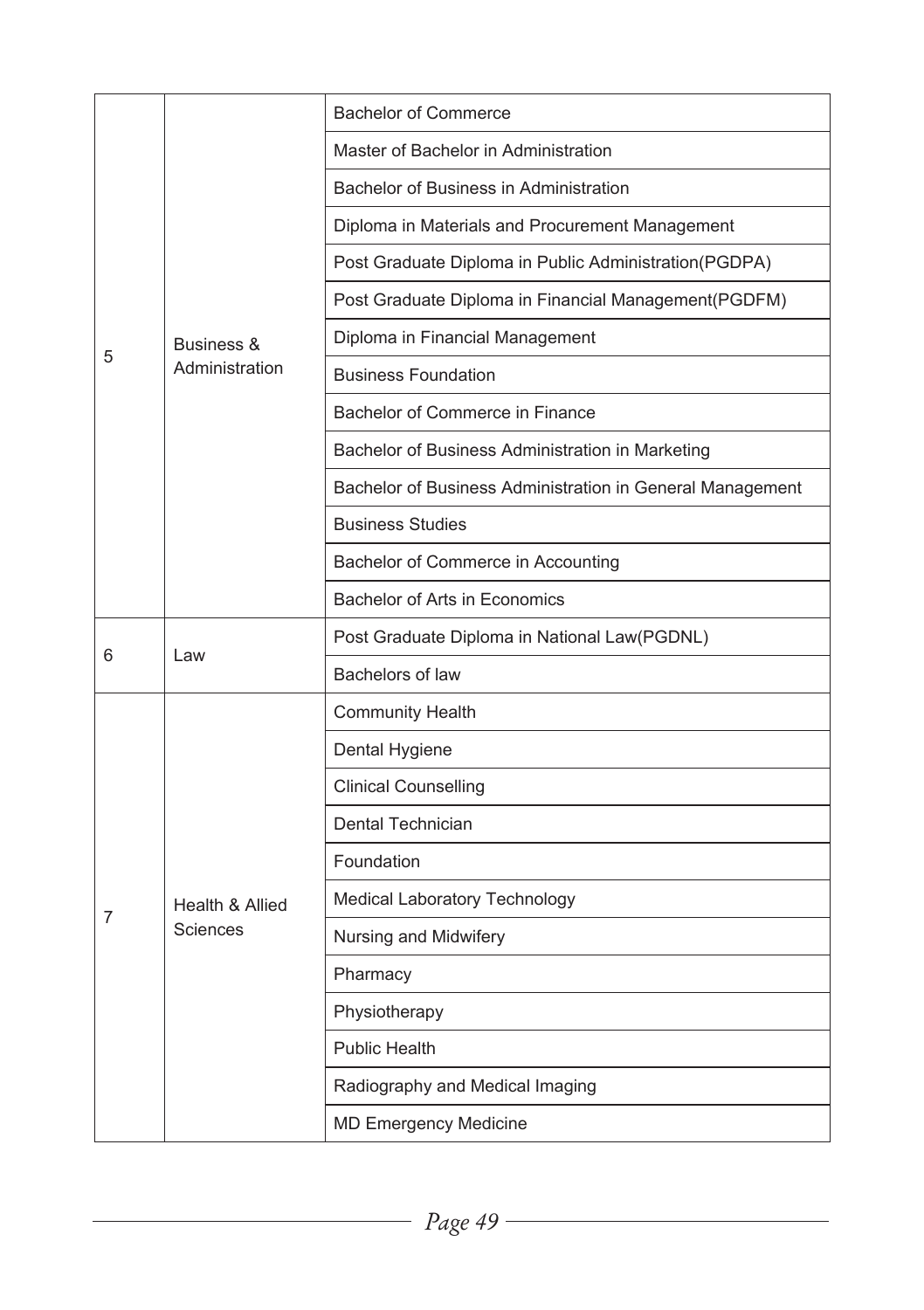|    | Health & Allied<br><b>Sciences</b>                     | <b>MD General Practice</b>                                                    |
|----|--------------------------------------------------------|-------------------------------------------------------------------------------|
|    |                                                        | <b>MD Medicine</b>                                                            |
|    |                                                        | MD Obstetrics and Gynecology                                                  |
|    |                                                        | <b>MD Orthopaedics</b>                                                        |
|    |                                                        | <b>MD Paediatrics</b>                                                         |
|    |                                                        | <b>MD Surgery</b>                                                             |
|    |                                                        | <b>MD Psychiatry</b>                                                          |
|    |                                                        | <b>MD Anaesthesiology</b>                                                     |
| 7  |                                                        | <b>MD Ophthalmology</b>                                                       |
|    |                                                        | Masters in Traditional Medicine                                               |
|    |                                                        | <b>Bachelor in Traditional Medicine</b>                                       |
|    |                                                        | Diploma in Sorig Pharmacy                                                     |
|    |                                                        | Diploma in Traditional Medicine                                               |
|    |                                                        | Diploma in General Nursing and Midwifery                                      |
|    |                                                        | Post Graduate Diploma in Contemplative Counselling and<br>Psychology (PGDCCP) |
|    |                                                        | Master of Arts in Contemplative Counselling and Psychology<br>(MACCP)         |
|    | Agriculture,<br>Forestry,<br>Fisheries &<br>Veterinary | B.Sc Agriculture (Diploma Nested)                                             |
| 8  |                                                        | B.Sc Animal Science (Diploma Nested)                                          |
|    |                                                        | B.Sc Forestry (Diploma Nested)                                                |
| 9  | <b>Services</b>                                        | Bachelor of Arts in Social Work                                               |
|    | Social Science                                         | Bachelor of Arts in Bhutanese and Himalayan Studies                           |
|    |                                                        | Honours of Arts in Bhutanese and Himalayan Studies                            |
|    |                                                        | Bachelor of Arts in Political Science & Sociology                             |
| 10 |                                                        | Bachelor of Arts in Anthropology                                              |
|    |                                                        | B.A Geography & Economics                                                     |
|    |                                                        | <b>B.A Economics &amp; Population Studies</b>                                 |
|    |                                                        | <b>B.A Population &amp; Development Studies</b>                               |
|    |                                                        | <b>B.A Political Science &amp; Sociology</b>                                  |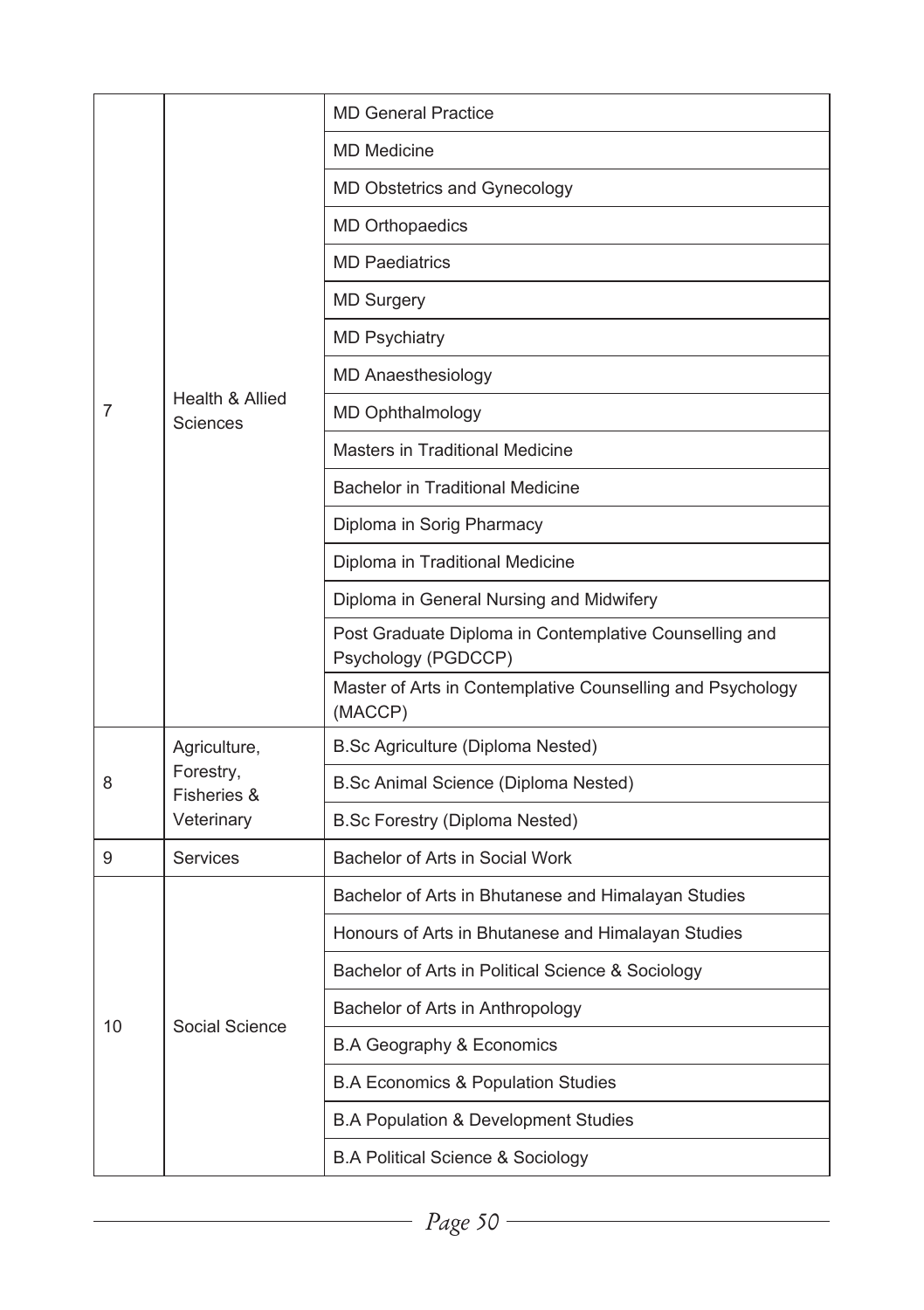|    |                                              | <b>B.A Media Studies</b>                                                      |
|----|----------------------------------------------|-------------------------------------------------------------------------------|
| 11 | Journalism &<br>Information                  | <b>B.A Media Studies &amp; English</b>                                        |
|    |                                              | B.A Media Studies & Dzongkha                                                  |
|    |                                              | Bachelor of Arts in Mass Communication                                        |
| 12 | Information &<br>Communication<br>Technology | Bachelor of Science in Information Technology                                 |
|    |                                              | <b>Bachelor of Computer Applications</b>                                      |
|    |                                              | Bachelor of Science in Computer science                                       |
|    |                                              | Diploma in Computer System and Network                                        |
|    |                                              | <b>B Sc in Computer Science</b>                                               |
|    |                                              | Diploma in Library and Information Management (DLIM)                          |
|    |                                              | Diploma in School Science Laboratory Management (DSSLM)                       |
|    |                                              | <b>B.Sc Environment &amp; Climate Studies</b>                                 |
|    |                                              | <b>B.Sc Sustainable Development</b>                                           |
|    |                                              | Master's in Development Practice                                              |
|    |                                              | M.Sc in Natural Resources Management                                          |
|    | <b>Natural Science</b>                       | Bachelor of Arts in Development Economics                                     |
|    |                                              | Bachelor of Science in Environmental Management                               |
|    |                                              | Master of Education(M. Ed) in Science and Maths                               |
| 13 |                                              | Post Graduate Diploma in Contemplative Counselling and<br>Psychology (PGDCCP) |
|    |                                              | <b>B</b> Sc in Geography                                                      |
|    |                                              | <b>B Sc in Environmental Science</b>                                          |
|    |                                              | <b>B</b> Sc in Chemistry                                                      |
|    |                                              | <b>B</b> Sc in Physics                                                        |
|    |                                              | <b>B</b> Sc in Life Science                                                   |
|    |                                              | B Sc in Physics and Chemistry                                                 |
|    |                                              | <b>B</b> Sc in Botany                                                         |
|    |                                              | Diploma in School Science Laboratory Management (DSSLM)                       |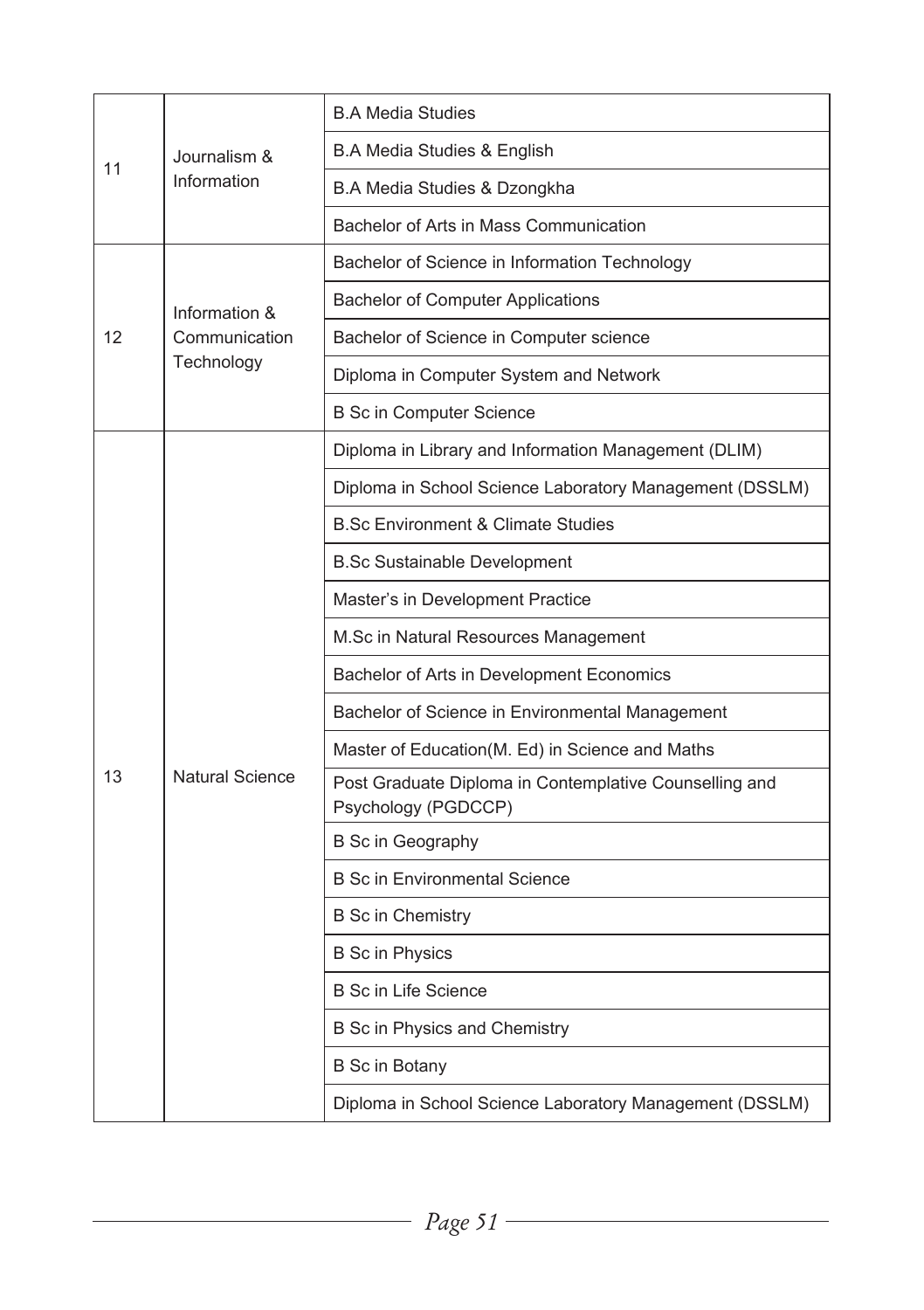|    | Mathematics &<br><b>Statistics</b> | <b>B</b> Sc in Mathematics        |
|----|------------------------------------|-----------------------------------|
| 14 |                                    | B Sc in Mathematics and Physics   |
|    |                                    | B Sc in Mathematics and Chemistry |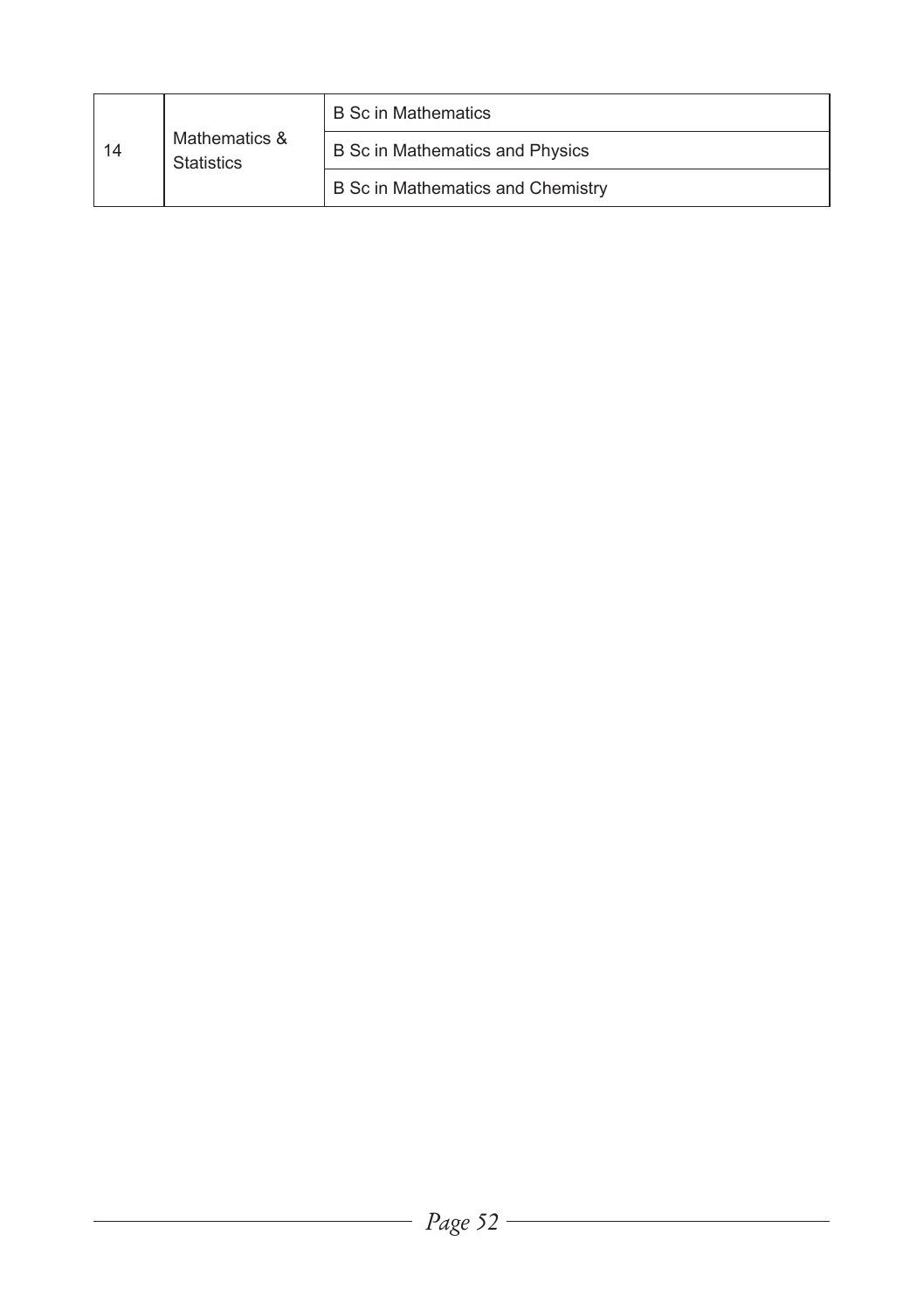# **16. References**

- 1. Barber, M., Donnelly, K., & Rizvi, S. (2013). *AN AVALANCHE IS COMING: HIGHER EDUCATION AND THE REVOLUTION AHEAD*. Lodon: Institute of Public Policy Research.
- 2. National Statistics Bureau of Bhutan. (2019). *Population projections of Bhutan 2017-2047.* Thimphu: Royal Government of Bhutan.
- 3. National Statistics Bureau. (2014). *Bhutan at a Glance 2014*.Thimphu: Royal Government of Bhutan.
- 4. Ministry of Education. (2018). *Annual Education Statistics.* Thimphu: Royal Government of Bhutan.
- 5. Ministry of Education. (2010). *Tertiary Education Policy of Bhutan.*  Thimphu: Royal Government of Bhutan.
- 6. Ministry of Finance. (2018). *National Budget Financial Year 2018-19*. Thimphu: Royal Government of Bhutan.
- 7. Ministry of Labour and Human Resources. (2018). *LABOUR FORCE SURVEY REPORT.* Thimphu: Royal Government of Bhutan.
- 8. Ministry of Labour and Human Resources. (2014). *National Human Resource Development Advisory Series: a focus on graduates and labour market dynamics.* Thimphu: Royal Government of Bhutan.
- 9. Royal Government of Bhutan**.** (2015). *State of the TSA- WA- SUM, fifth session of the second parliament of Bhutan, June 2015.* Thimphu: Royal Government of Bhutan.